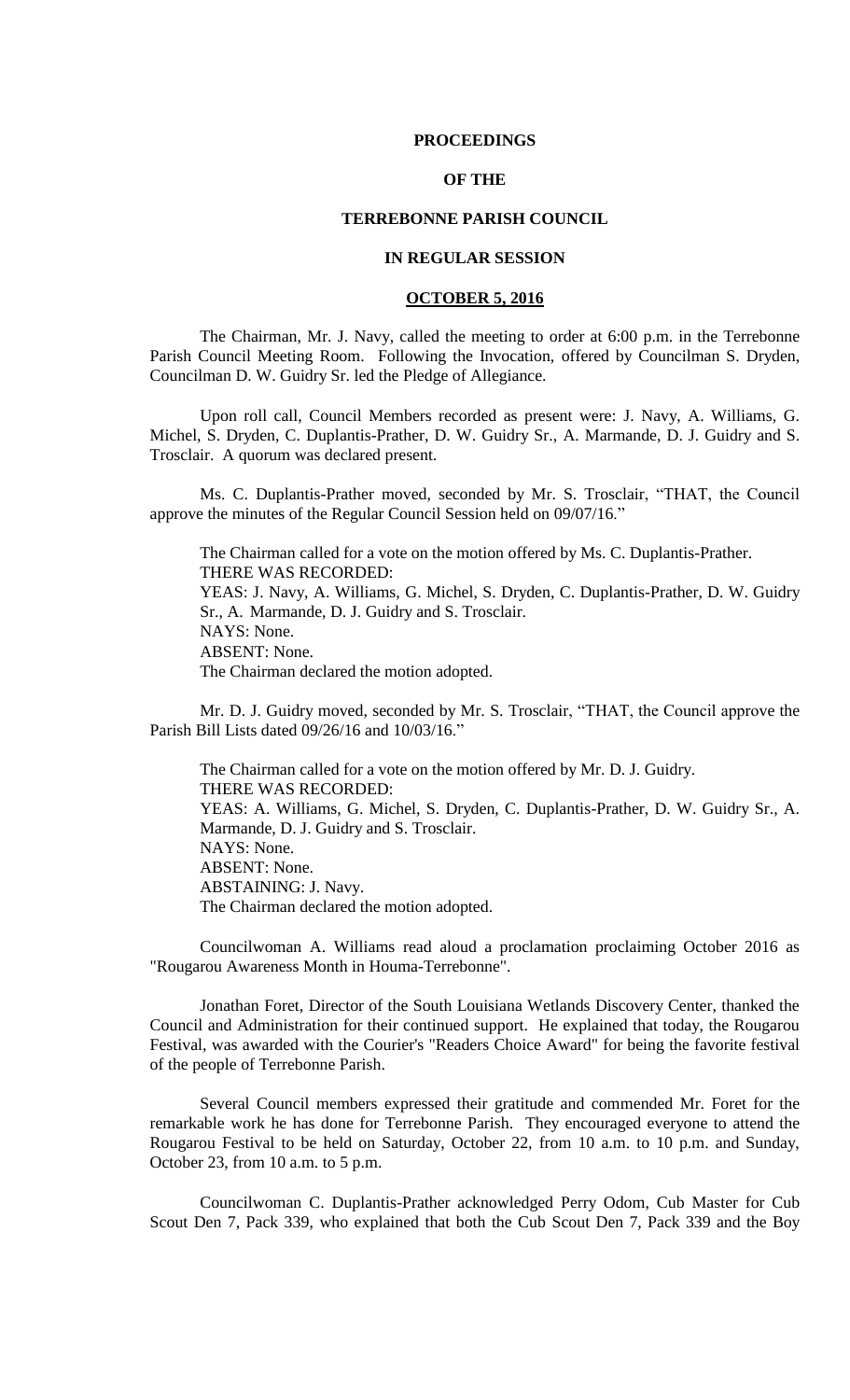Scout Troop 39 are working to earn different awards and merits. Mr. Odom thanked the Council for recognizing these young gentlemen.

Councilman C. Duplantis-Prather recognized and commended Grant Odom, Blake Landry, Jaiden LeBlanc and Braxton Turner, Cub Scouts of Pack 339, for working to earn the "Arrow of Light" award, which is highest honor of a Cub Scout and will allow them to move forward to become a Boy Scout.

Councilwoman C. Duplantis-Prather recognized and commended Daytton Turner, Nicholas Landry, Noah Landry and Eric Cody, members of Boy Scout Troop 39, for working to earn their "Citizenship to the Community" merit.

President G. Dove congratulated the young gentlemen on their hard work to this great program.

OFFERED BY: MR. D. J. GUIDRY SECONDED BY: MR. S. TROSCLAIR

#### **RESOLUTION NO. 16-470**

**WHEREAS,** the Clerk of Court's Office has requested to continue the lease for additional office space to aid in serving the public, and

**WHEREAS,** the location at 310 Church Street is 1,935 square feet and continues to sufficiently house the marriage license/birth certificate department, the appeals department, and the passport department, and

**WHEREAS,** the property owned by Keith Kenney Company, LLC at 310 Church Street has been maintained the cost of \$2,177 per month, or \$26,124 per year, and

**NOW, THEREFORE BE IT RESOLVED** by the Terrebonne Parish Council (Budget and Finance Committee), on behalf of the Terrebonne Parish Consolidated Government, that it does hereby approve and authorize Parish President, Gordon E. Dove to execute the renewal of a lease approved by the Legal Department with Keith Kenney Company, LLC to lease 310 Church Street for two years at a monthly rate of \$2,177.

#### **THERE WAS RECORDED:**

YEAS: J. Navy, A. Williams, G. Michel, S. Dryden, C. Duplantis-Prather, A. Marmande, D. W. Guidry, Sr., D. J. Guidry, and S. Trosclair. NAYS: None. ABSTAINING: None. ABSENT: None. The Chairwoman declared the resolution adopted on this the 5th day of October 2016. **\*(Resolution adopted after discussion.)**

Ms. Lucretia McBride, a Houma resident, expressed that she supports the Clerk of Court and the Clerk of Court office needs; however, she encouraged the Council to look at a long term approach to purchasing property for storage purposes instead of leasing properties.

Upon questioning from Councilman G. Michel, Parish Manager A. Levron stated that the lease space in question, is used for evidence storage; and that they are responding to a request from the Clerk of Court, whom the Parish has an obligation to provide facilities for the office use.

**\*The resolution offered by Mr. D. J. Guidry was adopted.**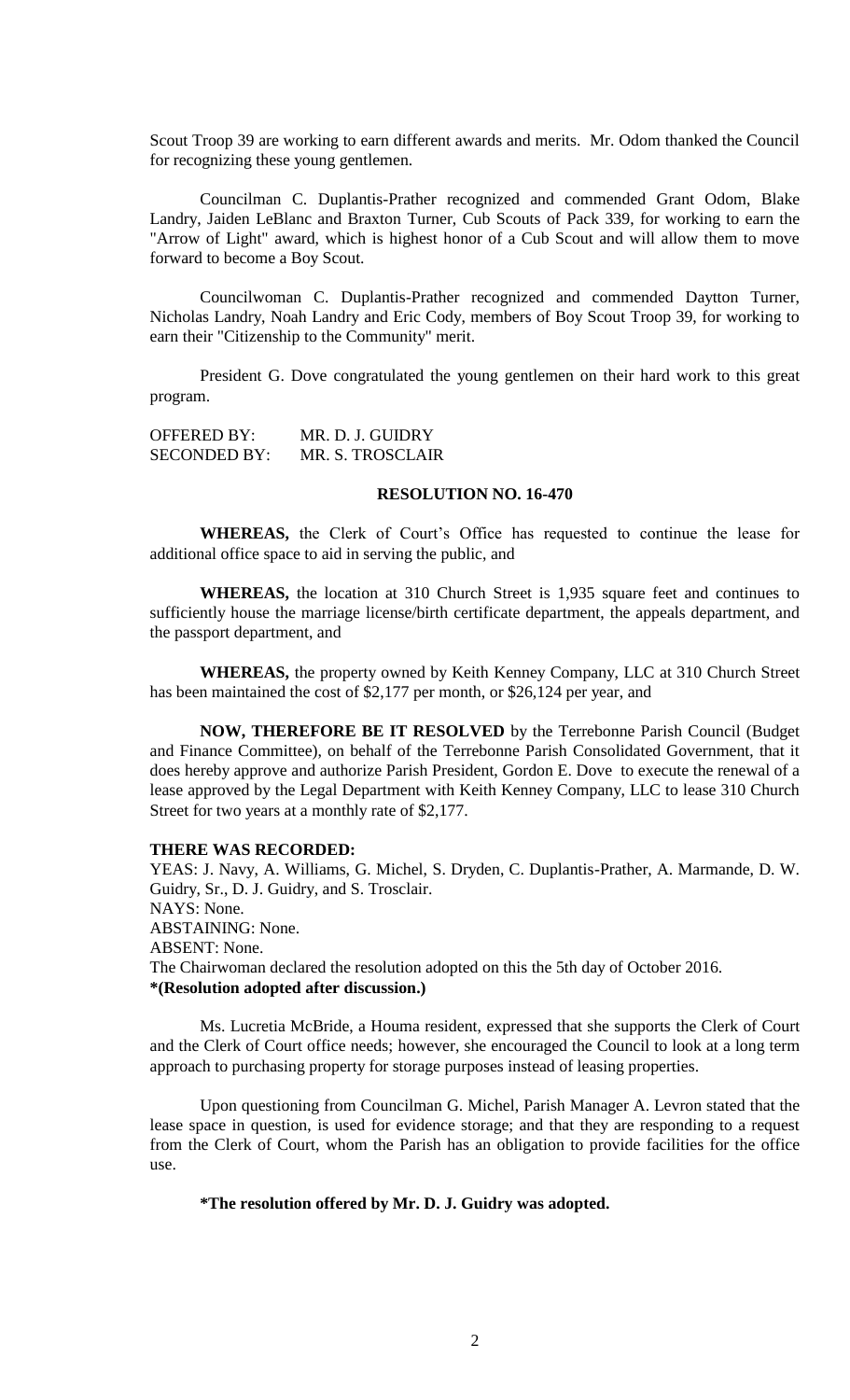| OFFERED BY:         | MR. S. TROSCLAIR |
|---------------------|------------------|
| <b>SECONDED BY:</b> | MR. A. MARMANDE  |

### **RESOLUTION NO. 16-471**

**BE IT RESOLVED** by the Terrebonne Parish Council, in regular session convened, that a pole use agreement between the Terrebonne Parish Consolidated Government and Eatel Video, LLC be and the same is hereby approved in substantially the same for and substance as the agreement attached hereto, or as revised by the Parish Attorney and,

**BE IT FURTHER RESOLVED** that Parish President Gordon Dove is hereby authorized for and on behalf of the Terrebonne Parish Consolidated Government to execute any and all documents which he deems necessary in his sole discretion, to effectuate a pole use agreement between Eatel Video, LLC and the Terrebonne Parish Consolidated Government.

#### **THERE WAS RECORDED:**

YEAS: J. Navy, A. Williams, G. Michel, S. Dryden, C. Duplantis-Prather, A. Marmande, D. W. Guidry, Sr., D. J. Guidry, and S. Trosclair. NAYS: None. ABSTAINING: None. ABSENT: None. The Chairwoman declared the resolution adopted on this the 5th day of October 2016.

Ms. A. Williams moved, seconded by Mr. D. J. Guidry, "THAT, the Council approve the co-sponsorship request from Stella Learning Center, Inc. for the 2nd annual Superhero Bike-A-Thon at the Houma-Terrebonne Civic Center on Sunday, October 9, 2016 from 1:00 - 4:00 p.m."

The Chairman called for a vote on the motion offered by Ms. A. Williams. THERE WAS RECORDED: YEAS: J. Navy, A. Williams, G. Michel, S. Dryden, C. Duplantis-Prather, D. W. Guidry Sr., A. Marmande, D. J. Guidry and S. Trosclair. NAYS: None. ABSENT: None. The Chairman declared the motion adopted.

OFFERED BY: MR. G. MICHEL SECONDED BY: MR. D. J. GUIDRY

### **RESOLUTION NO. 16-472**

A RESOLUTION AUTHORIZING THE PARISH PRESIDENT TO EXECUTE A COOPERATIVE ENDEAVOR AGREEMENT BETWEEN THE TERREBONNE PARISH SCHOOL DISTRICT AND THE TERREBONNE PARISH CONSOLIDATED GOVERNMENT TO PROVIDE FOR THE PLACEMENT OF SCHOOL RESOURCE OFFICERS AT CERTAIN PUBLIC SCHOOLS WITHIN THE PARISH OF TERREBONNE, AND TO PROVIDE FOR RELATED MATTERS

**WHEREAS,** Article VII, Section 14 (C) of the Louisiana Constitution provides that, "[F]or a public purpose, the state and its political subdivision or political corporations may engage in cooperative endeavors with each other, with the United States or its agencies, or with any public or private association, corporation or individual"; and

**WHEREAS,** La. R.S. 33:1324 and 1324.1, also known as the Local Services Act, provides that any parish or political subdivision of the state may make agreements between or among themselves to engage jointly in the exercise of any power, provided that at least one of the participants to the agreement is authorized under a provision of general or special law to exercise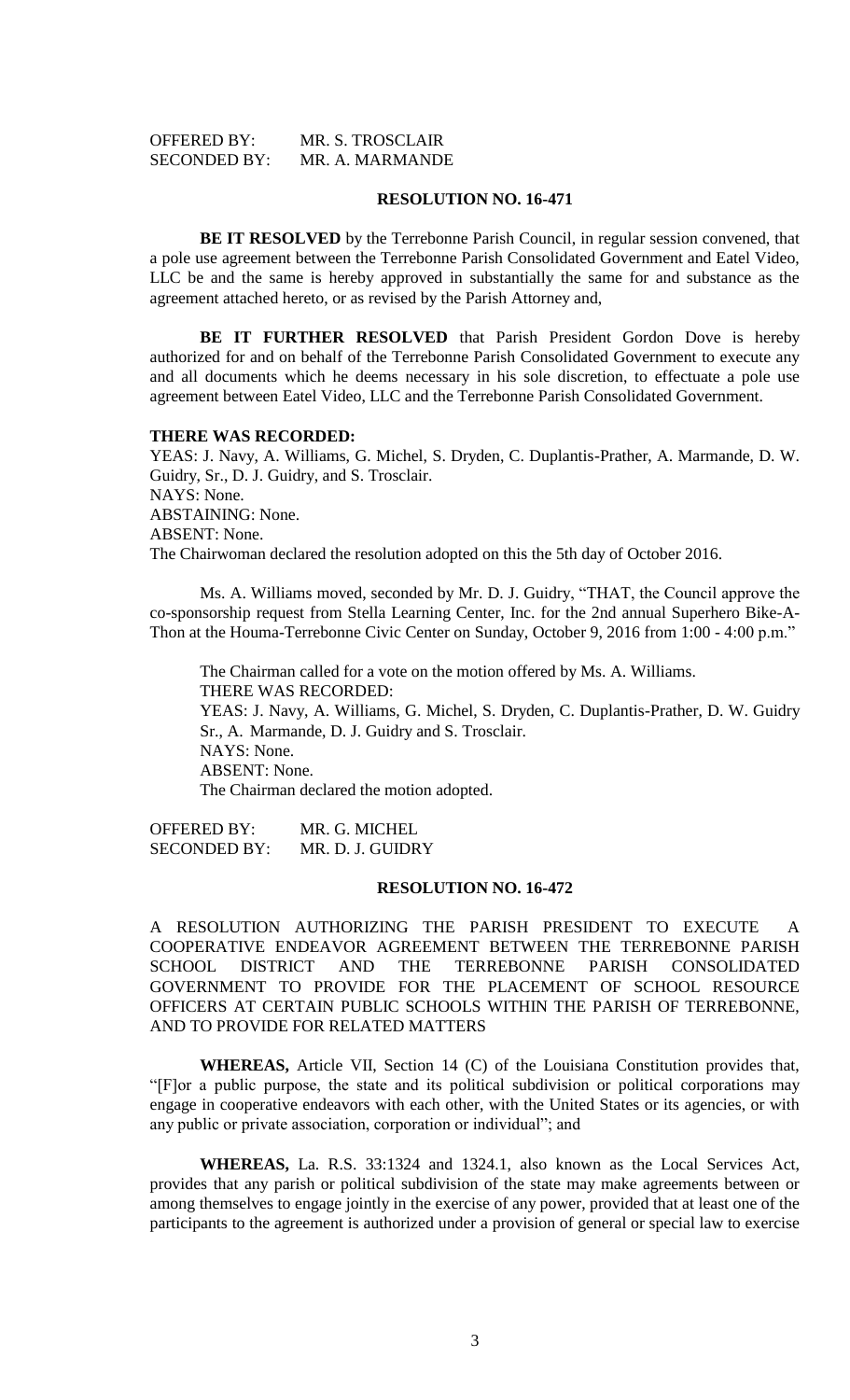such power, including the joint use of personnel necessary to accomplish the purposes of the agreement; and

**WHEREAS,** Section 1-07 of Home Rule Charter provides that the Terrebonne Parish Consolidated Government (hereinafter, TPCG), is authorized, as provided by state law, to enter into joint service agreements or cooperative efforts with other governmental agencies and political subdivisions; and

**WHEREAS,** the TPCG and the Terrebonne Parish School District (TPSD) desire to cooperate toward the common goals of providing a safe learning environment for students, a safe working environment for educational staff, the prevention and reduction of juvenile delinquency; and

**WHEREAS,** in consideration of the mutual benefits and the benefits set forth in the attached cooperative endeavor agreement, TPCG agrees to dedicate certain employees of the Houma Police Department, a department paid for and operated by the TPCG, subject to State Civil Services Laws, to serve as School Resource Officers in the School Resource Officer (SRO) Program to maintain order on Terrebonne Parish school campuses; and

**WHEREAS,** the TPCG and the TPSD desire to enter into this Cooperative Endeavor Agreement for the purposes of the maintenance of a safe and secure learning environment for students, the provision of a safe working environment for educational staff, the prevention and reduction of school-related violence and offenses committed by juveniles or adults, and the promotion of positive attitudes regarding the role of law enforcement in society; and

**WHEREAS,** the TPCG declares that the funds expended are for a public purposes according to the terms of this cooperative endeavor agreement, taken as a whole, are not gratuitous, and that it has a demonstrable, objective, and reasonable expectation of receiving at least equivalent value in exchange for the expenditure or transfer of its public funds; and

**NOW THEREFORE, BE IT RESOLOVED** by the Terrebonne Parish Council on behalf of Terrebonne Parish Consolidated Government that the Parish President, Gordon E. Dove, is hereby authorized to execute on behalf of the TPCG a cooperative endeavor agreement with the TPSD containing substantially the same terms as those contained within attached agreement.

### **THERE WAS RECORDED:**

YEAS: J. Navy, A. Williams, G. Michel, S. Dryden, C. Duplantis-Prather, A. Marmande, D. W. Guidry, Sr., D. J. Guidry, and S. Trosclair. NAYS: None. ABSTAINING: S. Dryden. ABSENT: None. The Chairwoman declared the resolution adopted on this the 5th day of October 2016. **\*(Resolution adopted after discussion.)**

Upon questioning from Councilman J. Navy, Parish Attorney J. Hebert explained that there is no problem with Councilman J. Navy and S. Dryden voting on the proposed resolution, because they have no direct interest in this matter. Mr. Hebert stated that he negotiated the proposed resolution with the Terrebonne Parish School District and they will reimburse the Parish 100 percent of cost associated with the placement of School Resource Officers.

Discussion ensued between several Council members, Parish Attorney J. Hebert and Parish Manager A. Levron regarding the services that will be offered by School Resource Officers. Mr. Hebert explained that the School Board will request what is needed; and noted that these officers have been providing law enforcement services at the schools; however, there was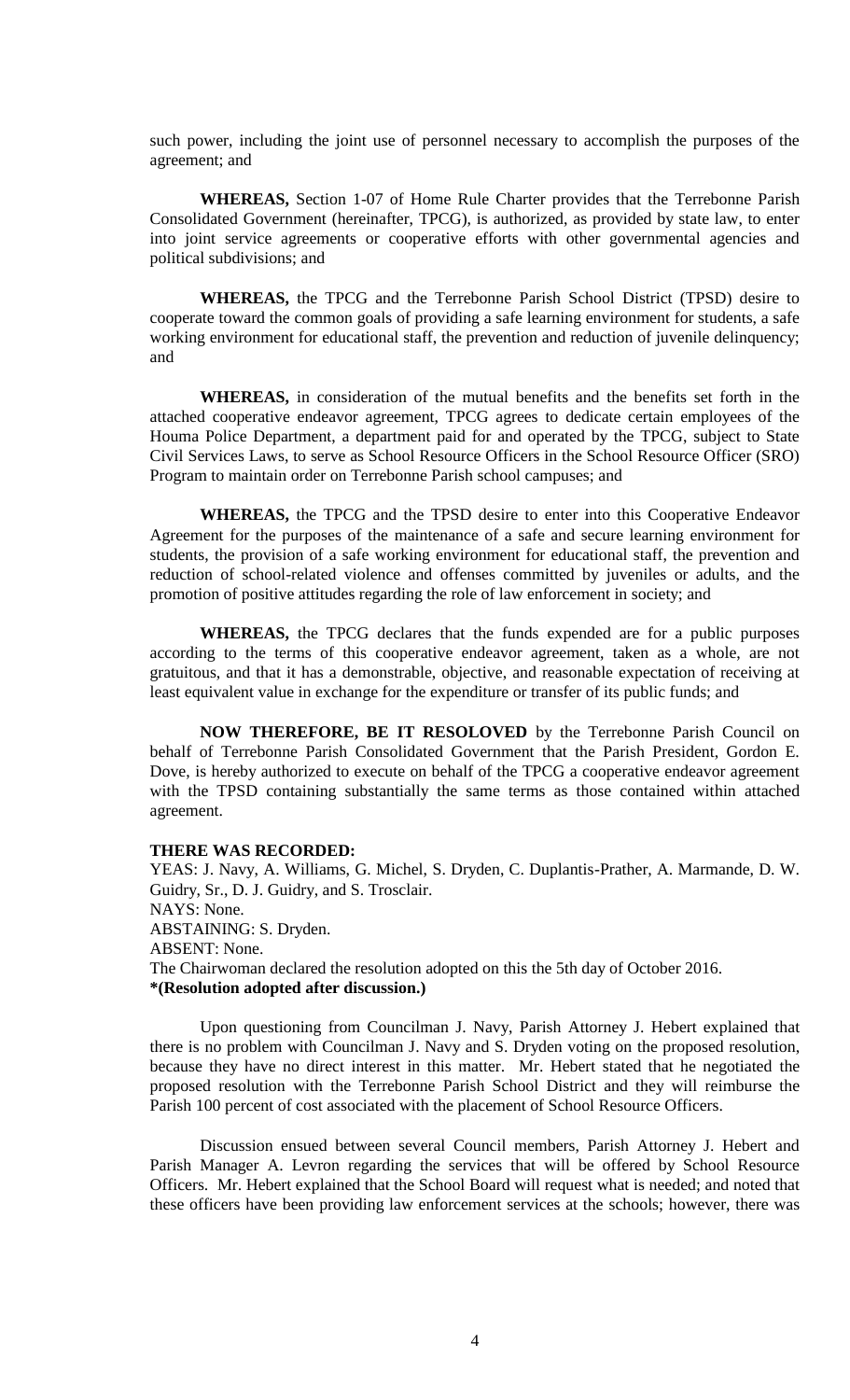no written agreement between the School Board and Terrebonne Parish for said resource services.

### *\*\*Mr. S. Dryden was recorded as abstaining on the aforementioned resolution.*

Councilwoman C. Duplantis-Prather read aloud a proclamation proclaiming October 2016 as Domestic Violence Awareness Month and noted that Thursday, October 13, 2016 has been designated as "Paint the Parish Purple" Day in Houma-Terrebonne.

Haven employees, Tina Dufrene and Melissa Williams, thanked the Council for their support and recognition to bring attention to domestic violence.

Councilwoman C. Duplantis-Prather thanked both ladies for their dedication and for educating the public in an effort to prevent and put an end to domestic violence.

The Chairman acknowledged Ms. Lucretia McBride, a Houma resident, along with Chief Shirell Parfait Dardar, Chief of Grand Caillou/Dulac Band of Biloxi Chitimacha Choctaw, who addressed the Council relative to the Citizen's Coalition for Government Transparency. They conveyed their support for the proposed budget amendment for the Clerk of Court; and expressed the importance of the Clerk of Court preserving the records of Terrebonne Parish.

The Chairman acknowledged Mr. Thomas Ber, an advocate for Suicide Awareness, who addressed the Council relative to the "Out of the Darkness" community walk. Mr. Ber invited the Council and everyone to attend the free walk being held at the Houma Air Base on November 5, at 9:00 a.m, to support and give awareness to suicide prevention. Mr. Ber explained that this is a serious issue especially among the younger population, and noted that Louisiana is ranked 23 in deaths by suicide.

Councilwoman C. Duplantis-Prather thanked Mr. Ber for his dedication of this much needed program.

Ms. A. Williams moved, seconded by Ms. C. Duplantis-Prather, "THAT, the Council open public hearings at this time, 6:33 p.m."

The Chairman called for a vote on the motion offered by Ms. A. Williams. THERE WAS RECORDED: YEAS: J. Navy, A. Williams, G. Michel, S. Dryden, C. Duplantis-Prather, D. W. Guidry Sr., A. Marmande, D. J. Guidry and S. Trosclair. NAYS: None. ABSENT: None. The Chairman declared the motion adopted.

The Chairman recognized the public for comments on the following:

- A. An ordinance to amend the 2016 Adopted Operating Budget of the Terrebonne Parish Consolidated Government for the following items and to provide for related matters.
	- I. Sewer Bond Fund, \$ 500,000
	- II. Parish Prisoner Fund, (\$159,323)
	- III. Non-District Recreation, (\$37,000)
	- IV. Parish Council, (\$38,500)
	- V. Council Clerk, (\$22,450)
	- VI. Government Buildings, (\$178,400)
	- VII. Houma Police Department-LENS, \$65,000

There were no comments from the public on the aforementioned proposed ordinance.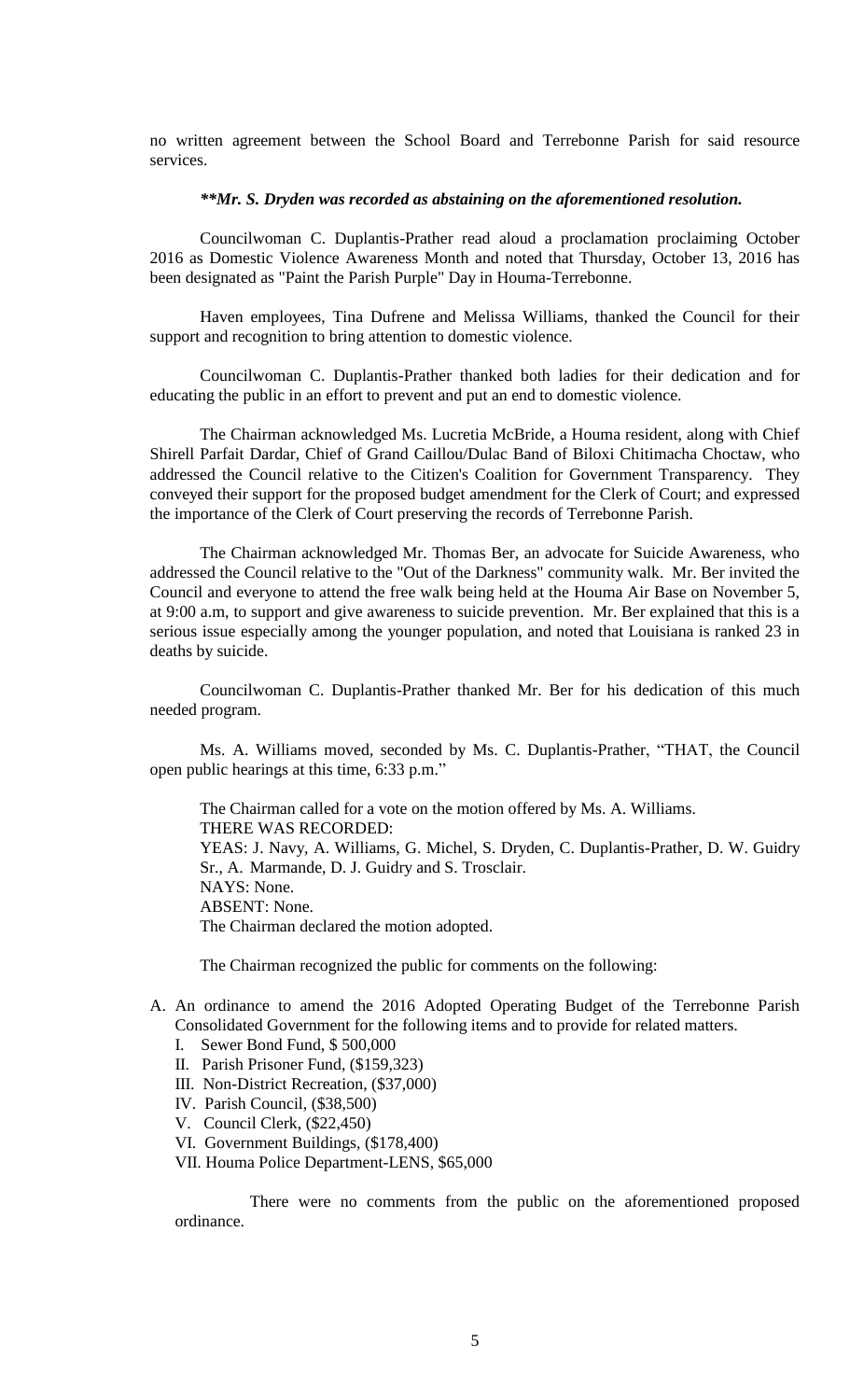Ms. A. Williams moved, seconded by Mr. D. J. Guidry, "THAT, the Council close the aforementioned public hearing."

The Chairman called for a vote on the motion offered by Ms. A. Williams. THERE WAS RECORDED: YEAS: J. Navy, A. Williams, G. Michel, S. Dryden, C. Duplantis-Prather, D. W. Guidry Sr., A. Marmande, D. J. Guidry and S. Trosclair. NAYS: None. ABSENT: None. The Chairman declared the motion adopted.

OFFERED BY: MR. D. J. GUIDRY SECONDED BY: MR. S. TROSCLAIR

# **ORDINANCE NO. 8777**

AN ORDINANCE TO AMEND THE 2016 ADOPTED OPERATING BUDGET OF THE TERREBONNE PARISH CONSOLIDATED GOVERNMENT FOR THE FOLLOWING ITEMS AND TO PROVIDE FOR RELATED MATTERS.

- **I. SEWER BOND FUND, \$500,000**
- **II. PARISH PRISONER FUND, (\$159,323)**
- **III. NON-DISTRICT RECREATION, (\$37,000)**
- **IV. PARISH COUNCIL, (\$38,500)**
- **V. COUNCIL CLERK, (\$22,450)**
- **VI. GOVERNMENT BUILDINGS, (\$178,400)**
- **VII. HOUMA POLICE DEPARTMENT-LENS, \$65,000**

## **SECTION I**

**WHEREAS**, in 2015 the Sewer Bond Capital Fund was transferred to the Sewer Fund,

and

**WHEREAS**, the transfer budgeted in 2016 for \$500,000 from the Sewer Bond Capital Fund to the Sewer Fund is no longer needed since the funds were moved in 2015.

**NOW, THEREFORE BE IT ORDAINED**, by the Terrebonne Parish Council, on behalf of the Terrebonne Parish Consolidated Government, that the 2016 Adopted Operating Budget and 5-Year Capital Outlay Budget be amended to remove the funds budgeted to be transferred to the Sewer Fund from the Sewer Bond Capital Fund (Attachment A).

## **SECTION II**

**WHEREAS**, the Sales Tax Revenue projections for 2016 are lower than anticipated, and

**WHEREAS**, the Parish President asked the various departments to cut their 2016 budgeted expenditures to compensate for the decrease in the Sales Tax Revenues, and

**WHEREAS**, the Parish Prisoner Department has decreased its budget by \$159,323.

**NOW, THEREFORE BE IT FURTHER ORDAINED**, by the Terrebonne Parish Council, on behalf of the Terrebonne Parish Consolidated Government, that the 2016 Adopted Operating Budget be amended to recognize the decrease in expenditures for the Parish Prisoners Department (Attachment B).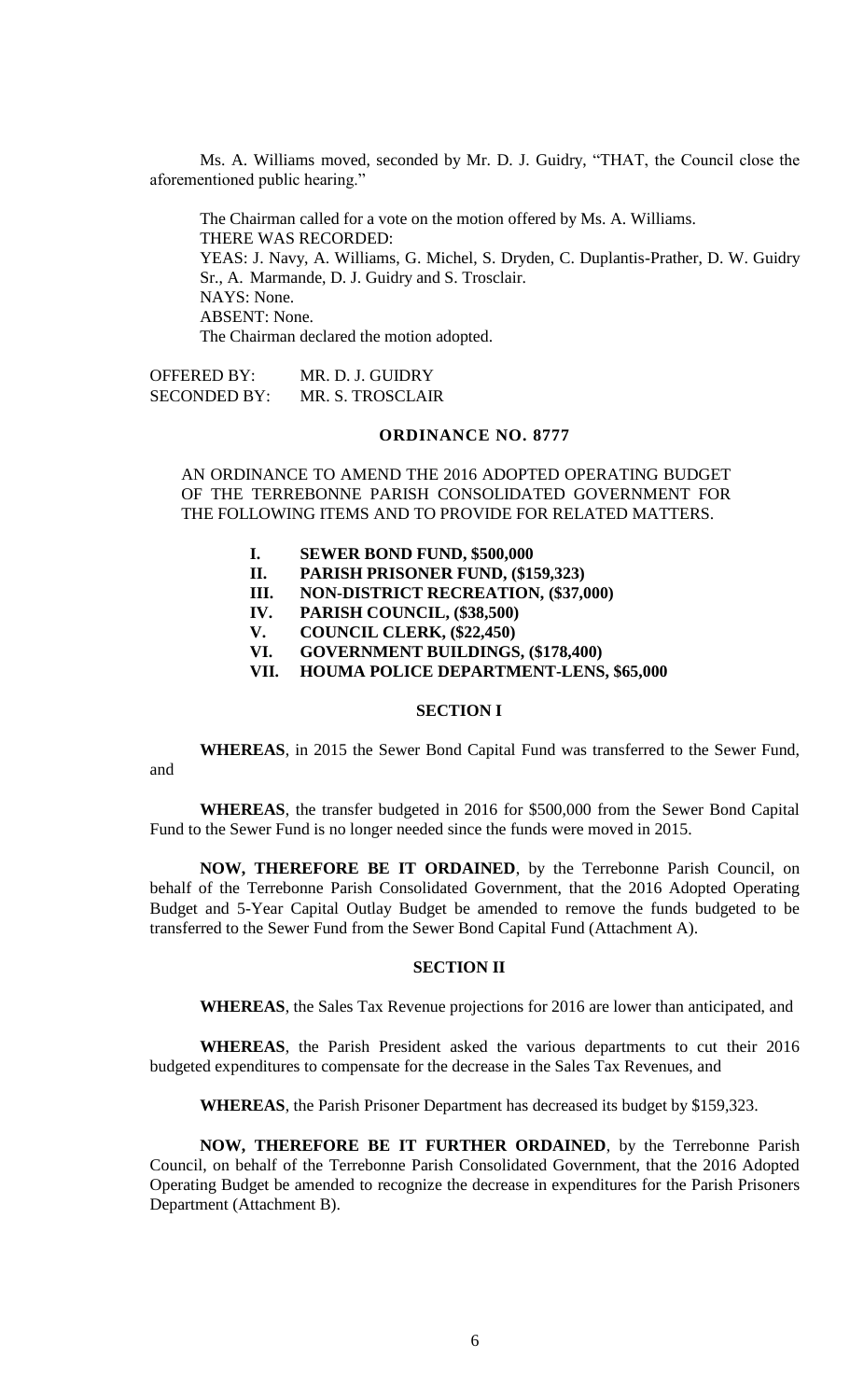### **SECTION III**

**WHEREAS**, the Sales Tax Revenue projections for 2016 are lower than anticipated, and

**WHEREAS**, the Parish President asked the various departments to cut their 2016 budgeted expenditures to compensate for the decrease in the Sales Tax Revenues, and

**WHEREAS**, the Non-District Recreation has decreased its budget by \$37,000.

**NOW, THEREFORE BE IT FURTHER ORDAINED**, by the Terrebonne Parish Council, on behalf of the Terrebonne Parish Consolidated Government, that the 2016 Adopted Operating Budget be amended to recognize the decrease in expenditures for the Non-District Recreation Department (Attachment C).

### **SECTION IV**

**WHEREAS**, the Sales Tax Revenue projections for 2016 are lower than anticipated, and

**WHEREAS**, the Parish President asked the various departments to cut their 2016 budgeted expenditures to compensate for the decrease in the Sales Tax Revenues, and

**WHEREAS**, the Parish Council has decreased its budget by \$38,500.

**NOW, THEREFORE BE IT FURTHER ORDAINED**, by the Terrebonne Parish Council, on behalf of the Terrebonne Parish Consolidated Government, that the 2016 Adopted Operating Budget be amended to recognize the decrease in expenditures for the Parish Council (Attachment D).

## **SECTION V**

**WHEREAS**, the Sales Tax Revenue projections for 2016 are lower than anticipated, and

**WHEREAS**, the Parish President asked the various departments to cut their 2016 budgeted expenditures to compensate for the decrease in the Sales Tax Revenues, and

**WHEREAS**, the Council Clerk has decreased its budget by \$22,450.

**NOW, THEREFORE BE IT FURTHER ORDAINED**, by the Terrebonne Parish Council, on behalf of the Terrebonne Parish Consolidated Government, that the 2016 Adopted Operating Budget be amended to recognize the decrease in expenditures for the Council Clerk (Attachment E).

### **SECTION VI**

**WHEREAS**, the Sales Tax Revenue projections for 2016 are lower than anticipated, and

**WHEREAS**, the Parish President asked the various departments to cut their 2016 budgeted expenditures to compensate for the decrease in the Sales Tax Revenues, and

**WHEREAS**, the Government Buildings has decreased its budget by \$178,400.

**NOW, THEREFORE BE IT FURTHER ORDAINED**, by the Terrebonne Parish Council, on behalf of the Terrebonne Parish Consolidated Government, that the 2016 Adopted Operating Budget be amended to recognize the decrease in expenditures for the Government Buildings (Attachment F).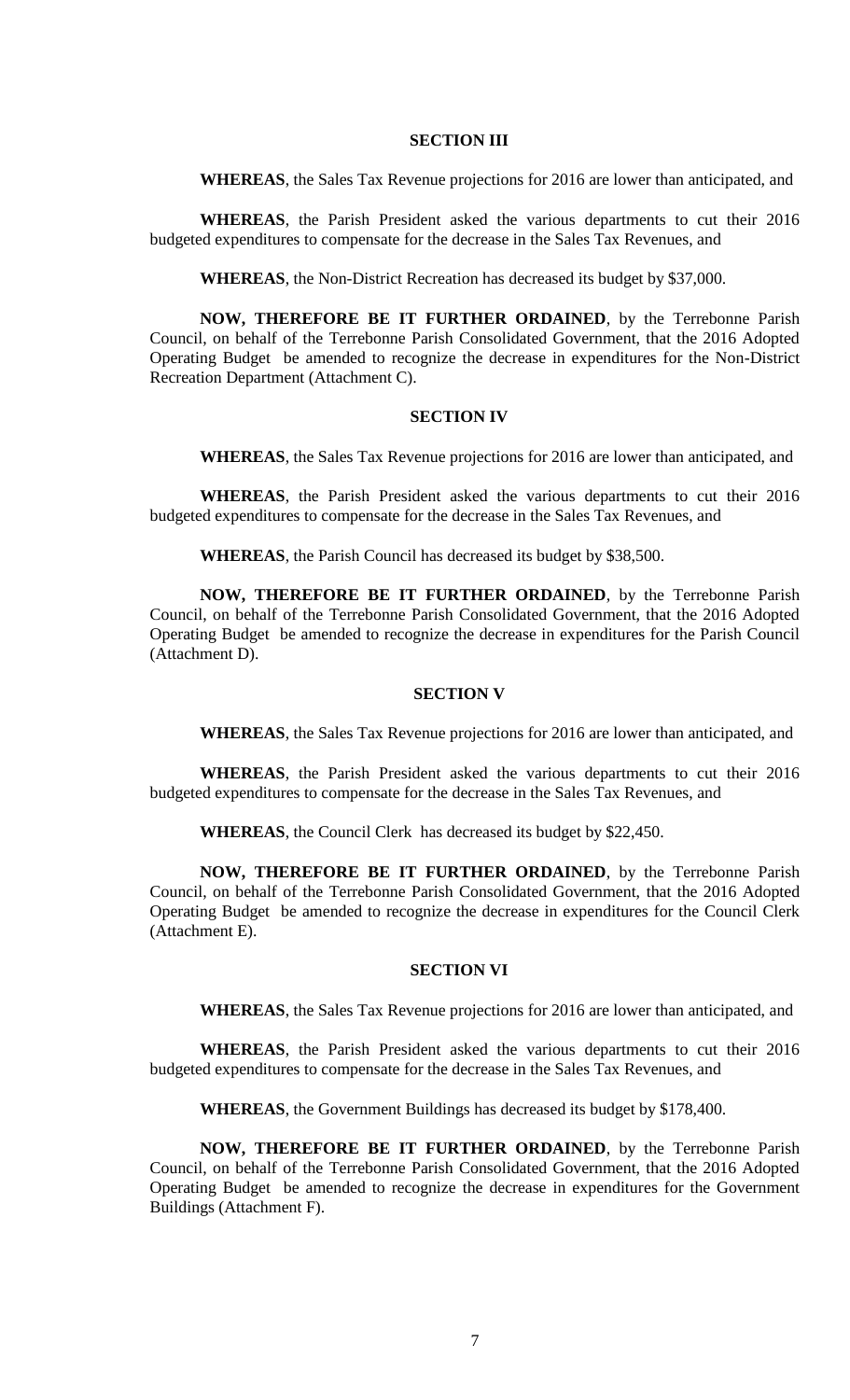### **SECTION VII**

**WHEREAS**, the Law Enforcement-Navy Safety (LENS) project is a program focusing on increased police presence in crime "hot spots" areas to reduce criminal activity, and

**WHEREAS**, the police presence and installed closed circuit television surveillance will assist in reducing crime and increasing arrests, without displacing crime to other nearby areas, and

**WHEREAS**, the program will be funded through General Fund for \$65,000 to purchase cameras and cover additional overtime for the Houma Police Department.

**NOW, THEREFORE BE IT FURTHER ORDAINED**, by the Terrebonne Parish Council, on behalf of the Terrebonne Parish Consolidated Government, that the 2016 Adopted Operating Budget be amended to recognize the funding of the LENS project (Attachment G).

## **SECTION VIII**

If any word, clause, phrase, section or other portion of this ordinance shall be declared null, void, invalid, illegal, or unconstitutional, the remaining words, clauses, phrases, sections and other portions of this ordinance shall remain in full force and effect, the provisions of this ordinance hereby being declared to be severable.

#### **SECTION IX**

This ordinance shall become effective upon approval by the Parish President or as otherwise provided in Section 2-13(b) of the Home Rule Charter for a Consolidated Government for Terrebonne Parish, whichever occurs sooner.

This ordinance, having been introduced and laid on the table for at least two weeks, was voted upon as follows:

#### **THERE WAS RECORDED:**

YEAS: J. Navy, A. Williams, G. Michel, S. Dryden, C. Duplantis-Prather, D.W. Guidry, Sr., A. Marmande, D. J. Guidry and S. Trosclair. NAYS: None. NOT VOTING: None. ABSTAINING: None. ABSENT: None. The Chairman declared the ordinance adopted on this, the 5th day October 2016.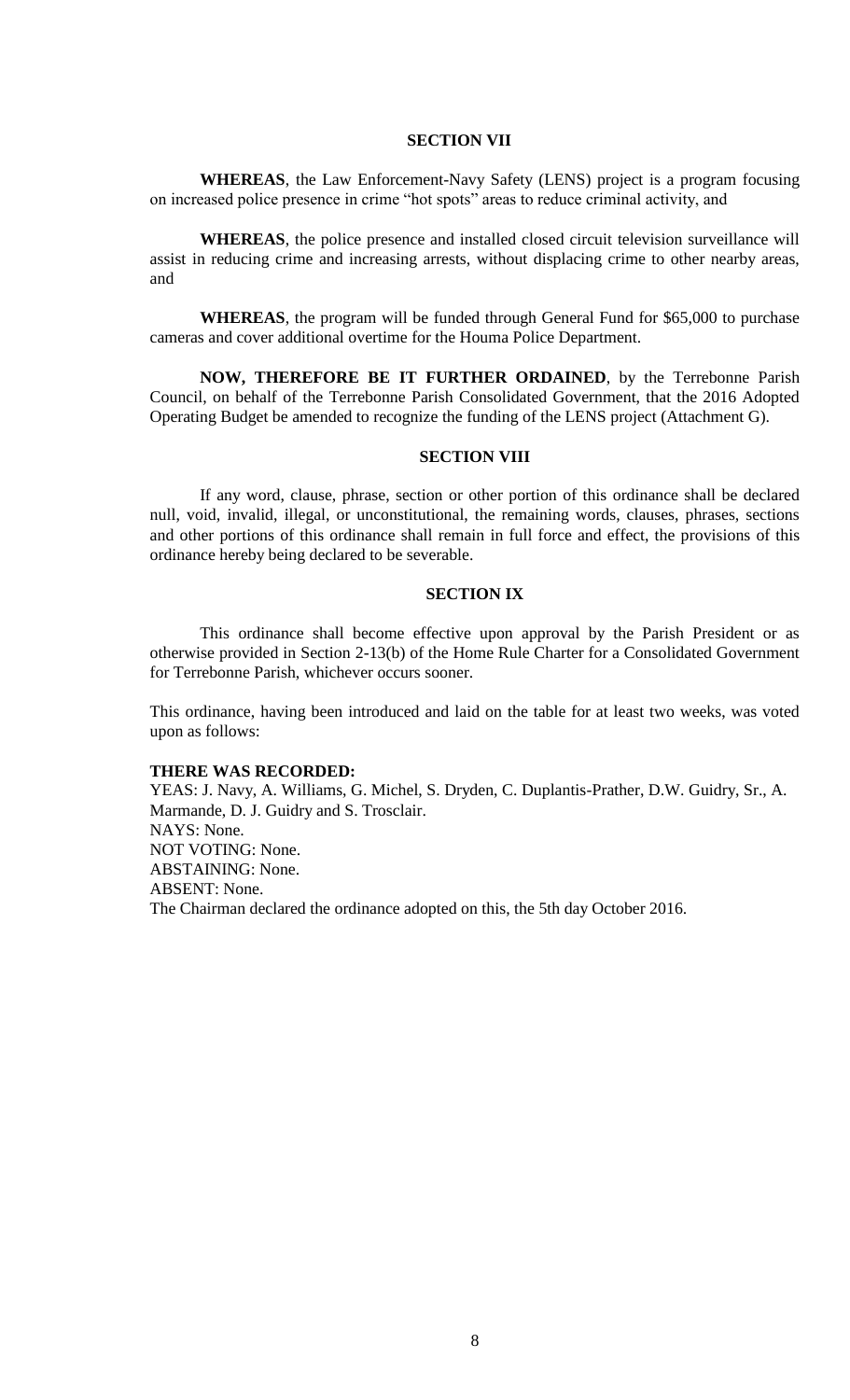# **ATTACHMENT A - Sewer Bond Fund**

|                 |                | 2016          |         |
|-----------------|----------------|---------------|---------|
|                 | <b>Adopted</b> | <b>Change</b> | Amended |
|                 |                |               |         |
| Sewer Bond Fund | (500,000)      | 500,000       |         |
| Sewer Fund      | 500,000        | (500,000)     |         |

# **ATTACHMENT B - Parish Prisoner Fund**

|                                 | 2016           |               |         |
|---------------------------------|----------------|---------------|---------|
|                                 | <b>Adopted</b> | <b>Change</b> | Amended |
|                                 |                |               |         |
| Salaries & Wages                | 161.281        | (44,094)      | 117,187 |
| <b>Janitorial Supplies</b>      | 103,400        | (18, 400)     | 85,000  |
| Electricity-Parish              | 280,000        | (63,067)      | 216,933 |
| <b>General Liability</b>        | 62,100         | (16,089)      | 46,011  |
| <b>Physical Plant Insurance</b> | 91,940         | (17, 673)     | 74,267  |
| Fund Balance (Increase)         | N/A            | 159.323       | N/A     |

# **ATTACHMENT C - Non-District Recreation**

|                               |                | 2016          |         |
|-------------------------------|----------------|---------------|---------|
|                               | <b>Adopted</b> | <b>Change</b> | Amended |
|                               |                |               |         |
| <b>Operating Supplies</b>     | 7,000          | (3,000)       | 4,000   |
| Electricity-Parish            | 55,000         | (4,000)       | 51,000  |
| <b>Building Major Repairs</b> | 154,667        | (30,000)      | 124,667 |
| Fund Balance (Increase)       | N/A            | 37,000        | N/A     |

# **ATTACHMENT D - Parish Council**

|                         |                | 2016          |         |
|-------------------------|----------------|---------------|---------|
|                         | <b>Adopted</b> | <b>Change</b> | Amended |
|                         |                |               |         |
| <b>Other Fees</b>       | 20,000         | (19,000)      | 1,000   |
| Travel and Training     | 45,000         | (10,000)      | 35,000  |
| Training                | 10,000         | (9,500)       | 500     |
| Fund Balance (Increase) | N/A            | 38,500        | N/A     |

# **ATTACHMENT E - Council Clerk**

|                                  | 2016           |               |         |
|----------------------------------|----------------|---------------|---------|
|                                  | <b>Adopted</b> | <b>Change</b> | Amended |
| <b>Office Supplies</b>           | 17,000         | (6,000)       | 11,000  |
| <b>Books and Periodicals</b>     | 5,000          | (4,500)       | 500     |
| Software Purchases               | 9,150          | (8, 150)      | 1,000   |
| <b>Office Equipment Contract</b> | 10,800         | (2,000)       | 8,800   |
| <b>Building Repairs</b>          | 1,800          | (1,300)       | 500     |
| <b>Office Equipment Repairs</b>  | 1,000          | (500)         | 500     |
| Fund Balance (Increase)          | N/A            | 22.450        | N/A     |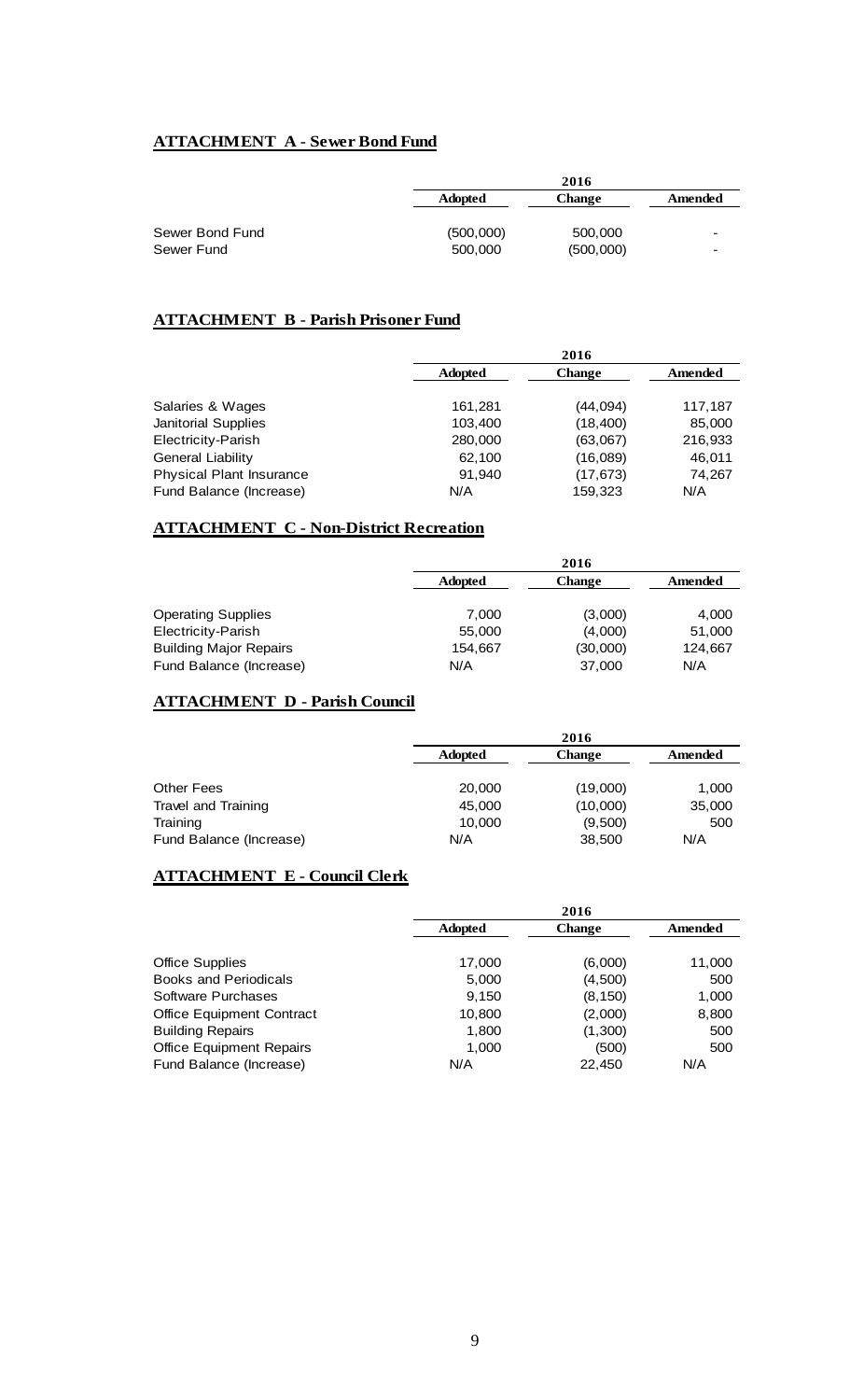# **ATTACHMENT F - Government Buildings**

|                                          |                | 2016          |         |
|------------------------------------------|----------------|---------------|---------|
|                                          | <b>Adopted</b> | <b>Change</b> | Amended |
|                                          |                |               |         |
| Electricity-Parish                       | 675,000        | (50,000)      | 625,000 |
| Utilities-Other                          | 85,000         | (20,000)      | 65,000  |
| Gas-Parish                               | 30,000         | (9,000)       | 21,000  |
| General Liability Insurance              | 57,100         | (3,000)       | 54,100  |
| <b>Pollution Environmental Liability</b> | 12,000         | (3,200)       | 8,800   |
| Vehicle Insurance                        | 16,000         | (8,500)       | 7,500   |
| <b>Physical Plant Insurance</b>          | 250,000        | (39,000)      | 211,000 |
| Travel & Training                        | 1,000          | (1,000)       |         |
| <b>Mandatory Training</b>                | 1,200          | (1,200)       |         |
| <b>Land Repairs</b>                      | 1,000          | (1,000)       |         |
| <b>Building Equip Repairs</b>            | 100,000        | (40,000)      | 60,000  |
| Government TV Repairs                    | 1,000          | (1,000)       |         |
| <b>Equipment Repairs</b>                 | 1,500          | (1,500)       |         |
| Fund Balance (Increase)                  | N/A            | 178,400       | N/A     |

# **ATTACHMENT G - Houma Police Department**

|                                |                | 2016          |             |
|--------------------------------|----------------|---------------|-------------|
|                                | <b>Adopted</b> | <b>Change</b> | Amended     |
|                                |                |               |             |
| Overtime                       | 273,000        | 40,000        | 313,000     |
| Machinery & Equipment          | 26,720         | 25,000        | 51,720      |
| Transfer to Public Safety Fund | (2,900,000)    | (65,000)      | (2,965,000) |
| Transfer from General Fund     | 2,900,000      | 65,000        | 2,965,000   |
| Fund Balance (Decrease)        | N/A            | (65,000)      | N/A         |

The Chairman recognized the public for comments on the following:

B. A proposed ordinance to amend the 2016 Adopted Operating Budget and 5-Year Capital Outlay Budget of the Terrebonne Parish Consolidated Government for the following items and to provide for related matters.

I. Jail HVAC Project Phase 3 and 4, \$672,908.

There were no comments from the public on the aforementioned proposed ordinance.

Ms. A. Williams moved, seconded by Mr. S. Trosclair, "THAT, the Council close the aforementioned public hearing."

The Chairman called for a vote on the motion offered by Ms. A. Williams. **THERE WAS RECORDED:** YEAS: J. Navy, A. Williams, G. Michel, S. Dryden, C. Duplantis-Prather, D. W. Guidry Sr., A. Marmande, D. J. Guidry and S. Trosclair. NAYS: None. ABSENT: None. The Chairman declared the motion adopted.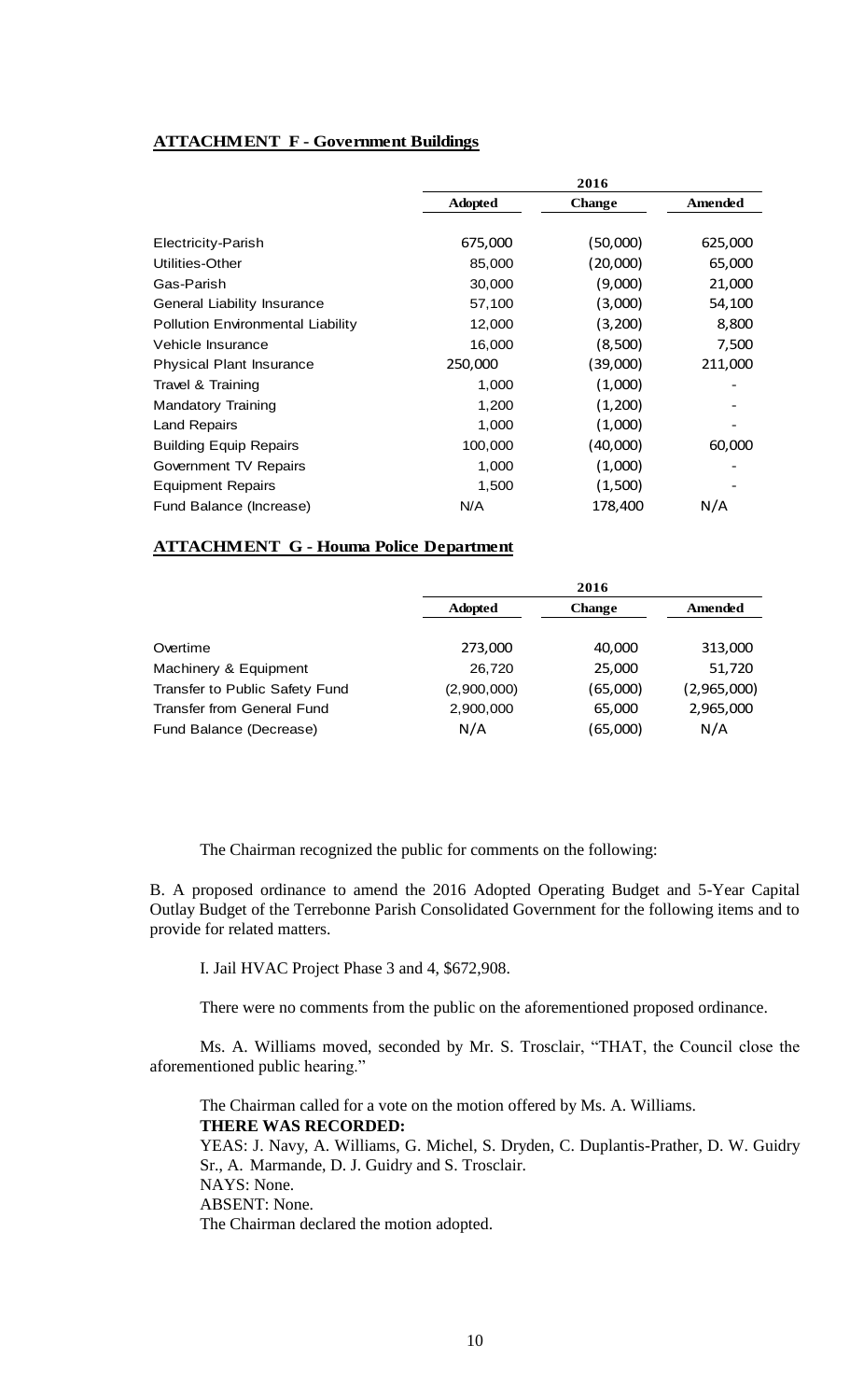| <b>OFFERED BY:</b>  | MS. A. WILLIAMS  |
|---------------------|------------------|
| <b>SECONDED BY:</b> | MR. D. J. GUIDRY |

#### **ORDINANCE NO. 8778**

AN ORDINANCE TO AMEND THE 2016 ADOPTED OPERATING BUDGET AND 5-YEAR CAPITAL OUTLAY BUDGET OF THE TERREBONNE PARISH CONSOLIDATED GOVERNMENT FOR THE FOLLOWING ITEMS AND TO PROVIDE FOR RELATED MATTERS.

# **I.** JAIL HVAC PROJECT PHASE 3 AND 4, \$672,908

#### **SECTION I**

**WHEREAS,** the Terrebonne Parish Jail needs two HVAC units installed along with piping, ductwork, electrical, and other items in connection with the HVAC units, and

**WHEREAS,** the project is critical due to the timeline of construction and the completion date of June 1, 2017, and

**WHEREAS,** the funding for the project will come from General Fund, the Capital Projects Fund and the Civic Center/Administration Building Fund for \$672,908.

**NOW, THEREFORE BE IT ORDAINED,** by the Terrebonne Parish Council on behalf of the Terrebonne Parish Consolidated Government, that the 2016 Adopted Operating Budget and 5-year Capital Outlay Budgeted be amended to recognize the funding for the Jail HVAC Project Phase 3 (Attachment A).

# **SECTION II**

If any word, clause, phrase, section or other portion of this ordinance shall be declared null, void, invalid, illegal, or unconstitutional, the remaining words, clauses, phrases, sections and other portions of this ordinance shall remain in full force and effect, the provisions of this ordinance hereby being declared to be severable.

### **SECTION III**

This ordinance shall become effective upon approval by the Parish President or as otherwise provided in Section 2-13(b) of the Home Rule Charter for a Consolidated Government for Terrebonne Parish, whichever occurs sooner.

This ordinance, having been introduced and laid on the table for at least two weeks, was voted upon as follows:

#### **THERE WAS RECORDED:**

YEAS: J. Navy, A. Williams, G. Michel, S. Dryden, C. Duplantis-Prather, D.W. Guidry, Sr., A. Marmande, D. J. Guidry and S. Trosclair. NAYS: None. NOT VOTING: None. ABSTAINING: None. ABSENT: None. The Chairman declared the ordinance adopted on this, the 5th day October 2016.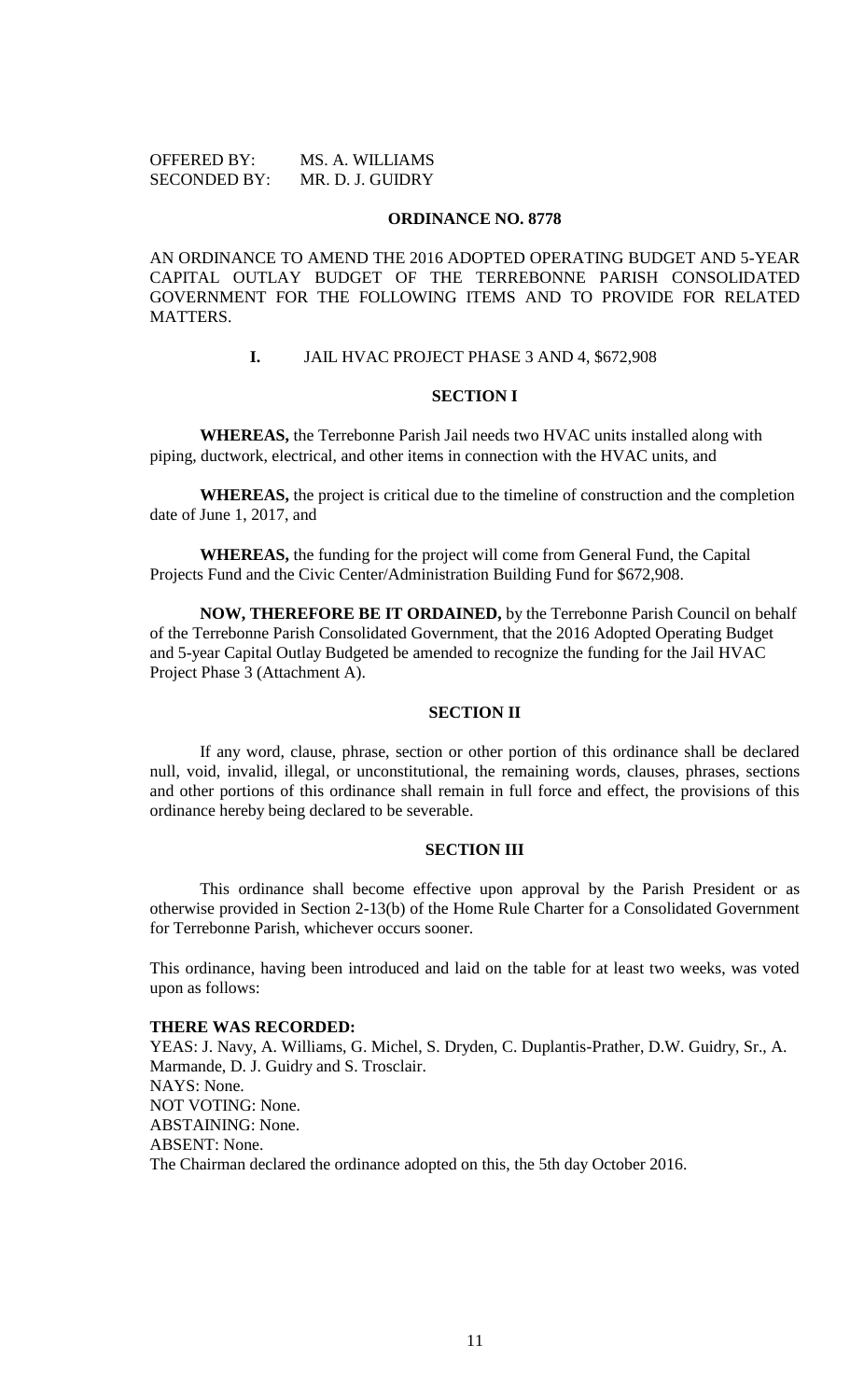# **ATTACHMENT A - Jail HVAC Project**

|                                             |                | 2016          |            |
|---------------------------------------------|----------------|---------------|------------|
|                                             | <b>Adopted</b> | <b>Change</b> | Amended    |
|                                             |                |               |            |
| Jail Chillers, A/C                          | 1,601,671      | 672,908       | 2,274,579  |
| <b>Adult Jail Renovations</b>               | 330,394        | (330, 394)    |            |
| Courthouse Annex Waterproofing              | 19,914         | (7, 345)      | 12,569     |
| Transfer from Civic Center/Adm Bldg.        |                | (131, 804)    | (131, 804) |
| <b>Transfer from General Fund</b>           | (435, 805)     | (203, 365)    | (639,170)  |
| Transfer to Capital Projects Control        |                | 131,804       | 131,804    |
| Civic Ctr/Admin Bldg                        | 448,425        | (131,804)     | 316,621    |
| Courthouse & Annex                          | 163,694        | (163, 694)    |            |
| Roof of 1st Floor                           | 39,675         | (39,671)      | 4          |
| <b>Transfer to Capital Projects Control</b> | 435,805        | 203,365       | 639,170    |

#### **\*(Ordinance adopted after discussion.)**

Upon questioning from Councilman G. Michel, Parish Manager A. Levron explained that the monies are general funds allocated for governmental buildings and are being consolidated into one account to provide for the aforementioned project.

### **\*The ordinance offered by Ms. A. Williams was adopted.**

The Chairman recognized the public for comments on the following:

C. An ordinance to adopt a cooperative endeavor agreement between Terrebonne Parish Consolidated Government and JALCO Floats, LLC for lease (rental) of floats for the Terrebonne Parish Christmas Parade, and to authorize the Parish President to enter into and execute the said cooperative endeavor agreement on behalf of Terrebonne Parish Consolidated Government. All cost incurred by TPCG are reimbursed thru the parade participant fees.

Ms. Lucretia McBride, a Houma resident, expressed her support for the proposed aforementioned ordinance.

Chief Shirell Parfait Dardar, Chief of Grand Caillou/Dulac Band of Biloxi Chitimacha Choctaw, expressed her support for the proposed aforementioned ordinance.

Council member C. Duplantis-Prather commended Cultural Resource Manager Ms. Anne Picou for her hard work and dedication in organizing this year's Christmas Parade.

Mr. D. J. Guidry moved, seconded by Mr. S. Trosclair, "THAT, the Council close the aforementioned public hearing."

The Chairman called for a vote on the motion offered by Mr. D. J. Guidry.

**THERE WAS RECORDED:**

YEAS: J. Navy, A. Williams, G. Michel, S. Dryden, C. Duplantis-Prather, D. W. Guidry Sr., A. Marmande, D. J. Guidry and S. Trosclair. NAYS: None. ABSENT: None. The Chairman declared the motion adopted.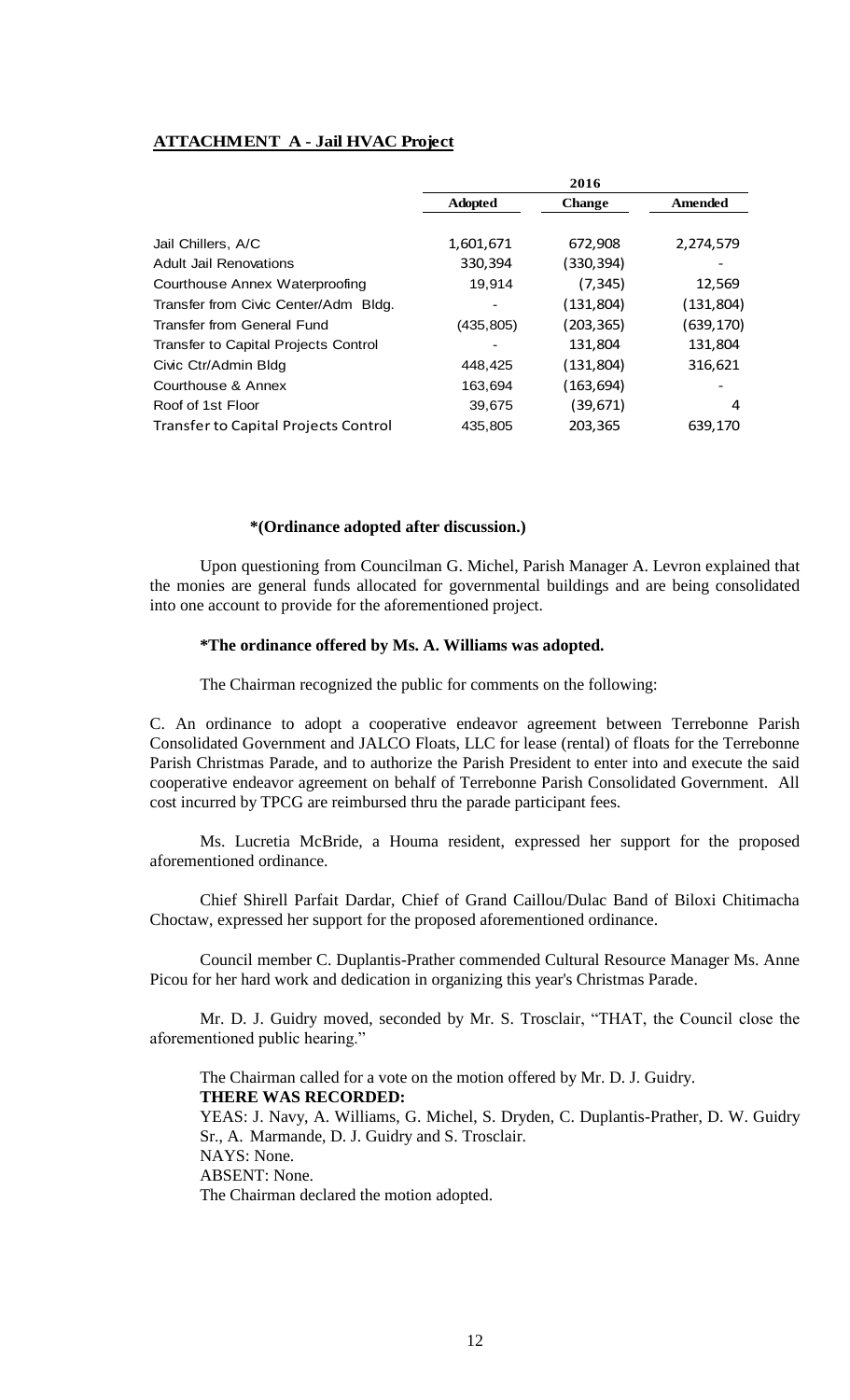OFFERED BY: MR. D. J. GUIDRY SECONDED BY: MR. D. W. GUIDRY, SR.

#### **ORDINANCE NO. 8779**

AN ORDINANCE TO ADOPT A COOPERATIVE ENDEAVOR AGREEMENT BETWEEN TERREBONNE PARISH CONSOLIDATED GOVERNMENT AND JALCO FLOATS, LLC FOR LEASE (RENTAL) OF FLOATS FOR THE TERREBONNE PARISH CHRISTMAS PARADE, AND TO AUTHORIZE THE PARISH PRESIDENT TO ENTER INTO AND EXECUTE THE SAID COOPERATIVE ENDEAVOR AGREEMENT ON BEHALF OF TERREBONNE PARISH CONSOLIDATED GOVERNMENT

**WHEREAS,** Section 1-06 of the Home Rule Charter for the Parish of Terrebonne provides that the parish government shall have the right, power and authority to pass all ordinances requisite or necessary to promote, protect and preserve the general welfare, safety, health, peace and good order of the parish, including, but not by way of limitation, the right, power and authority to pass ordinances on all subject matter necessary, requisite or proper for the management of the parish affairs, and all other subject matter without exception, subject only to the limitations that the same shall not be inconsistent with the Constitution or expressly denied by the general law applicable to the parish; and

**WHEREAS,** Article VII, Section 14 of the Louisiana Constitution provides that "[F]or a public purpose, the state and its political subdivisions or political corporations may engage in cooperative endeavors with each other, with the United States or its agencies, or with any public or private association, corporation or individual"; and

**WHEREAS,** the Terrebonne Parish Consolidated Government hosts a familyoriented Christmas Parade for the citizens of Terrebonne Parish; and

**WHEREAS,** the annual Christmas Parade represents a significant cultural event for the citizens of Terrebonne Parish, and provides for the tourism, cultural, and economic development of our historic district; and

**WHEREAS,** Terrebonne Parish Consolidated Government is authorized to promote, enhance, and provide for the tourism, cultural, and economic development of our historic district; and

**WHEREAS,** each year, Terrebonne Parish Consolidated Government organizes the rental of parade floats for the event; and

**WHEREAS,** TPCG desires to rent floats from a local business, JALCO Floats, LLC (JALCO), for its annual Christmas Parade according to the terms of the agreement; and

**WHEREAS**, JALCO has agreed to rent to TPCG the parade floats, as needed, for the next three years, and has offered an option to TPCG to renew the agreement for an additional three year term; and

**WHEREAS,** Terrebonne Parish Consolidated Government believes that the transfer or expenditure of public funds for the purpose of promoting, enhancing, and providing for the tourism, cultural, and economic development of our historic district serves a public purpose; and

**WHEREAS,** according to the terms of the cooperative endeavor agreement, the transfer of expenditure of public funds, taken as a whole, is not gratuitous; and that it has a demonstrable, objective, and reasonable expectation of receiving at least equivalent value in exchange for the transfer or expenditure of these funds;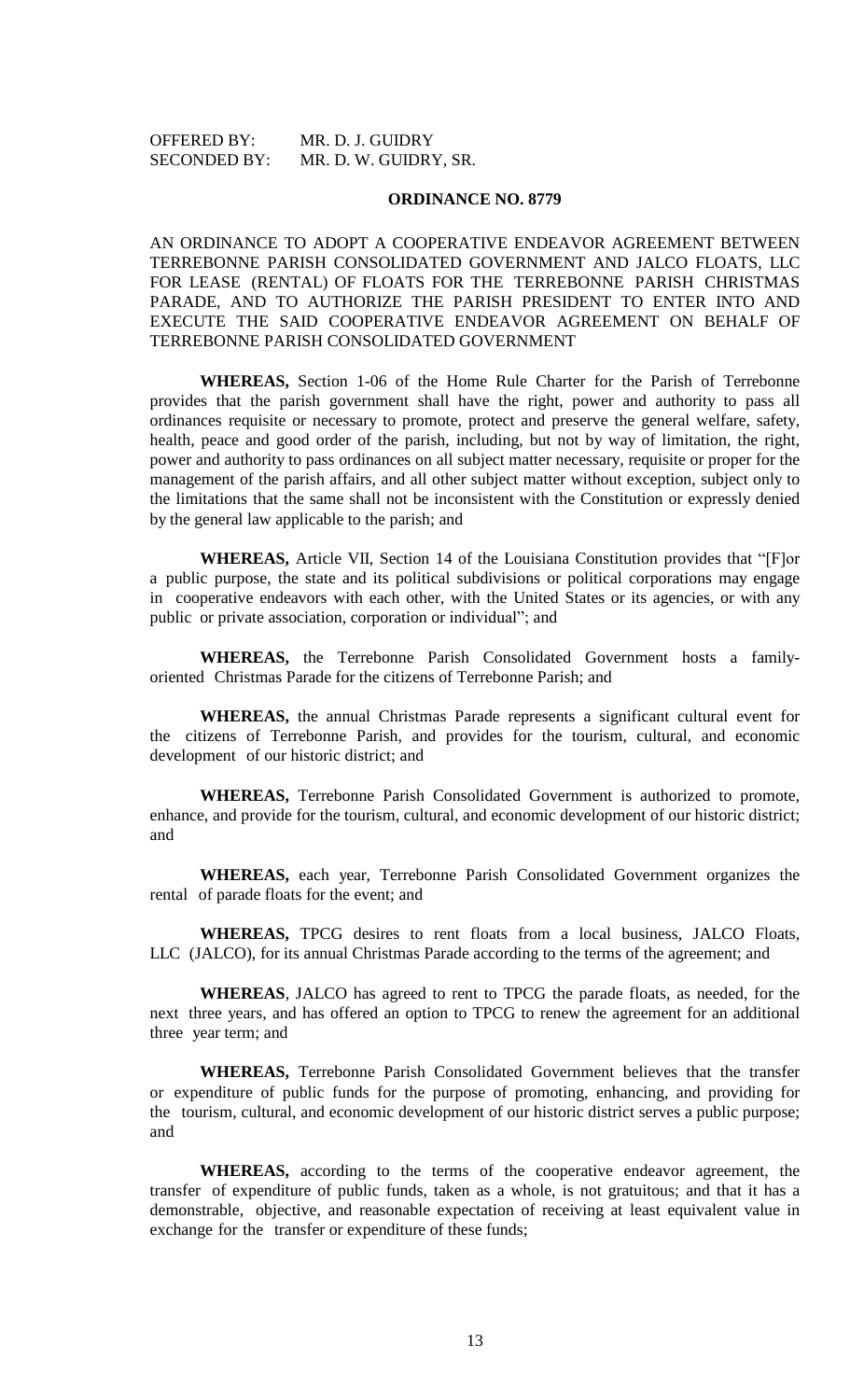**NOW THEREFORE, BE IT RESOLVED** by the Terrebonne Parish Council on behalf of Terrebonne Parish Consolidated Government that:

### **SECTION I**

The **Cooperative Endeavor Agreement**, a copy of which is annexed hereto and incorporated herein, is hereby approved and adopted and shall serve as the standard form of agreement between the Terrebonne Parish Consolidated Government and JALCO Floats, LLC for rental of floats for the Terrebonne Parish Christmas Parade.

### **SECTION II**

The Parish President, Gordon E. Dove, is hereby authorized to execute a cooperative endeavor agreement for and on behalf of the Terrebonne Parish Consolidated Government with JALCO Floats, LLC, containing substantially the same terms as those set out in the attached rental agreement, subject to approval by legal counsel for TPCG.

### **SECTION III**

If any word, clause, phrase, section or other portion of this ordinance shall be declared null, void, invalid, illegal, or unconstitutional, the remaining words, clauses, phrases, sections and other portions of this ordinance shall remain in full force and effect, the provisions of this ordinance hereby being declared to be severable.

### **SECTION IV**

This ordinance shall become effective upon approval by the Parish President or as otherwise provided in Section 2-13(b) of the Home Rule Charter for a Consolidated Government for Terrebonne Parish, whichever occurs sooner.

This ordinance, having been introduced and laid on the table for at least two weeks, was voted upon as follows:

### **THERE WAS RECORDED:**

YEAS: J. Navy, A. Williams, G. Michel, S. Dryden, C. Duplantis-Prather, D.W. Guidry, Sr., A. Marmande, D. J. Guidry and S. Trosclair. NAYS: None. NOT VOTING: None. ABSTAINING: None. ABSENT: None. The Chairman declared the ordinance adopted on this, the 5th day October 2016.

Resource Manager Ms. Anne Picou, thanked Administration and the Council for allowing the Christmas Parade to be moved to a Saturday, and also thanked Councilwoman C. Duplantis-Prather and all volunteers for their time and dedication to bring back the community spirit.

The Chairman recognized the public for comments on the following:

D. An ordinance that will establish a "2-Way Stop" at the intersection of Anise Street and Sugar Ridge Drive.

There were no comments from the public on the aforementioned proposed ordinance.

Mr. D. J. Guidry moved, seconded by Mr. D. W. Guidry Sr., "THAT, the Council close the aforementioned public hearing."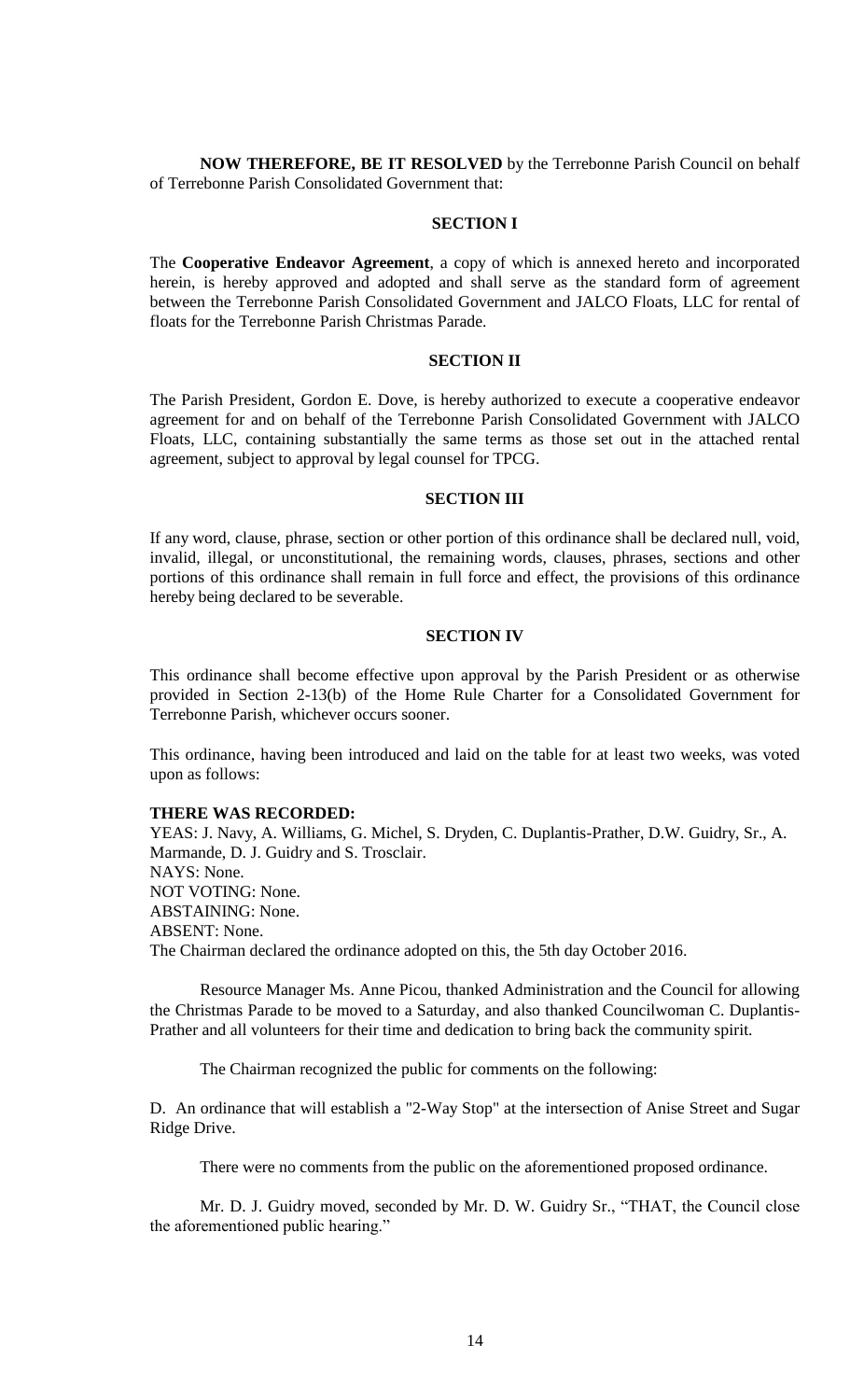The Chairman called for a vote on the motion offered by Mr. D. J. Guidry. **THERE WAS RECORDED:** YEAS: J. Navy, A. Williams, G. Michel, S. Dryden, C. Duplantis-Prather, D. W. Guidry Sr., A. Marmande, D. J. Guidry and S. Trosclair. NAYS: None. ABSENT: None. The Chairman declared the motion adopted.

OFFERED BY: MR. D.J. GUIDRY SECONDED BY: MR. D.W. GUIDRY, SR.

#### **ORDINANCE NO. 8780**

AN ORDINANCE AMENDING THE PARISH CODE OF TERREBONNE PARISH, CHAPTER 18, ARTICLE IV. OPERATION OF VEHICLES, DIVISION 2. PARISH, SECTION 18-89 TO ESTABLISH A "2-WAY STOP" AT THE INTERSECTION OF ANISE STREET AND SUGAR RIDGE DRIVE AND TO AUTHORIZE THE INSTALLATION OF THE APPROPRIATE SIGNS; AND TO ADDRESS OTHER MATTERS RELATIVE THERETO.

### **SECTION I**

**BE IT ORDAINED** by the Terrebonne Parish Council, in regular session convened, acting pursuant to the authority invested in it by the Constitution and laws of the State of Louisiana, the Home Rule Charter for a Consolidated Government for Terrebonne Parish, and including, but not limited to, LSA R.S. 33:1368 and other statutes of the State of Louisiana, to amend the Parish Code of Terrebonne Parish, Chapter 18, Article IV, Section 18-89 to create a "2 Way Stop" at the intersection of Anise Street and Sugar Ridge Drive, as follows:

> CHAPTER 18, Motor Vehicles and Traffic ARTICLE IV, Operation of Vehicles DIVISION 2. Parish SECTION 18-89. Two-way stop intersections.

(ADD TO LIST) Anise Street and Sugar Ridge Drive

The intersection of Anise Street and Sugar Ridge Drive shall be declared as a "2 Way Stop" intersection, and appropriate "Stop" signs shall be erected and maintained along said roadways. Any vehicle traveling on Anise Street and Sugar Ridge Drive shall adhere to the provisions of this ordinance.

#### **SECTION II**

If any word, clause, phrase, section or other portion of this ordinance shall be declared null, void, invalid, illegal, or unconstitutional, the remaining words, clauses, phrases, sections or other portions of this ordinance shall remain in full force and effect, the provisions of this section hereby being declared to be severable.

### **SECTION III**

Any ordinance or part thereof in conflict herewith is hereby repealed.

### **SECTION IV**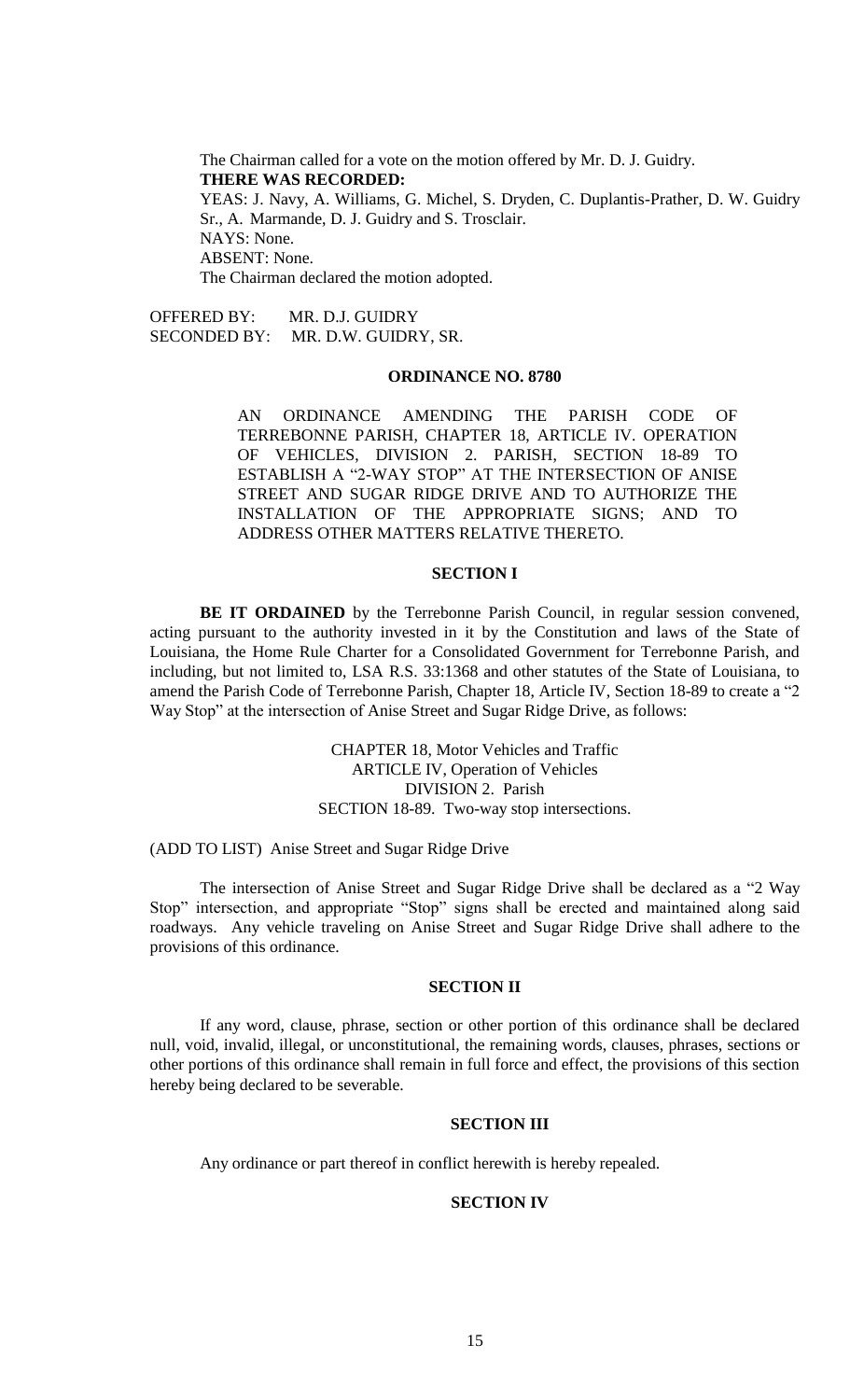This ordinance shall become effective upon approval by the Parish President or as otherwise provided in Section 2-13 (b) of the Home Rule Charter for Consolidated Government for Terrebonne Parish, whichever occurs sooner.

This ordinance, having been introduced and laid on the table for at least two weeks, was voted upon as follows:

# **THERE WAS RECORDED:**

YEAS: J. Navy, A. Williams, G. Michel, S. Dryden, C. Duplantis-Prather, D.W. Guidry, Sr., A. Marmande, D. J. Guidry and S. Trosclair. NAYS: None. NOT VOTING: None. ABSTAINING: None. ABSENT: None. The Chairman declared the ordinance adopted on this, the 5th day October 2016.

The Chairman recognized the public for comments on the following:

E. An ordinance that will establish a "3-Way Stop" at the intersection of Anise Street and Cottonwood Drive.

There were no comments from the public on the aforementioned proposed ordinance.

Mr. A. Marmande moved, seconded by Mr. S. Trosclair, "THAT, the Council close the aforementioned public hearing."

The Chairman called for a vote on the motion offered by Mr. A. Marmande. **THERE WAS RECORDED:**

YEAS: J. Navy, A. Williams, G. Michel, S. Dryden, C. Duplantis-Prather, D. W. Guidry Sr., A. Marmande, D. J. Guidry and S. Trosclair. NAYS: None. ABSENT: None. The Chairman declared the motion adopted.

OFFERED BY: MR. A. MARMANDE SECONDED BY: MR. S. TROSCLAIR

### **ORDINANCE NO. 8781**

AN ORDINANCE AMENDING THE PARISH CODE OF TERREBONNE PARISH, CHAPTER 18, ARTICLE IV. OPERATION OF VEHICLES, DIVISION 2. PARISH, SECTION 18-88 TO ESTABLISH A "3-WAY STOP" AT THE INTERSECTION OF ANISE STREET AND COTTONWOOD DRIVE AND TO AUTHORIZE THE INSTALLATION OF THE APPROPRIATE SIGNS; AND TO ADDRESS OTHER MATTERS RELATIVE THERETO.

# **SECTION I**

BE IT ORDAINED by the Terrebonne Parish Council, in regular session convened, acting pursuant to the authority invested in it by the Constitution and laws of the State of Louisiana, the Home Rule Charter for a Consolidated Government for Terrebonne Parish, and including, but not limited to, LSA R.S. 33:1368 and other statutes of the State of Louisiana, to amend the Parish Code of Terrebonne Parish, Chapter 18, Article IV, Section 18-88 to create a "3 Way Stop" at the intersection of Anise Street and Cottonwood Drive, as follows:

CHAPTER 18, Motor Vehicles and Traffic ARTICLE IV, Operation of Vehicles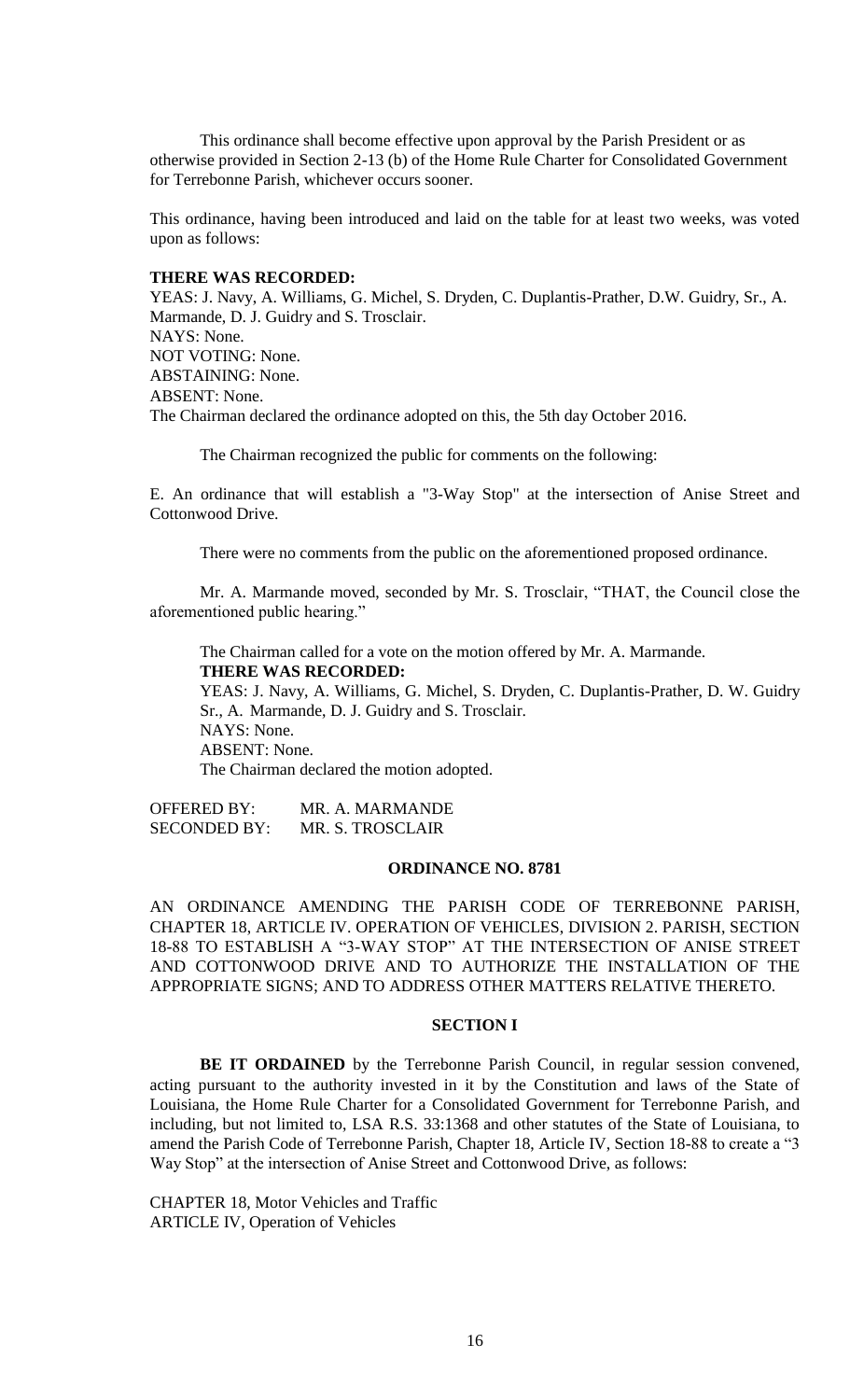DIVISION 2. Parish SECTION 18-88. Three-way stop intersections.

(ADD TO LIST) Anise Street and Cottonwood Drive

The intersection of Anise Street and Cottonwood Drive shall be declared as a "3 Way Stop" intersection, and appropriate "3 Way Stop" signs shall be erected and maintained along said roadways. Any vehicle traveling on Anise Street and Cottonwood Drive shall adhere to the provisions of this ordinance.

# **SECTION II**

If any word, clause, phrase, section or other portion of this ordinance shall be declared null, void, invalid, illegal, or unconstitutional, the remaining words, clauses, phrases, sections and other portions of this ordinance shall remain in full force and effect, the provisions of this ordinance hereby being declared to be severable.

#### **SECTION III**

This ordinance shall become effective upon approval by the Parish President or as otherwise provided in Section 2-13(b) of the Home Rule Charter for a Consolidated Government for Terrebonne Parish, whichever occurs sooner.

This ordinance, having been introduced and laid on the table for at least two weeks, was voted upon as follows:

## **THERE WAS RECORDED:**

YEAS: J. Navy, A. Williams, G. Michel, S. Dryden, C. Duplantis-Prather, D.W. Guidry, Sr., A. Marmande, D. J. Guidry and S. Trosclair. NAYS: None. NOT VOTING: None. ABSTAINING: None. ABSENT: None. The Chairman declared the ordinance adopted on this, the 5th day October 2016.

The Chairman recognized the public for comments on the following:

F. An ordinance to create a No Parking Zone along portions of both sides of Wright Avenue, beginning at the intersection of West Park Avenue and continuing approximately 25' along the east side of Wright Avenue and approximately 310' along the west side of Wright Ave, and to provide for the installation of said signs and pavement and curb markings.

There were no comments from the public on the aforementioned proposed ordinance.

Ms. C. Duplantis-Prather moved, seconded by Mr. D. W. Guidry Sr., "THAT, the Council close the aforementioned public hearing."

The Chairman called for a vote on the motion offered by Ms. C. Duplantis-Prather. **THERE WAS RECORDED:** YEAS: J. Navy, A. Williams, G. Michel, S. Dryden, C. Duplantis-Prather, D. W. Guidry Sr., A. Marmande, D. J. Guidry and S. Trosclair. NAYS: None. ABSENT: None. The Chairman declared the motion adopted.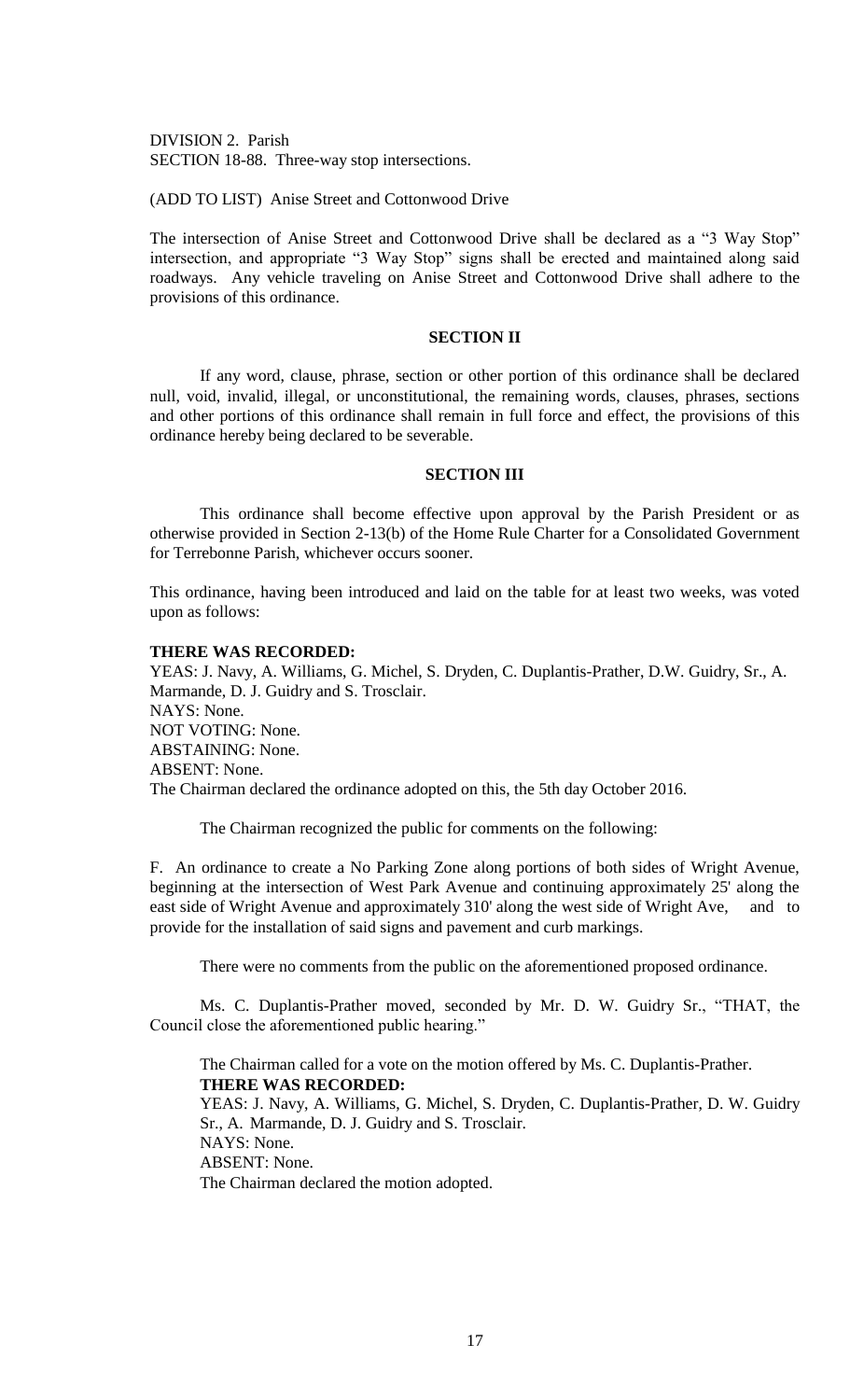Councilwoman C. Duplantis-Prather explained that the aforementioned proposed ordinance is being done on a trial basis; and noted that she has had many complaints from motorists who expressed that their vision is obscured when trying to exit Wright Avenue.

Councilman G. Michel expressed his concerns regarding the aforementioned proposed ordinance.

OFFERED BY: MS. A. WILLIAMS SECONDED BY: MR. D. J. GUIDRY

### **ORDINANCE NO. 8782**

AN ORDINANCE AMENDING THE PARISH CODE OF TERREBONNE PARISH, CHAPTER 18. MOTOR VEHICLES AND TRAFFIC, ARTICLE V. STOPPING, STANDING AND PARKING, DIVISION 2. PARISH, SECTION 18-223. NO PARKING ZONES, TO ESTABLISH A NO PARKING ZONE ALONG PORTIONS OF THE EAST AND WEST SIDES OF WRIGHT AVENUE AS DEPICTED ON THE ATTACHED MAP, BEGINNING AT THE INTERSECTION OF WEST PARK AVENUE AND CONTINUING APPROXIMATELY 25' ALONG THE EAST SIDE AND 310' ALONG THE WEST SIDE OF WRIGHT AVENUE; TO PROVIDE FOR THE INSTALLATION OF SAID SIGNS AND PAVEMENT AND CURB MARKINGS, AND TO ADDRESS OTHER MATTERS RELATIVE THERETO.

# **SECTION I**

**BE IT ORDAINED** by the Terrebonne Parish Council, in regular session convened, acting pursuant to the authority invested in it by the Constitution and laws of the State of Louisiana, the Home Rule Charter for a Consolidated Government for Terrebonne Parish, and including, but not limited to, LSA R.S. 33:1368 and other statutes of the State of Louisiana, to amend the Parish Code of Terrebonne Parish, Chapter 18, Article V, Division 2, Section 18-223 to create a "No Parking Zone" along portions of the east and west sides of Wright Avenue as depicted on the attached map, beginning at the intersection of West Park Avenue and continuing approximately 25' along the east side and approximately 310' along the west side of Wright Avenue, and to provide for the installation of said signs and pavement and curb markings.

## **SECTION II**

If any word, clause, phrase, section or other portion of this ordinance shall be declared null, void, invalid, illegal, or unconstitutional, the remaining words, clauses, phrases, sections or other portions of this ordinance shall remain in full force and effect, the provisions of this section hereby being declared to be severable.

### **SECTION III**

Any ordinance or part thereof in conflict herewith is hereby repealed.

#### **SECTION IV**

This ordinance shall become effective upon approval by the Parish President or as otherwise provided in Section 2-13 (b) of the Home Rule Charter for Consolidated Government for Terrebonne Parish, whichever occurs sooner.

This ordinance, having been introduced and laid on the table for at least two weeks, was voted upon as follows:

# **THERE WAS RECORDED:**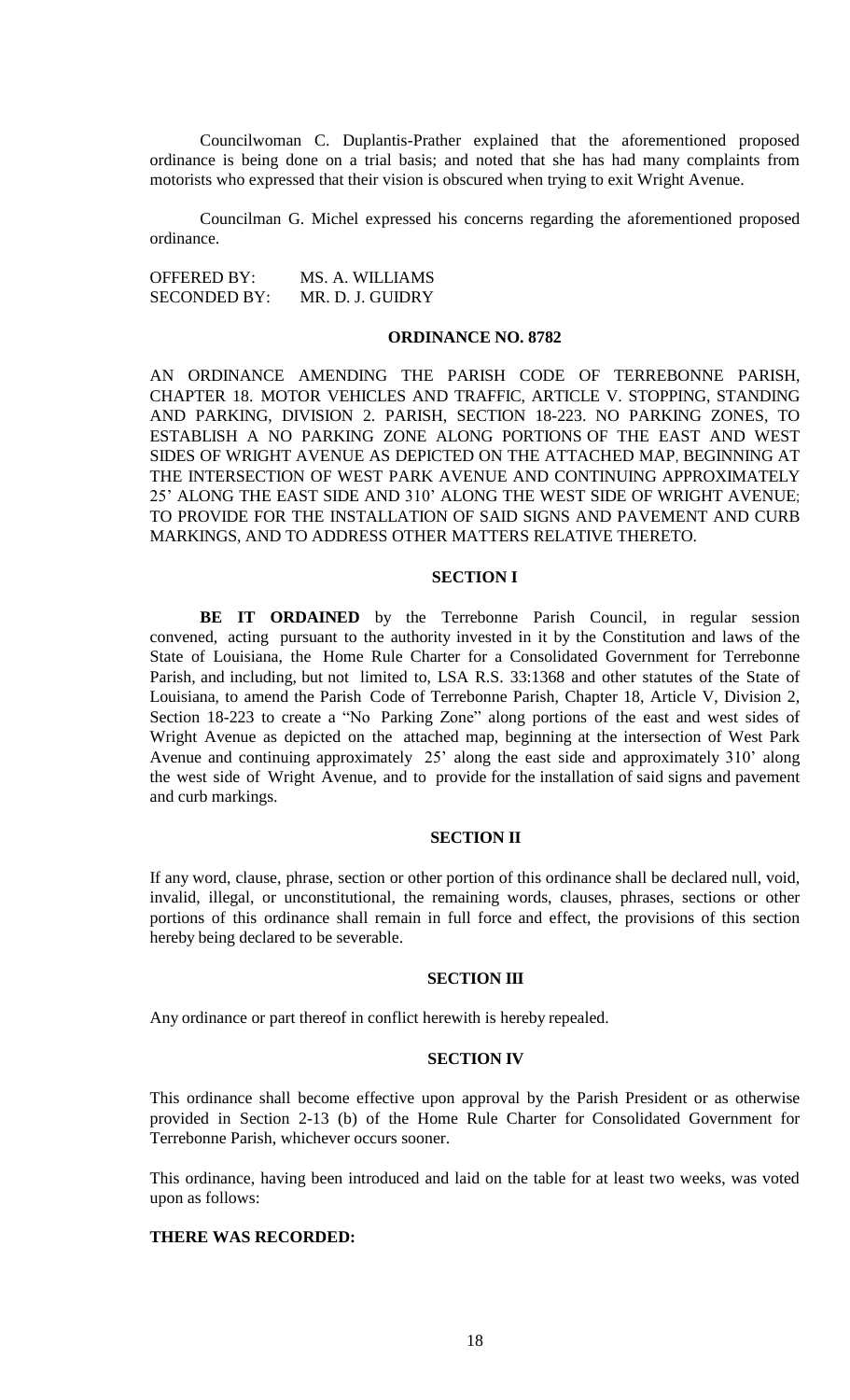YEAS: J. Navy, A. Williams, S. Dryden, C. Duplantis-Prather, D.W. Guidry, Sr., A. Marmande, D. J. Guidry and S. Trosclair. NAYS: G. Michel. NOT VOTING: None. ABSTAINING: None. ABSENT: None. The Chairman declared the ordinance adopted on this, the 5th day October 2016.

The Chairman called for a report on the Budget and Finance Committee meeting held on 10/3/16, whereupon the Committee Vice-Chairman noting ratification of minutes calls public hearings on October 19, 2016 at 6:30 p.m., rendered the following:

### **BUDGET & FINANCE COMMITTEE**

#### **OCTOBER 3, 2016**

The Vice-Chairman, Alidore Marmande, called the Budget & Finance Committee meeting to order at 5:33 p. m. in the Terrebonne Parish Council Meeting Room with an Invocation offered by Committee member S. Trosclair and the Pledge of Allegiance led by Committee member C. Duplantis-Prather. Upon roll call, Committee Members recorded as present were: J. Navy, G. Michel, S. Dryden, C. Duplantis-Prather, D. W. Guidry, Sr., A. Marmande, D. J. Guidry and S. Trosclair. Committee member A. Williams was recorded as absent. A quorum was declared present.

The Vice-Chairman read aloud a memo from Committee Chairwoman A. Williams explaining that her absence from tonight's proceedings is due to death in her family.

| <b>OFFERED BY:</b>  | MS. C. DUPLANTIS-PRATHER |
|---------------------|--------------------------|
| <b>SECONDED BY:</b> | MR. D. W. GUIDRY, SR.    |

### **RESOLUTION NO. 16-473**

**WHEREAS,** Louisiana Statutory Law provides for the disposal of surplus movable property having a value of \$5,000.00 or less, in addition to other legally permissible means, at private sale which is, in the opinion of the governing authority, not needed for public purposes; and

**WHEREAS**, the movable property listed in the attached Exhibit A each have a valued of \$5,000.00 or less, as indicated by the values set out next to each item on the attached Exhibit A; and

**WHEREAS**, the parish administration has recommended that the movable property listed in the attached Exhibit A be declared surplus as the items are no longer useful, nor do they serve a public purpose and authorizes immediate award to the highest bidder for all items, including those where the highest bid exceeds \$5,000.00; and

**NOW THEREFORE, BE IT RESOLOVED** by the Terrebonne Parish Council that the movable property listed in the attached Exhibit A be declared surplus and grants authorization to dispose of said items by private sale or by any other legally approved method to the highest bidder pursuant to statutory law, including those where the highest bid exceeds \$5,000.00.

### **THERE WAS RECORDED:**

YEAS: J. Navy, G. Michel, S. Dryden, C. Duplantis-Prather, D. W. Guidry, Sr., A. Marmande, D. J. Guidry, and S. Trosclair. NAYS: None. ABSTAINING: None.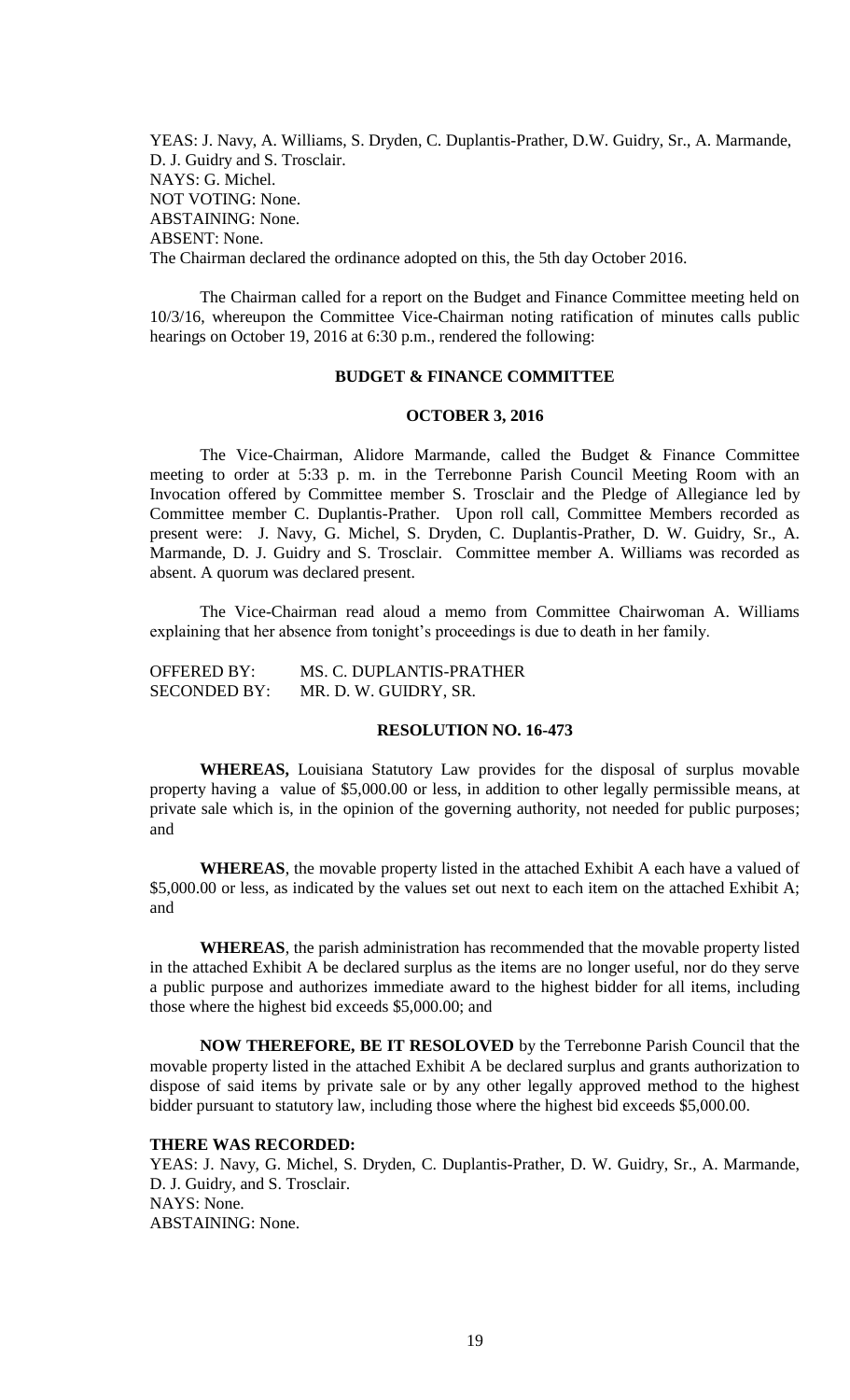ABSENT: A. Williams.

The Chairwoman declared the resolution adopted on this the 3rd day of October 2016.

Ms. C. Duplantis-Prather moved, seconded by Mr. D.W. Guidry, Sr. "THAT, the Budget & Finance Committee introduce an ordinance concurring with the Parish Administration to declare one (1) 2006 Dodge Crew Cab truck as surplus received from the Houma Fire Department and call a public hearing on October Wednesday, 19, 2016 at 6:30 p.m."

The Vice-Chairman called for the vote on the motion offered by Ms. C. Duplantis-Prather.

### **THERE WAS RECORDED:**

YEAS: J. Navy, G. Michel, S. Dryden, C. Duplantis-Prather, D. W. Guidry, Sr. A. Marmande, D. J. Guidry and S. Trosclair. NAYS: None. ABSENT: A. Williams.

The Vice-Chairman declared the motion adopted.

OFFERED BY: MR. S. TROSCLAIR SECONDED BY: MR. G. MICHEL

# **RESOLUTION NO. 16-474**

**WHEREAS,** on August 2, 2016 bids were received electronically via Central Auction House by the Terrebonne Parish Consolidated Government for Bid No. 16-WHSE-55 Purchase of New/Unused Gas Material Inventory (12-Month Requirements Contract), and

**WHEREAS,** after careful review by the Purchasing Division, Mary Crochet, Warehouse Manager, and Cary Robichaux, Gas Distribution Superintendent it has been determined that the bids of Louisiana Utilities Supply Company, John H. Carter Company and Coburns Supply are the lowest qualified bids on various items for Bid 16-WHSE-55 Purchase of New/Unused Gas Material Inventory (12-Month Requirements Contract), and

**WHEREAS,** should the awarded vendor be unable to supply the Warehouse Division with the required gas material inventory, the Warehouse Division shall be authorized to award the item(s) to the next lowest qualified bidder, and

**WHEREAS,** Parish Administration has concurred with the recommendation to award the bids of Louisiana Utilities Supply Company, John H. Carter Company and Coburns Supply for Bid 16- WHSE-55 Purchase of New/Unused Gas Material Inventory (12-Month Requirements Contract) as per the attached documents, and

**NOW, THEREFORE BE IT RESOLVED** by the Terrebonne Parish Council (Budget & Finance Committee), on behalf of the Terrebonne Parish Consolidated Government that the recommendation of Parish Administration be accepted for the purchase of gas material for warehouse inventory, as per attached documents.

### **THERE WAS RECORDED:**

YEAS: J. Navy, G. Michel, S. Dryden, C. Duplantis-Prather, D. W. Guidry, Sr., A. Marmande, D. J. Guidry, and S. Trosclair. NAYS: None. ABSTAINING: None. ABSENT: A. Williams. The Chairwoman declared the resolution adopted on this the 3rd day of October 2016.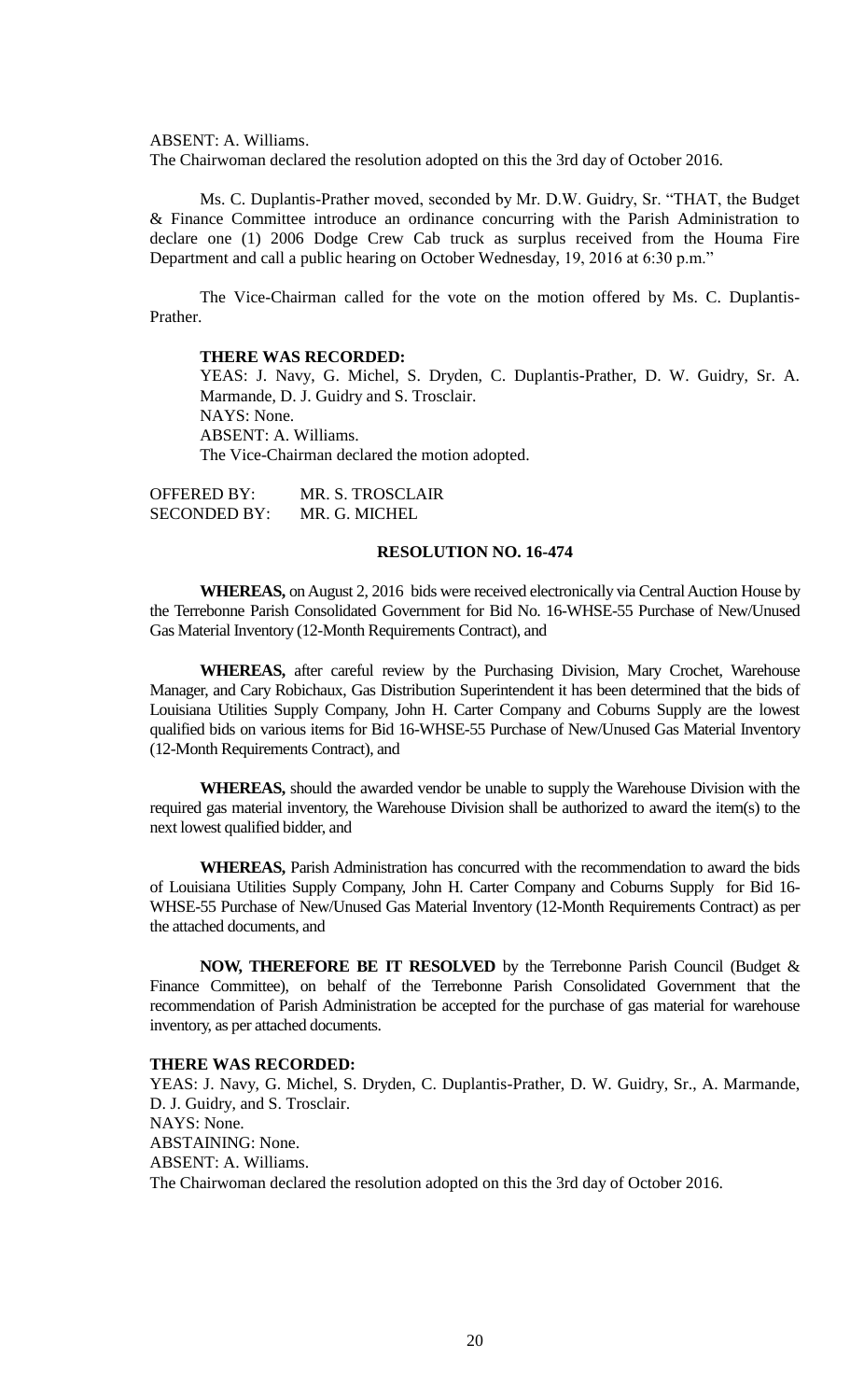# OFFERED BY: MR. S. DRYDEN SECONDED BY: MR. S. TROSCLAIR

### **RESOLUTION NO. 16-475**

**WHEREAS,** on November 14, 2014, an agreement was signed by the Terrebonne Parish Consolidated Government for Ambulance Transportation Service in conjunction with the medical and transportation services provided at the Terrebonne Parish Criminal Justice Complex, and

**WHEREAS,** Acadian Ambulance Service, Inc. has requested that TPCG exercise the option to renew the existing Ambulance and Transportation Service Agreement for one (1) year, and

**WHEREAS,** this renewal would be for the period of January 1, 2016 through December 31, 2016, and

**WHEREAS,** the Parish Administration recommends that the contract be extended until December 31, 2016, and

**NOW, THEREFORE BE IT RESOLVED** by the Terrebonne Parish Council, on behalf of the Terrebonne Parish Consolidated Government, that the recommendation of Parish Administration be approved and that the contract agreement with Acadian Ambulance Service, Inc. be extended for an additional twelve (12) months as allowed in the original contract for year 2016.

### **THERE WAS RECORDED:**

YEAS: J. Navy, G. Michel, S. Dryden, C. Duplantis-Prather, D. W. Guidry, Sr., A. Marmande, D. J. Guidry, and S. Trosclair. NAYS: None. ABSTAINING: None. ABSENT: A. Williams. The Chairwoman declared the resolution adopted on this the 3rd day of October 2016.

Upon questioning from Committee member G. Michel, Parish Manager A. Levron explained that the aforementioned resolution is needed to provide transportation for the medical staff at the parish jail facility.

OFFERED BY: MS. C. DUPLANTIS-PRATHER SECONDED BY: MR. S. TROSCLAIR

## **RESOLUTION NO. 16-476**

EXPRESSING SUPPORT OF THE APPLICATION FOR FUNDS TO BE RECEIVED FROM THE STATE OF LOCAL GOVERNMENT ASSISTANCE PROGRAM FOR THE FOLLOWING PROJECTS:

Terrebonne Parish Consolidated Government, Police Vehicles, \$100,000

**WHEREAS,** the State of Louisiana has allocated funds to be set aside for local governing bodies to decide how and where funds could be spent to help local communities; and

**WHEREAS,** according to the Louisiana Division of Administration, Office of Community Services, Local Government Assistance Program, the Terrebonne Parish Consolidated Government has been budgeted \$100,000 for the 2017-2018 fiscal year, and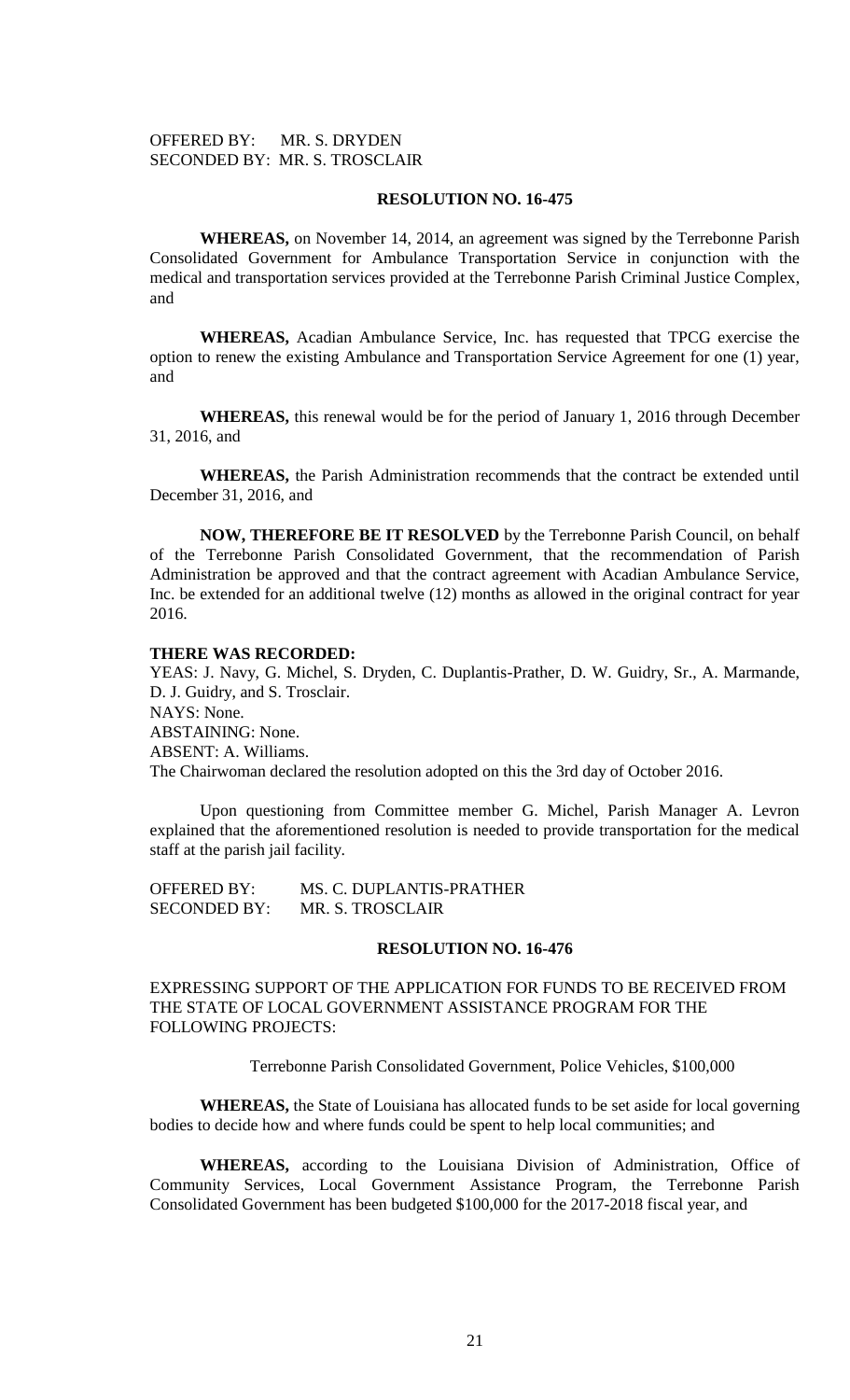**WHEREAS,** Administration wishes to submit application for funding of projects that will be beneficial to Terrebonne Parish.

**NOW, THEREFORE BE IT RESOLVED** by the Terrebonne Parish Council (Budget and Finance Committee), on behalf of the Terrebonne Parish Consolidated Government, that this body expresses its support of the application for funding through the 2017-2018 Local Government Assistance Programs for Police Vehicles in the amount of \$100,000 and authorizes the Parish President to execute any and all documents related to said application.

## **THERE WAS RECORDED:**

YEAS: J. Navy, G. Michel, S. Dryden, C. Duplantis-Prather, D. W. Guidry, Sr., A. Marmande, D. J. Guidry, and S. Trosclair. NAYS: None. ABSTAINING: None. ABSENT: A. Williams. The Chairwoman declared the resolution adopted on this the 3rd day of October 2016.

Mr. D. W. Guidry, Sr. moved, seconded by Mr. S. Trosclair, "THAT, the Budget & Finance Committee introduce an ordinance to amend the 2016 Adopted Operating Budget and 5- Year Capital Outlay Budget of the Terrebonne Parish Consolidated Government for the following items and to provide for related matters:

- I. Re-class Several CDBG Recovery Projects, Net Affect- \$0
- II. CDBG PROGRAM, (\$1,000)
- III. Drainage-Vehicle, \$3,484

and call a public hearing on said matter on October 19, 2016 at 6:30 p.m."

The Vice-Chairman called for the vote on the motion offered by Mr. D. W. Guidry, Sr. THERE WAS RECORDED: YEAS: J. Navy, G. Michel, S. Dryden, C. Duplantis-Prather, D. W. Guidry, Sr., A. Marmande, D. J. Guidry and S. Trosclair. NAYS: None. ABSENT: A. Williams. The Chairwoman declared the motion adopted.

Ms. C. Duplantis-Prather moved, seconded by Mr. G. Michel, "THAT, the Budget & Finance Committee introduce an ordinance to amend the 2016 Adopted Operating Budget and the 5-Year Capital Outlay Budget of the Terrebonne Parish Consolidated Government for the following items:

I. Animal Shelter Building Project (Donations), \$18,000

and call a public hearing on said matter on October 19, 2016 at 6:30 p.m."

The Vice-Chairman called for the vote on the motion offered by Ms. C. Duplantis-Prather.

## **THERE WAS RECORDED:**

YEAS: J. Navy, G. Michel, S. Dryden, C. Duplantis-Prather, D. W. Guidry, Sr., A. Marmande, D. J. Guidry and S. Trosclair. NAYS: None.

ABSENT: A. Williams.

The Vice-Chairman declared the motion adopted.

A review of the proposed 2017 Budget began on the following funds/departmental budgets: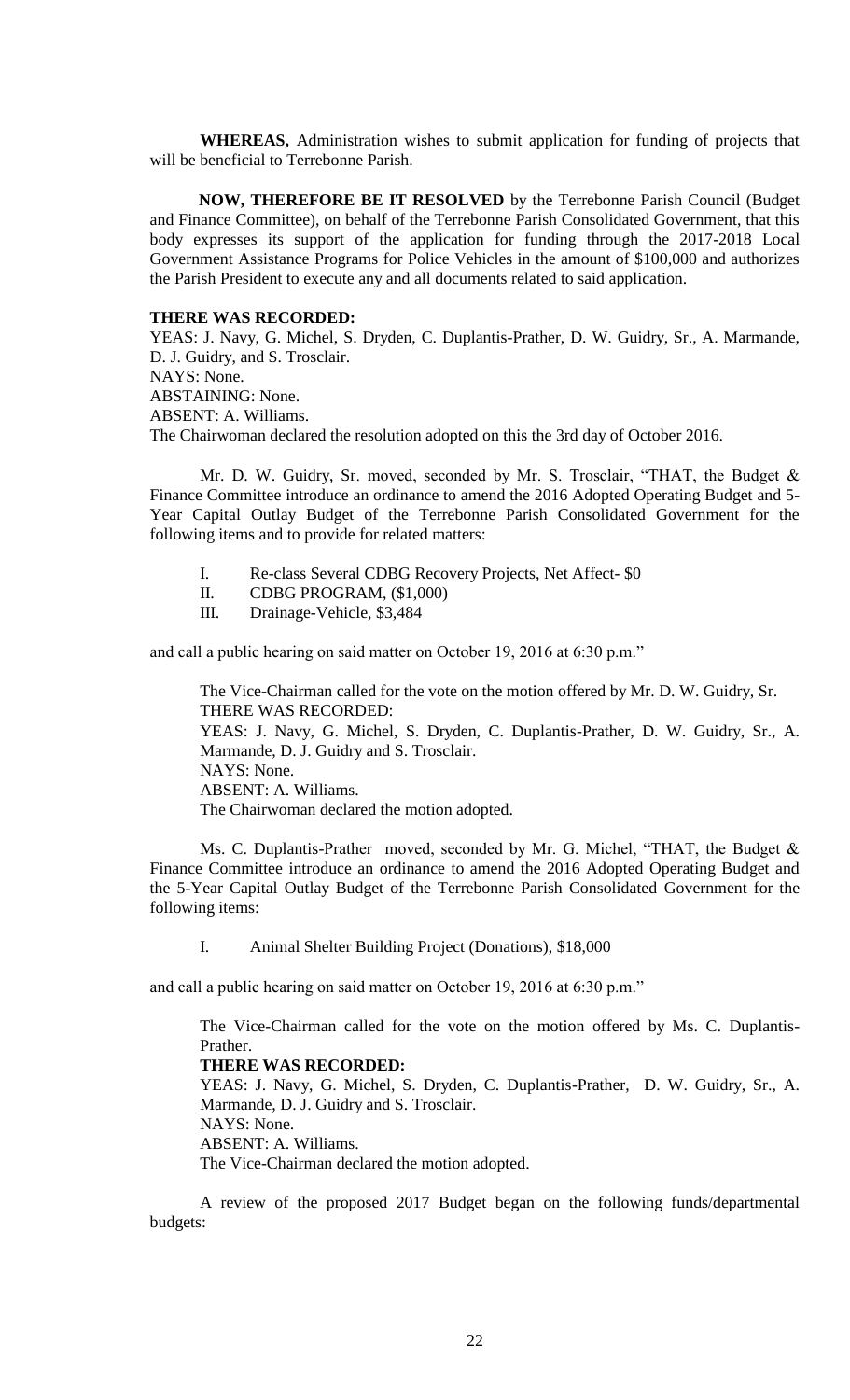- **a) Parish Council (Fund 151-111; Sm. Bk. 13; Big Bk.7) –** Chief Finance Officer Kandace Mauldin presented the proposed 2017 Budget noting that Ordinance No. 8257, adopted in January 2013, established new salaries for the Council Members and Council Chair. (Per Parish Code, Section 2-51 of which the following salary changes were established: Council Members, \$1,055.58 to \$1,422.00. Council Chair, \$1,187.53 to \$1,600.00.
- **b) Council Clerk (Fund 151-115; Sm. Bk. 15; Big Bk. 9) -** Chief Finance Officer Kandace Mauldin highlighted the proposed 2017 Budget explaining that there are no significant changes and that the Operating expenses decreased by 7.48%.
- **c) Official Fees/Publications (Fund 151-119; Sm. Bk. 17; Big Bk. 11) –** Chief Finance Officer Kandace Mauldin summarized the proposed 2017 Budget stating that Membership Dues for the year 2017 are as follows: Louisiana Municipal Association: \$12,487, Louisiana Conference of Mayors: \$3,000, METLEC (Metropolitan Law Enforcement Commission): \$3,545, National Association of Counties: \$2,237 and Police Jury Association: \$12,000. Independent Audit Fees: \$2000,000 which is \$6,000 less than the 2016 budget. Publish Proceedings (Minutes, Public Notices, etc.): \$25,000 which is \$8,000 less than the 2016 budget.

Committee member C. Duplantis-Prather asked Chief Finance Officer K. Mauldin to research the funding allocated to the Louisiana Conference of Mayors to see where it can be better utilized in order to maintain the budget.

**d) Ward Court (Fund 151-126; Sm. Bk. 25; Big Bk. 17) –** Chief Finance Officer Kandace Mauldin reviewed the proposed 2017 Budget highlighting that wages paid to the Justices of the Peace and Constables includes "State Supplemental Pay" which is reimbursed by the State monthly. Every Justice of the Peace and Constable are required to attend at least one training course with the Attorney General every other year pursuant to LRS. 49:251.1. If an individual fails to complete mandatory training, he/she can not receive compensation until receipt of a "certificate of completion" from the Attorney General is submitted. Ms. Mauldin noted that the budget includes training for nine (9) individuals for FY 2016 and contains a slight increase for insurance premiums.

Discussion ensued with several committee members asking about health insurance benefits provided to the Justices of the Peace and Constables and whether or not the parish can be reimbursed for this benefit.

Parish Manager A. Levron explained that the parish has been providing health care for the Justices of the Peace and Constables since before the consolidation and noted that it is not mandated and/or required by the state.

- **e) Judicial – Other (Fund 151-129; Sm. Bk. 26; Big Bk. 18) –** Chief Finance Officer Kandace Mauldin presented the proposed 2017 Budget noting that Act 101 of the 2003 State Regular Session amended the state law to increase the daily compensation for serving on a jury; to increase the jury filing fees in civil cases to the clerk of court; to increase the amount deposited into the registry of the court; and to provide for an additional fee in criminal cases. The 2016 Court Warrants \$92,000, \$8,000 decrease from 2016.
- **f) Parish President (Fund 151-131; Sm. Bk. 27; Big Bk. 19) –** Chief Finance Officer Kandace Mauldin summarized the proposed 2017 Budget stating that in January 2013, Ordinance No. 8258 established the compensation of the Parish President effective upon the term beginning in 2016, as authorized by Section 3-08 of the Parish Home Rule Charter. The annual salary is computed based upon the average salary of the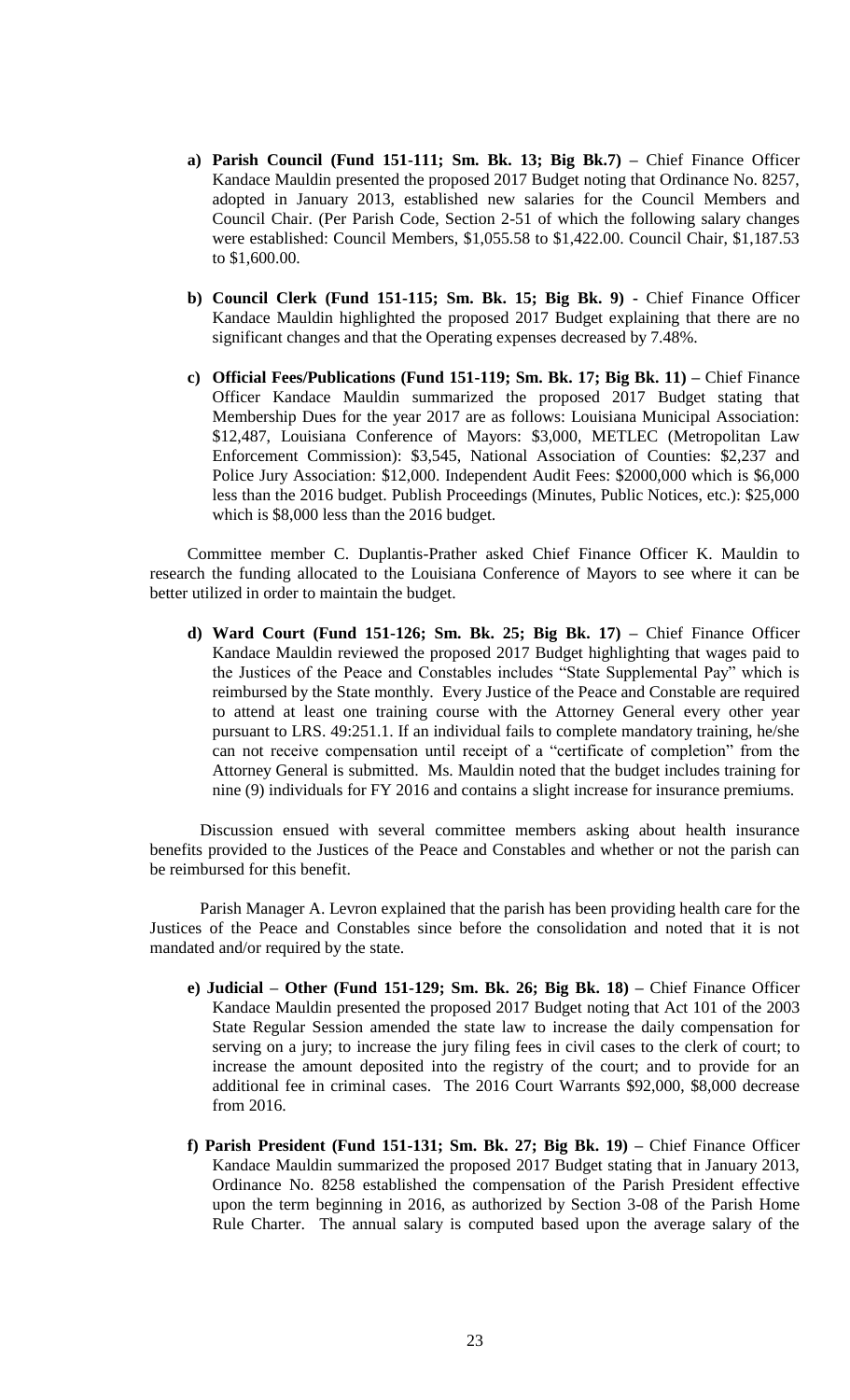Parish Sheriff, Clerk of Court and Assessor; as certified annually by the Human Resources Director. In Personnel, the budget includes the addition of one (1) part-time Admin. Tech II, Grade 102. Ms. Mauldin added that the department's operating expenses decreased by 8.14%.

Upon questioning, Parish President G. Dove explained that it is feasible to keep the monies allocated for the financial consultant in the budget to research needed projects. He also noted that the monies allocated for the insurance consultant position may be distributed and used in another area.

- **g) Elections (Fund151-142; Sm. Bk. 31; Big Bk. 23)** Chief Finance Officer Kandace Mauldin summarized the proposed 2017 Budget highlighting that there are no significant changes.
- **h) Finance/Accounting (Fund 151-151; Sm. Bk. 32; Big Bk. 24)** Chief Finance Officer Kandace Mauldin reviewed the proposed 2017 Budget explaining that in Personnel: there is a request to eliminate one (1) Accounting Specialist II, Grade 106 and one (1) Part-time Accounting Specialist I (College Intern), Grade 105. She added that operating expenses were decreased by 5.11%.
- **i) Finance/Customer Service (Fund 151-152; Sm. Bk. 34; Big Bk. 27)**  Chief Finance Officer Kandace Mauldin highlighted the proposed 2017 Budget noting the are elimination of one (1) Admin. Tech. II, Grade 102; and that there is a "slight" increase because of group insurance.

Discussion ensued with several committee members asking whether or not employees from other departments can be "floated" to help maintain the workload in other areas; and that this may be a feasible option to help decrease the budget, instead of hiring additional personnel.

**j) Legal Services (Fund 151-157; Sm. Bk. 37; Big Bk. 30)** - Chief Finance Officer Kandace Mauldin summarized the proposed 2017 Budget highlighting that Parishwide legal fees, which are not included in the General Fund, are reflected as follows: General, Estimation in 2016 \$853,422 and \$500,000 in 2017 (Note: This does not include litigation fees). Approximate Litigation fees in 2017 are estimated to be \$409,909.

Upon questioning, Chief Finance Officer K. Mauldin explained that the estimated monies allocated for legal services were based upon year-to-date invoices; and noted that less monies and fees could be spent in 2017 for legal services.

**k) Planning Department/Admin/Zoning (Fund 151-193; Sm. Bk. 38; Big Bk. 31)** - Chief Finance Officer Kandace Mauldin presented the proposed 2017 Budget explaining that in Personnel: the addition of one (1) Code Enforcement Officer II, Grade 108, the elimination of one (1) Minute Clerk, Grade 107 and one (1) Senior Planner, Grade 212.

Planning and Zoning Director C. Pulaski stated that they are progressing well with the changes that were made in their department.

- **l) Planning Department/Code Violations/Compliance (Fund 151-195; Sm. Bk. 44; Big Bk. 37)** – Chief Finance Officer Kandace Mauldin highlighted the proposed 2017 Budget noting stating that in Personnel**:** they are eliminating one (1) Admin. Tech I, Grade 101.
- **m) Planning Department/Museums (Fund 151-560; Sm. Bk.56; Big Bk. 49)** Chief Finance Officer Kandace Mauldin summarized the proposed 2017 Budget highlighting that the fund has self generating revenue through the gift shop, concessions,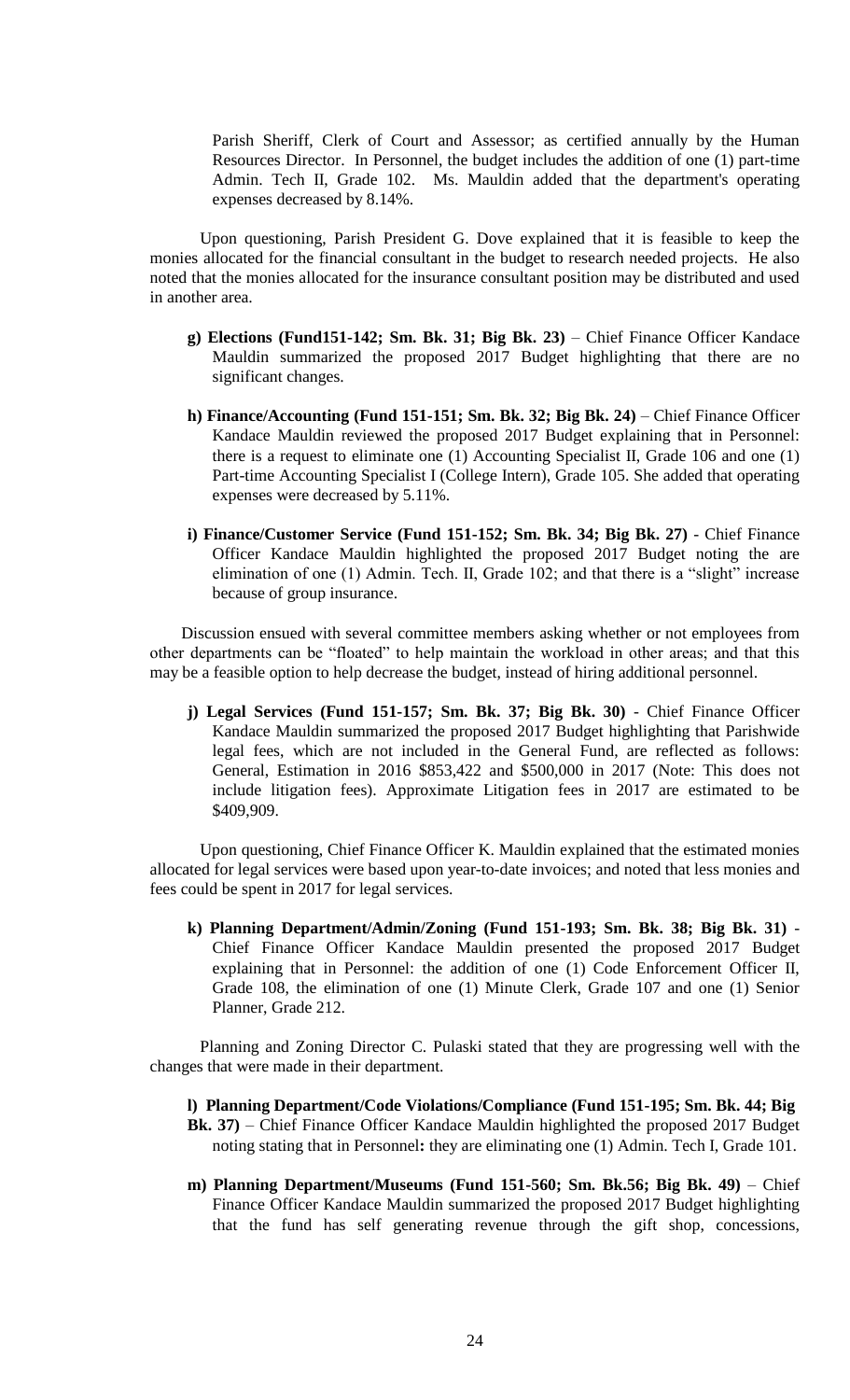commissions, rentals, admissions, membership fees, and donations which are projected to be \$13,000 in 2017. Publicity and promotions, \$3,327. She added that operating expenses decreased by 3.99 %.

- **n) Planning Department/Marina (Fund 151-680; Sm. Bk. 65; Big Bk. 60)**  Chief Finance Officer Kandace Mauldin presented the proposed 2017 Budget noting that there were no significant changes. She stated \$4,200 in revenue was received from docking fees.
- **o) Economic Development/Other (Fund 151-650; Sm. Bk. 60; Big Bk.54)** Chief Finance Officer Kandace Mauldin highlighted the proposed 2017 Budget noting that South Central Planning Commission: Regional Membership, \$42,845; Economic Development "Regional" Revolving Loan Fund Administration \$17,780;and Local match for Urban System Grant Administration \$38,000**.**

Ms. C. Duplantis-Prather moved, seconded by Mr. S. Trosclair, "THAT, there being no further business to come before the Budget & Finance Committee, the meeting be adjourned."

The Vice-Chairman called for the vote on the motion offered by Ms. C. Duplantis-Prather.

### **THERE WAS RECORDED:**

YEAS: J. Navy, G. Michel, S. Dryden, C. Duplantis-Prather, D. W. Guidry, Sr., A. Marmande, D. J. Guidry and S. Trosclair.

NAYS: None.

ABSENT: A. Williams.

The Vice-Chairman declared the motion adopted and the meeting was adjourned at 6:34 p.m.

Alidore Marmande, Vice-Chairman

Tammy E. Triggs, Minute Clerk

Mr. A. Marmande moved, seconded by Ms. A. Williams, "THAT, the Council accept and ratify the minutes of the Budget and Finance Committee meeting held on 10/03/16."

The Chairman called for a vote on the motion offered by Mr. A. Marmande. **THERE WAS RECORDED:**

YEAS: J. Navy, A. Williams, G. Michel, S. Dryden, C. Duplantis-Prather, D. W. Guidry Sr., A. Marmande, D. J. Guidry and S. Trosclair.

NAYS: None. ABSENT: None.

The Chairman declared the motion adopted.

The Chairman called for a report on the Policy, Procedure and Legal Committee meeting held on 10/03/16, whereupon the Committee Chairman noting ratification of minutes rendered the following:

## **POLICY, PROCEDURE, & LEGAL COMMITTEE**

## **OCTOBER 3, 2016**

The Chairman, Darrin W. Guidry, Sr., called the Policy, Procedure, & Legal Committee meeting to order at 6:37 p. m. in the Terrebonne Parish Council Meeting Room with an Invocation offered by Committee member S. Dryden and the Pledge of Allegiance led by Committee member D. Guidry. Upon roll call, Committee Members recorded as present were: J.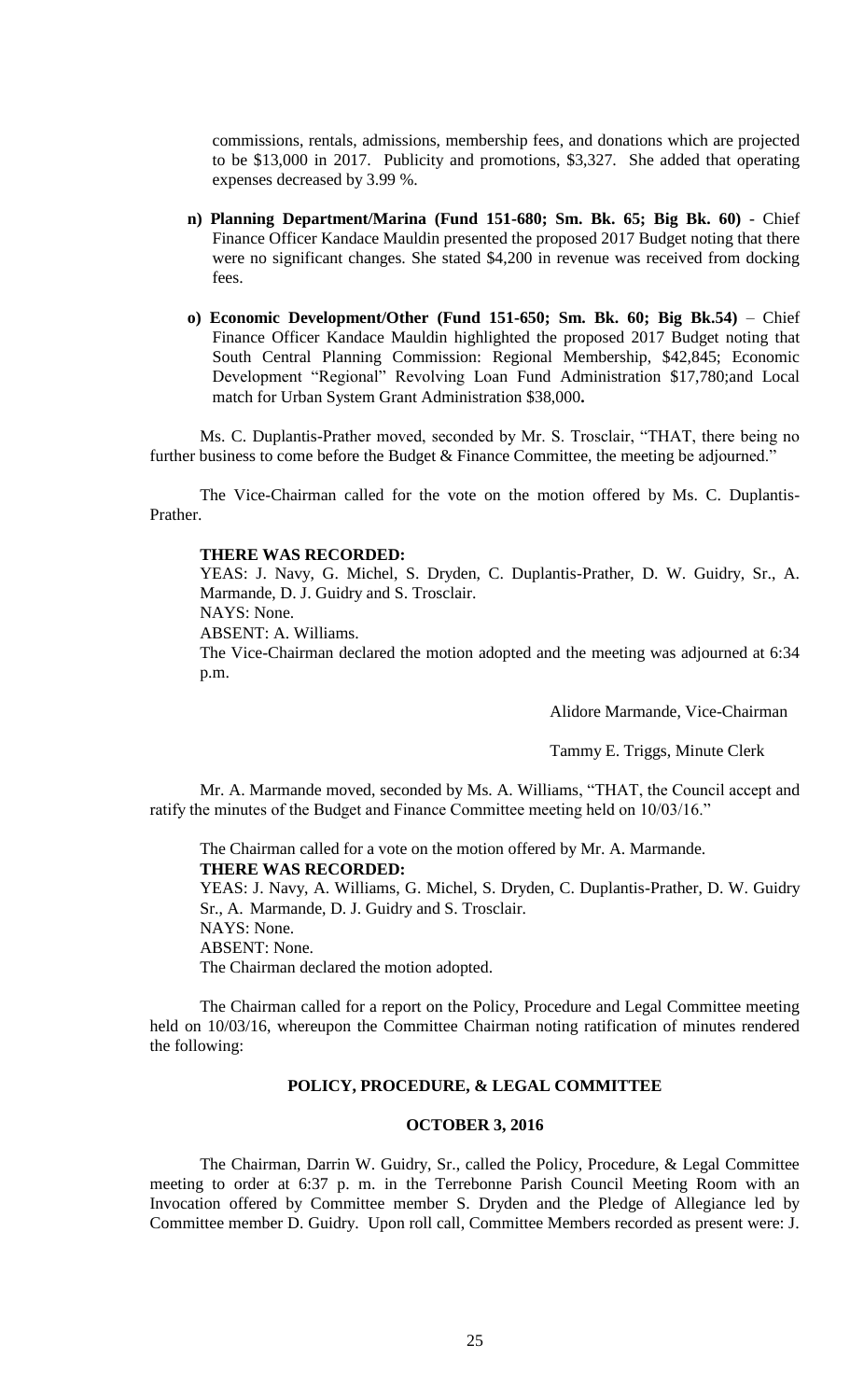Navy, G. Michel, S. Dryden, C. Duplantis-Prather, D. W. Guidry, Sr., A. Marmande, D. J. Guidry and S. Trosclair. Committee member A. Williams was recorded as absent. A quorum was declared present.

Mr. D. J. Guidry moved, seconded by Mr. A. Marmande, "THAT, the Policy, Procedure, & Legal Committee approve the co-sponsorship request (dumpster) for the Bayou Dularge Knights of Columbus Cajun Fair on October  $21<sup>st</sup>$ ,  $22<sup>nd</sup>$  and  $23<sup>rd</sup>$ ,  $2016$ ."

The Chairman called for the vote on the motion offered by Mr. D. J. Guidry. **THERE WAS RECORDED:**

YEAS: J. Navy, G. Michel, S. Dryden, C. Duplantis-Prather, D.W. Guidry, Sr., A. Marmande, D. J. Guidry and S. Trosclair. NAYS: None. ABSENT: A. Williams. The Chairman declared the motion adopted.

 Mr. S. Dryden moved, seconded by Mr. A. Marmande, "THAT, the Policy, Procedure, & Legal Committee approve the co-sponsorship request (2 dumpsters)for the Bayou Beer Festival at Southdown Plantation on November 12, 2016."

The Chairman called for the vote on the motion offered by Mr. S. Dryden. **THERE WAS RECORDED:**

YEAS: J. Navy, G. Michel, S. Dryden, C. Duplantis-Prather, D.W. Guidry, Sr., A. Marmande, D. J. Guidry and S. Trosclair. NAYS: None. ABSENT: A. Williams. The Chairman declared the motion adopted.

Mr. A. Marmande moved, seconded by Mr. D. J. Guidry, "THAT, the Policy, Procedure, & Legal Committee approve the co-sponsorship request (nsurance) for the Terrebonne Fellowship Lodge  $#481\,5^{th}$  Annual Down da Bayou Thanksgiving Community Dinner at the Grand Caillou Recreation Center on November 19, 2016."

The Chairman called for the vote on the motion offered by Mr. A. Marmande. **THERE WAS RECORDED:** YEAS: J. Navy, G. Michel, S. Dryden, C. Duplantis-Prather, D.W. Guidry, Sr., A. Marmande, D. J. Guidry and S. Trosclair. NAYS: None. ABSENT: A. Williams. The Chairman declared the motion adopted.

Ms. C. Duplantis-Prather moved, seconded by Mr. D. J. Guidry, "THAT, the Policy, Procedure, & Legal Committee approve the co-sponsorship request (Insurance) for the High St. Neighborhood Watch for 'National Night Out Against Crime' to be held on Tuesday, October 4, 2016 at the Houma Municipal Auditorium."

The Chairman called for the vote on the motion offered by Ms. C. Duplantis-Prather. **THERE WAS RECORDED:** YEAS: J. Navy, G. Michel, S. Dryden, C. Duplantis-Prather, D.W. Guidry, Sr., A. Marmande, D. J. Guidry, and S. Trosclair. NAYS: None. ABSENT: A. Williams.

The Chairman declared the motion adopted.

Mr. D. J. Guidry moved, seconded by Mr. S. Trosclair, "THAT, the Policy, Procedure, & Legal Committee approve the co-sponsorship request (dumpster) for the T-Caillou Lions Club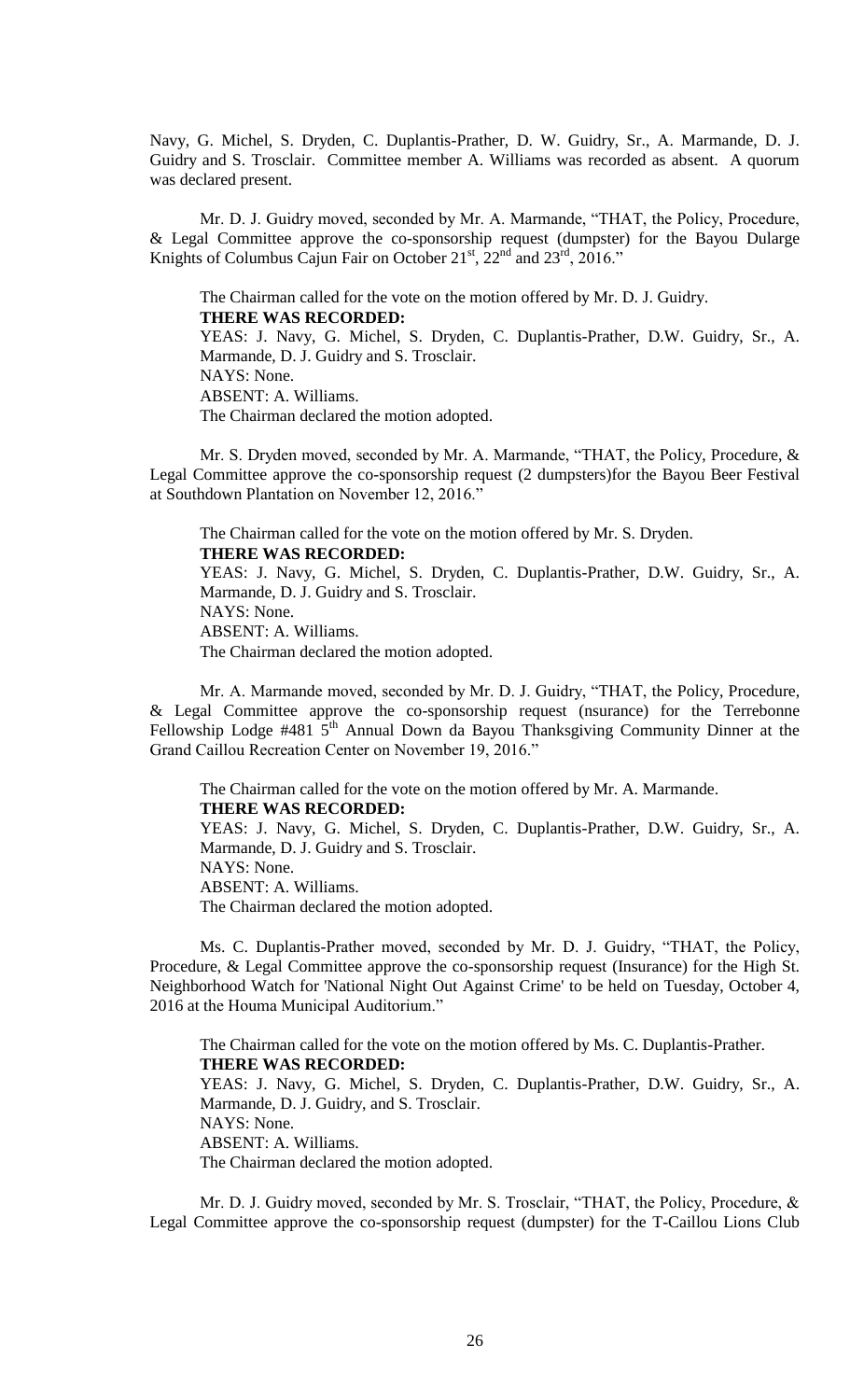Annual Fair on October  $1<sup>st</sup>$  and  $2<sup>nd</sup>$ , 2016, to raise funds for the Cripple Children's Camp and Louisiana Eye Foundation."

The Chairman called for the vote on the motion offered by Mr. D. J. Guidry. **THERE WAS RECORDED:** YEAS: J. Navy, G. Michel, S. Dryden, C. Duplantis-Prather, D.W. Guidry, Sr., A. Marmande, D. J. Guidry, and S. Trosclair. NAYS: None. ABSENT: A. Williams. The Chairman declared the motion adopted.

Mr. S. Trosclair moved, seconded by Mr. G. Michel, "THAT, there being no further business to come before the Policy, Procedure, & Legal Committee, the meeting be adjourned."

The Chairman called for the vote on the motion offered by Mr. S. Trosclair. **THERE WAS RECORDED:**

YEAS: J. Navy, G. Michel, S. Dryden, C. Duplantis-Prather, D.W. Guidry, Sr., A. Marmande, D. J. Guidry and S. Trosclair.

NAYS: None.

ABSENT: A. Williams.

The Chairman declared the motion adopted and the meeting was adjourned at 6:40 p. m.

Darrin W. Guidry, Sr., Chairman

Tammy E. Triggs, Minute Clerk

Mr. D. W. Guidry Sr. moved, seconded by Mr. S. Dryden, "THAT, the Council accept and ratify the minutes of the Policy, Procedure and Legal Committee meeting held on 10/03/16."

The Chairman called for a vote on the motion offered by Mr. D. W. Guidry Sr. **THERE WAS RECORDED:**

YEAS: J. Navy, A. Williams, G. Michel, S. Dryden, C. Duplantis-Prather, D. W. Guidry Sr., A. Marmande, D. J. Guidry and S. Trosclair. NAYS: None. ABSENT: None. The Chairman declared the motion adopted.

The Chairman called for a report on the Public Services Committee meeting held on 10/03/16, whereupon the Committee Chairwoman noting ratification of minutes calls a public hearing on October 19, 2016 at 6:30 p.m., rendered the following:

### **PUBLIC SERVICES COMMITTEE**

### **OCTOBER 3, 2016**

The Chairwoman, C. Duplantis-Prather, called the Public Services Committee meeting to order at 6:41 p. m. in the Terrebonne Parish Council Meeting Room with an Invocation offered by Committee member D. W. Guidry, Sr. and the Pledge of Allegiance led by Committee member A. Marmande. Upon roll call, Committee Members recorded as present were: J. Navy, G. Michel, S. Dryden, C. Duplantis-Prather, D. W. Guidry, Sr., A. Marmande, D. J. Guidry and S. Trosclair. Committee member A. Williams was recorded as absent. A quorum was declared present.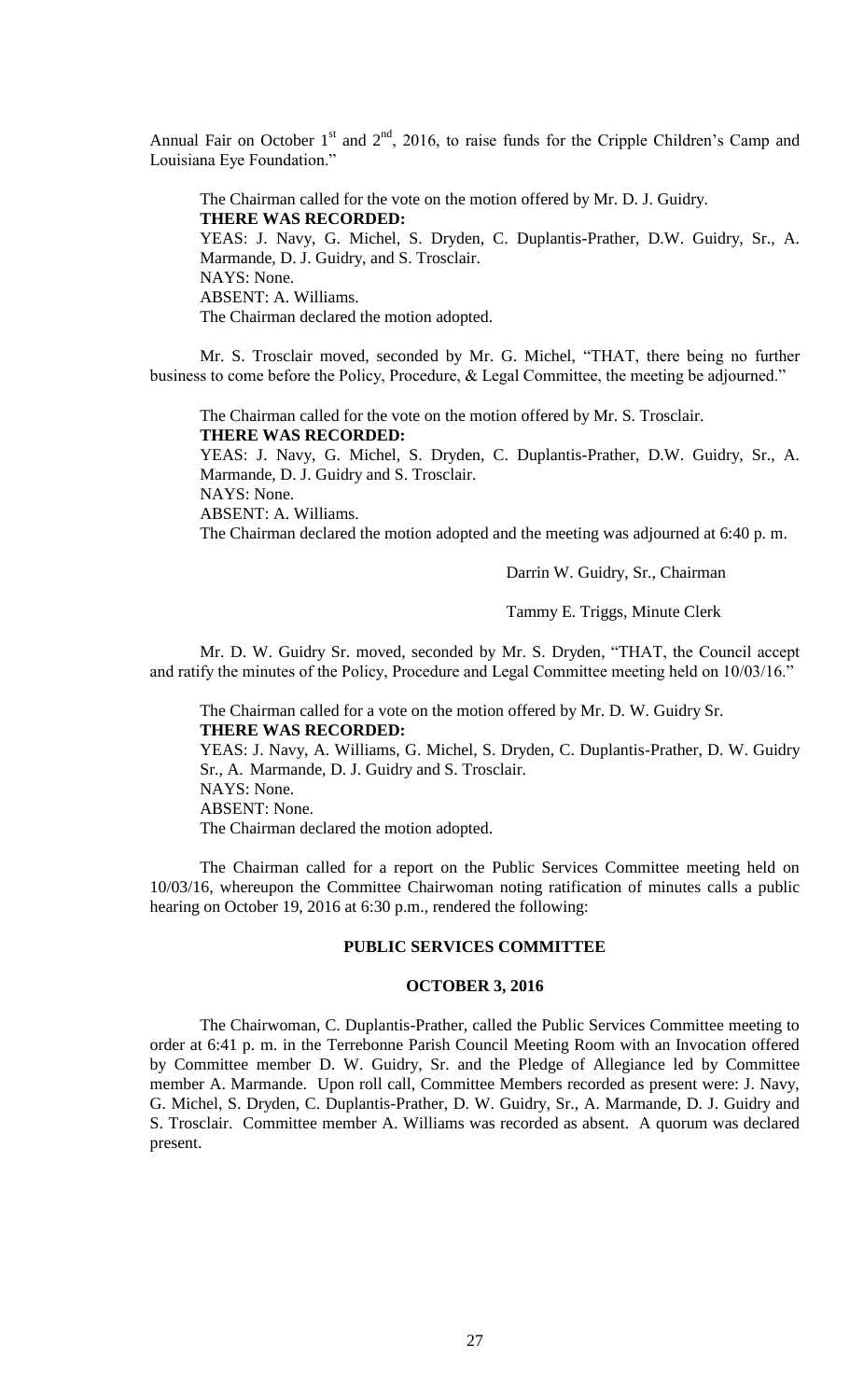OFFERED BY: MR. A. MARMANDE SECONDED BY: MR. D. J. GUIDRY

### **RESOLUTION NO. 16-477**

AUTHORIZING THE PARISH PRESIDENT TO EXECUTE A COOPERATIVE ENDEAVOR AGREEMENT BETWEEN THE TERREBONNE PARISH CONSOLIDATED GOVERNMENT AND THE TERREBONNE COUNCIL ON AGING FOR DONATION OF TWO VEHICLES

**WHEREAS**, Sec. 1-06 of the Home Rule Charter for the Parish of Terrebonne provides that parish government shall have the right, power and authority to pass all ordinances requisite or necessary to promote, protect and preserve the general welfare, safety, health, peace and good order of the parish, including, but not by way of limitation, the right, power and authority to pass ordinances on all subject matters necessary, requisite or proper for the management of parish affairs, and all other subject matter without exception, subject only to the limitation that the same shall not be inconsistent with the constitution or expressly denied by general law applicable to the parish; and

**WHEREAS**, Section 1-07 of the Terrebonne Parish Charter provides the parish government is authorized as provided by state law, to enter into joint service agreements or cooperative efforts with other governmental agencies and political subdivisions; and,

**WHEREAS**, Article VII, Section 14(B) entitled "Authorized Uses", of the Louisiana Constitution lists ten specific instances of permissible use of public funds, one of which includes, "the use of public funds for programs of social welfare for the aid and support of the needy";and

**WHEREAS**, the purpose of this agreement is to further one of the goals of the Terrebonne Council on Aging (TCOA) to provide transportation for the needy elderly citizens in Terrebonne Parish; and

**WHEREAS**, TPCG currently owns two rural transit buses which have exceeded its useful life and have been removed from the rural transit program by the LA DOTD/FTA and are currently no longer needed for a public purpose of the TPCG or being used; and

**WHEREAS**, TCOA and TPCG believe they can substantially benefit the public purpose of transportation availability for low to moderate income elderly residents of Terrebonne Parish by donating two vehicles to TCOA subject to the terms herein described; and

**NOW THEREFORE BE IT RESOLVED** by the Terrebonne Parish Council on behalf of Terrebonne Parish Consolidated Government that Parish President Gordon Dove is hereby authorized to negotiate and to execute all documents necessary to effect a viable Cooperative Endeavor Agreement between the Terrebonne Parish Consolidated Government and the Terrebonne Council on Aging containing substantially the same terms as those set out in the attached agreement.

### **THERE WAS RECORDED:**

YEAS: J. Navy, G. Michel, S. Dryden, C. Duplantis-Prather, D. W. Guidry, Sr., A. Marmande, and D. J. Guidry. NAYS: None. ABSTAINING: None. ABSENT: A. Williams and S. Trosclair. The Chairwoman declared the resolution adopted on this the 3rd day of October 2016.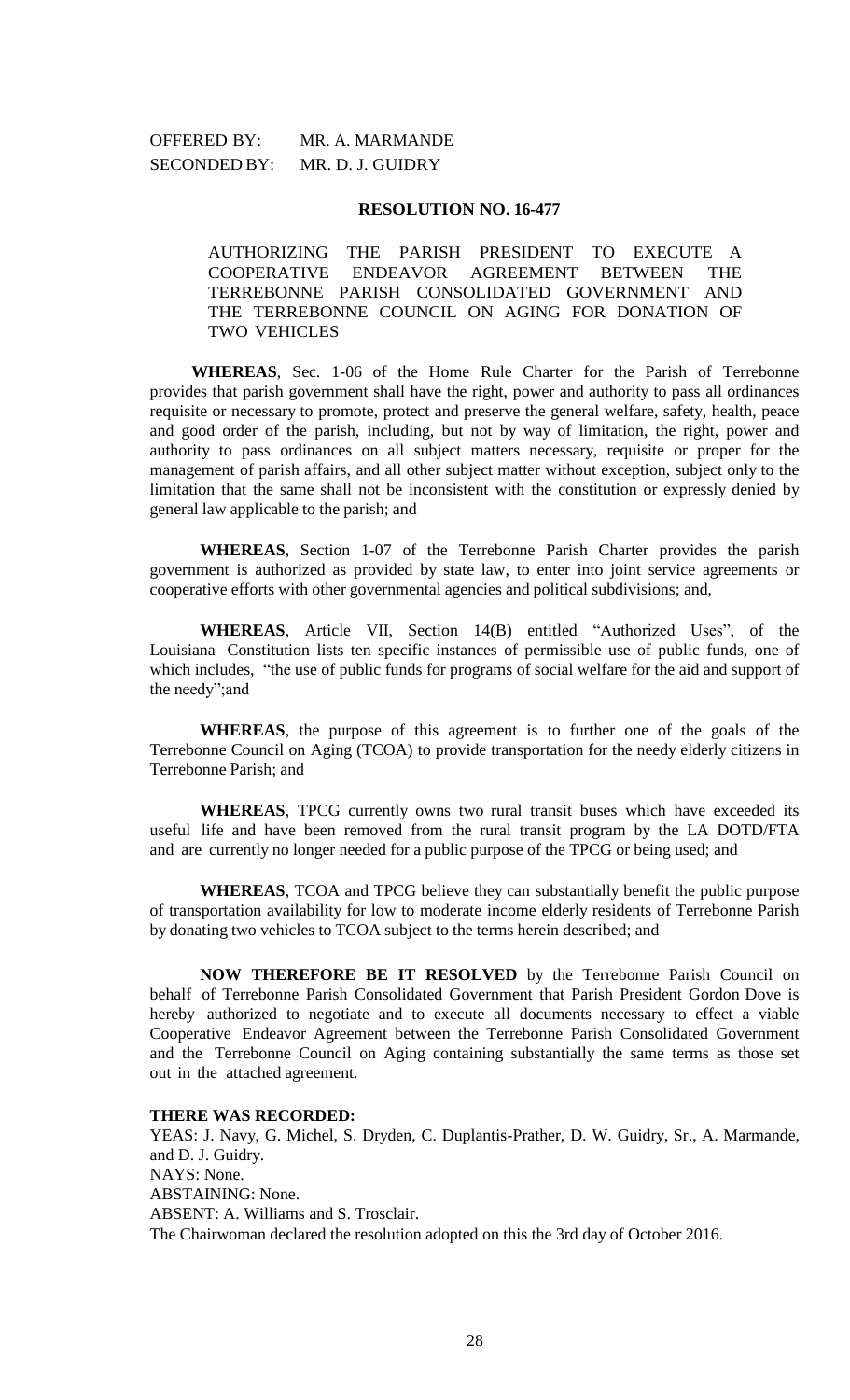Mr. D. J. Guidry moved, seconded by Mr. S. Dryden, "THAT, the Public Services Committee introduce an ordinance that will establish a '15 mph speed limit' on Hawky Lane and call a public hearing on October 19, 2016 at 6:30 p.m."

The Chairwoman called for the vote on the motion offered by Mr. D. J. Guidry. **THERE WAS RECORDED:** YEAS: J. Navy, G. Michel, S. Dryden, C. Duplantis-Prather, D.W. Guidry, Sr., A. Marmande and D. J. Guidry. NAYS: None. ABSENT: A. Williams and S. Trosclair. The Chairwoman declared the motion adopted.

OFFERED BY: MR. D. J. GUIDRY SECONDED BY: MR. D. W. GUIDRY, SR.

# **RESOLUTION NO. 16-478**

PROVIDING FOR THE ACCEPTANCE OF WORK PERFORMED BY APECK CONSTRUCTION, LLC, IN ACCORDANCE WITH THE CERTIFICATE OF SUBSTANTIAL COMPLETION FOR PARISH PROJECT NO. 10-CDBG-R-LEV-63; WARD 7 LEVEE IMPROVEMENTS & EXTENSION PHASE I, BAYOU NEUF TO EAST HOUMA SURGE LEVEE PROJECT, TERREBONNE PARISH, LOUISIANA.

**WHEREAS**, the Terrebonne Parish Consolidated Government entered into a contract dated May 7, 2014, with Apeck Construction, LLC, for Parish Project No. 10-CDBG-R-LEV-63; Ward 7 Levee Improvements & Extension Phase I, Bayou Neuf to East Houma Surge Levee Project, Terrebonne Parish, Louisiana, as will be seen by reference to said contract which is recorded under Entry No. 1453181 of the records of Terrebonne Parish, and

**WHEREAS**, the work performed has been inspected by authorized representatives of the Owner, Engineer, and Contractor and found to be substantially complete, and

**WHEREAS**, the Engineer for this project, CB&I Coastal, Inc, recommends the acceptance of the substantial completion,

**NOW, THEREFORE BE IT RESOLVED** that the Terrebonne Parish Council, on behalf of the Terrebonne Parish Consolidated Government, does hereby accept the work performed, effective as of the date of recording of this resolution, and does authorize and direct the Clerk of Court and Ex-Officio Recorder of Mortgages of Terrebonne Parish to note this acceptance thereof in the margin of the inscription of said contract under Entry No. 1453181 of the Records of Terrebonne Parish, Louisiana, and

**BE IT FURTHER RESOLVED** that a certified copy of the resolution be forwarded to the Engineer, CB&I Coastal, Inc, and

**BE IT FURTHER RESOLVED** that a certified copy of the resolution be recorded in the office of the Clerk of Court of Terrebonne Parish to commence a 45-day clear lien period, and

**BE IT FURTHER RESOLVED** that the Administration is authorized to make payment of retainage upon the presentation of a Clear Lien Certificate.

### **THERE WAS RECORDED:**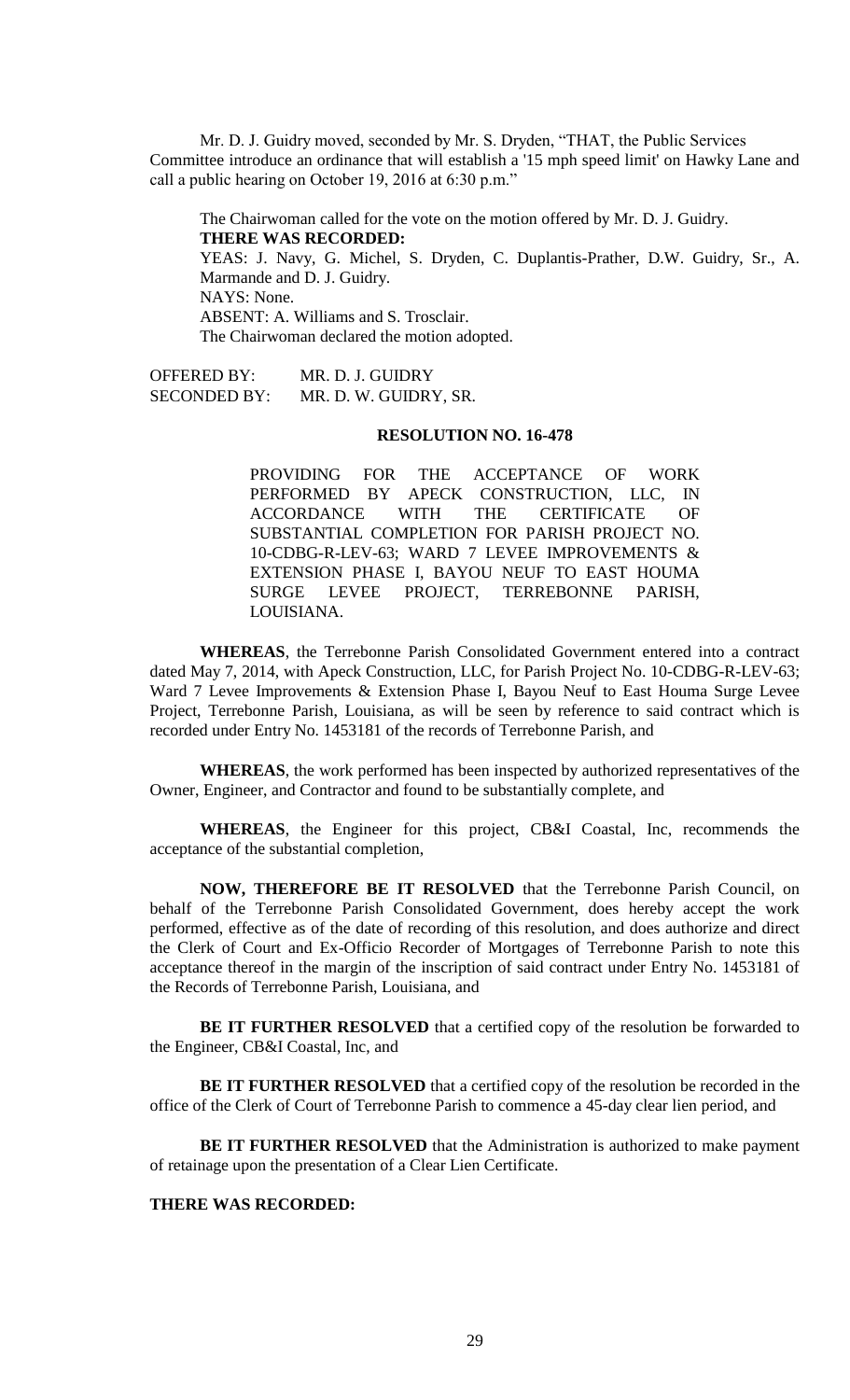YEAS: J. Navy, G. Michel, S. Dryden, C. Duplantis-Prather, D. W. Guidry, Sr., A. Marmande, and D. J. Guidry. NAYS: None. ABSTAINING: None. ABSENT: A. Williams and S. Trosclair. The Chairwoman declared the resolution adopted on this the 3rd day of October 2016.

OFFERED BY: MR. D. W. GUIDRY, SR. SECONDED BY: MR. G. MICHEL

### **RESOLUTION NO. 16-479**

PROVIDING FOR THE ACCEPTANCE OF WORK PERFORMED BY B.E.T CONSTRUCTION, INC., IN ACCORDANCE WITH THE CERTIFICATE OF SUBSTANTIAL COMPLETION FOR PARISH PROJECT NO.12-ANSLT-CDBG-61, FP&C PROJECT NO. 50-J55-14-05, TERREBONNE PARISH ANIMAL SHELTER FACILITY PROJECT, TERREBONNE PARISH, LOUISIANA.

**WHEREAS**, the Terrebonne Parish Consolidated Government entered into a contract dated July 8, 2015, with B.E.T Construction, Inc., for Parish Project No. 12-ANSLT-CDBG-61, FP&C Project No. 50-J55-14-05, Terrebonne Parish Animal Shelter Facility Project, Terrebonne Parish, Louisiana, as will be seen by reference to said contract which is recorded under Entry No. 1484330 of the records of Terrebonne Parish, and

**WHEREAS**, the work performed has been inspected by authorized representatives of the Owner, Architect, and Contractor and found to be substantially complete, and

**WHEREAS**, the Architect for this project, Perez, APC, recommends the acceptance of the substantial completion,

**NOW, THEREFORE BE IT RESOLVED** that the Terrebonne Parish Council, on behalf of the Terrebonne Parish Consolidated Government, does hereby accept the work performed, effective as of the date of recording of this resolution, and does authorize and direct the Clerk of Court and Ex-Officio Recorder of Mortgages of Terrebonne Parish to note this acceptance thereof in the margin of the inscription of said contract under Entry No. 1484330 of the Records of Terrebonne Parish, Louisiana, and

**BE IT FURTHER RESOLVED** that a certified copy of the resolution be forwarded to the Architect Perez, APC, and

**BE IT FURTHER RESOLVED** that a certified copy of the resolution be recorded in the office of the Clerk of Court of Terrebonne Parish to commence a 45-day clear lien period, and

**BE IT FURTHER RESOLVED** that the Administration is authorized to make payment of retainage upon the presentation of a Clear Lien Certificate.

#### **THERE WAS RECORDED:**

YEAS: J. Navy, G. Michel, S. Dryden, C. Duplantis-Prather, D. W. Guidry, Sr., A. Marmande, D. J. Guidry, and S. Trosclair. NAYS: None. ABSTAINING: None. ABSENT: A. Williams. The Chairwoman declared the resolution adopted on this the 3rd day of October 2016.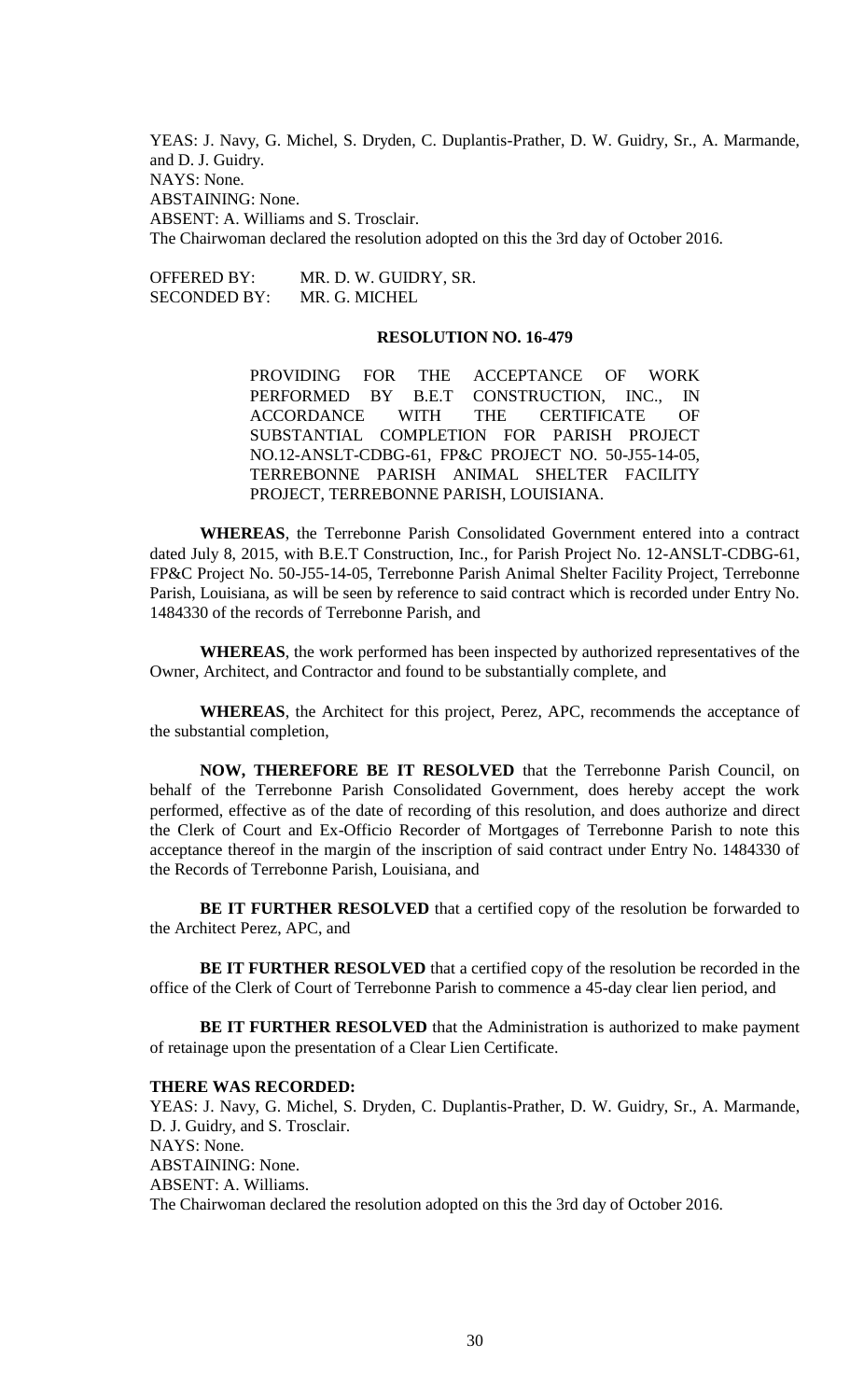| <b>OFFERED BY:</b>  | MR. D. J. GUIDRY |
|---------------------|------------------|
| <b>SECONDED BY:</b> | MR. S. TROSCLAIR |

#### **RESOLUTION NO. 16-480**

AWARDING AND AUTHORIZING THE SIGNING OF A CONSTRUCTION CONTRACT TO THE FIRM OF HUEY P. STOCKSTILL, LLC, FOR PARISH PROJECT NO.15-RDS-52, JEFF DRIVE RECONSTRUCTION PROJECT, TERREBONNE PARISH, LOUISIANA, AND AUTHORIZING THE ISSUANCE OF THE NOTICE TO PROCEED TO COMMENCE CONSTRUCTION OF SAID PROJECT.

**WHEREAS,** the Terrebonne Parish Consolidated Government did receive bids for Parish Project No.15-RDS-52, Jeff Drive Reconstruction Project, Terrebonne Parish, Louisiana, and

**WHEREAS,** the lowest, responsive and responsible bid for the construction of the project was that submitted by the firm of Huey P. Stockstill, LLC, with a base bid in the amount of \$419,595.50, and

**WHEREAS**, the Engineer for this project, T. Baker Smith, LLC has recommended that the award of the contract be made to Huey P. Stockstill, LLC, and

**NOW, THEREFORE BE IT RESOLVED** by the Terrebonne Parish Council, on behalf of the Terrebonne Parish Consolidated Government, does hereby accept the lowest, responsive and responsible base bid submitted by the firm of Huey P. Stockstill, LLC, in the base bid amount of \$419,595.50, and

**BE IT FURTHER RESOLVED,** the President of Terrebonne Parish Consolidated Government, be authorized and empowered to sign a construction contract for and on behalf of the Terrebonne Parish Consolidated Government with Huey P. Stockstill, LLC, and

BE IT FURTHER RESOLVED, that upon receipt of the required Certificate of Insurance evidencing coverage as provided in the project specifications and upon execution and recordation of all contract documents, T. Baker Smith, LLC is hereby authorized to issue the Notice to Proceed to Huey P. Stockstill, LLC to commence construction of said project, and

**BE IT FURTHER RESOLVED**, that a certified copy of this resolution be forwarded to the Engineer, T. Baker Smith, LLC.

### **THERE WAS RECORDED:**

YEAS: J. Navy, G. Michel, S. Dryden, C. Duplantis-Prather, D. W. Guidry, Sr., A. Marmande, and D. J. Guidry. and S. Trosclair. NAYS: None. ABSTAINING: None. ABSENT: A. Williams. The Chairwoman declared the resolution adopted on this the 3rd day of October 2016.

OFFERED BY: MR. G. MICHEL SECONDED BY: MR. D. J. GUIDRY

## **RESOLUTION NO. 16-481**

AWARDING AND AUTHORIZING THE SIGNING OF THE CONSTRUCTION CONTRACT FOR PARISH PROJECT NO. **11- BLDG-25, WIND HARDENING – TPCG GOVERNMENT TOWERS PROJECT**, TERREBONNE PARISH CONSOLIDATED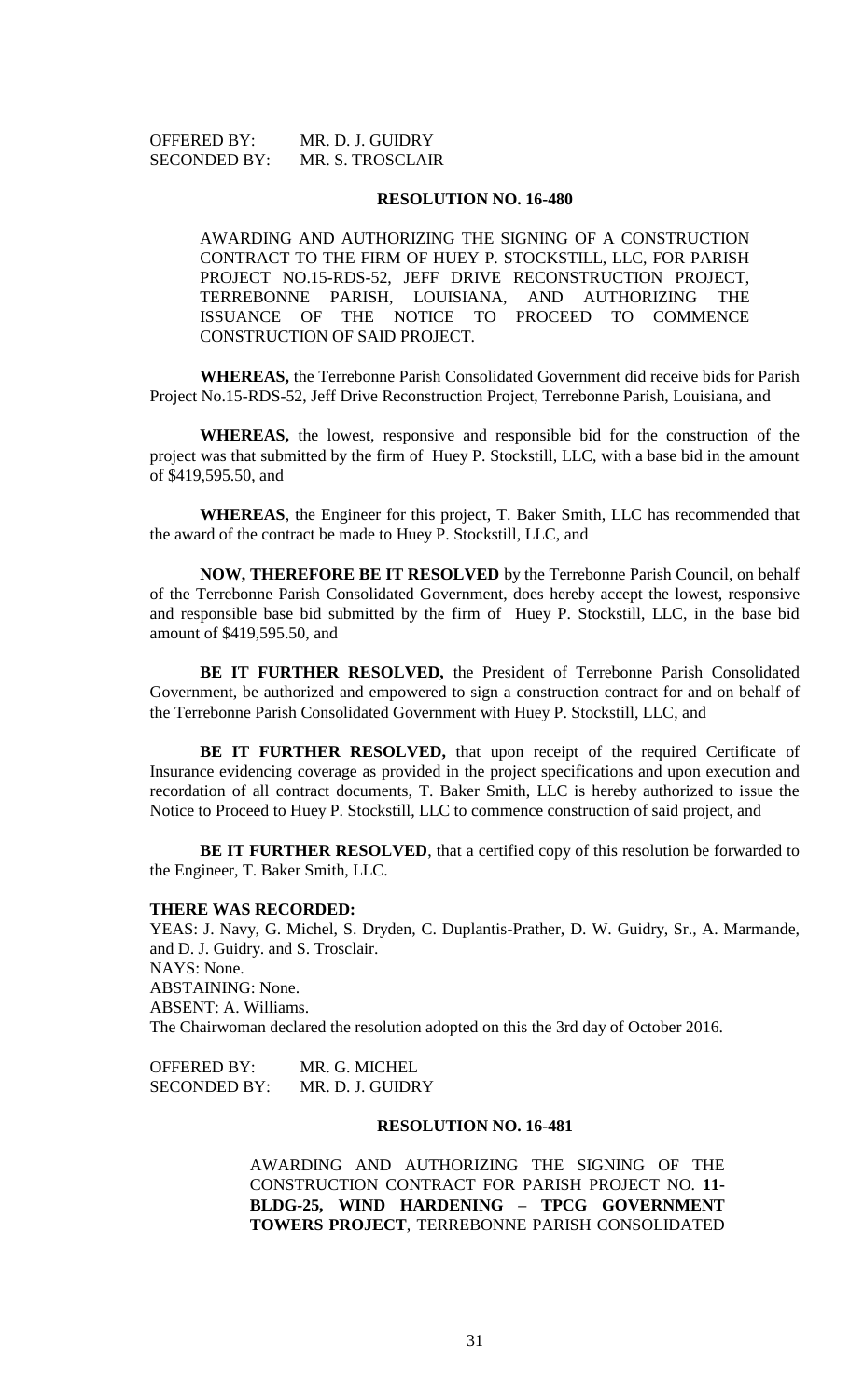## GOVERNMENT, TERREBONNE PARISH, LOUISIANA, AND AUTHORIZING THE ISSUANCE OF THE NOTICE TO PROCEED.

**WHEREAS**, the Terrebonne Parish Consolidated Government did receive construction bids on Parish Project No. **11-BLDG-25, Wind Hardening – TPCG Government Towers Project**, Terrebonne Parish, Louisiana, and,

**WHEREAS**, the lowest and best bid was that submitted by Thomasee Construction, Inc. with the total bid in the amount of \$1,089,800.00, and

**WHEREAS**, the Consultant Engineer for this project, the firm of Duplantis Design Group, PC has recommended that the award of the contract for construction of this project be made to the firm of Thomassie Construction, Inc., and

**NOW, THEREFORE, BE IT RESOLVED** that the Terrebonne Parish Consolidated Government award the construction contract to Thomasee Construction, Inc., in the overall amount of \$1,089,800.00, and

**BE IT FURTHER RESOLVED,** that the President of Terrebonne Parish Consolidated Government, be and he is hereby authorized and empowered to sign a construction contract for and on behalf of the Terrebonne Parish Consolidated Government with Thomasee Construction, Inc., upon receipt of the performance bond in the amount of the contract price and contingent upon a budget amendment, and

**BE IT FURTHER RESOLVED**, that upon receipt of required certificates of insurance evidencing coverage as provided in the project specifications and upon execution and recordation of all contract documents, that the Engineer is hereby authorized to issue the Notice to Proceed to the Contractor to commence construction of the project, and

#### **THERE WAS RECORDED:**

YEAS: J. Navy, G. Michel, S. Dryden, C. Duplantis-Prather, D. W. Guidry, Sr., A. Marmande, D. J. Guidry, and S. Trosclair. NAYS: None. ABSTAINING: None. ABSENT: A. Williams. The Chairwoman declared the resolution adopted on this the 3rd day of October 2016.

OFFERED BY: MR. G.MICHEL SECONDED BY: MR. S. TROSCLAIR

#### **RESOLUTION NO. 16-482**

AUTHORIZING THE EXECUTION OF CHANGE ORDER NO. 7 FOR THE CONSTRUCTION AGREEMENT FOR PARISH PROJECT NO. 14-EOC-03, TERREBONNE PARISH EMERGENCY OPERATIONS CENTER, TERREBONNE PARISH, LOUISIANA.

**WHEREAS**, the Terrebonne Parish Consolidated Government entered into a contract dated December 28, 2015 with Lamar Contractors, LLC, Recordation Number 1497482, for Parish Project No.14-EOC-03, Terrebonne Parish Emergency Operations Center, Terrebonne Parish, Louisiana, and

**WHEREAS**, adverse weather stopped the Contractor from working, and

**WHEREAS**, additional contract time will need to be added to the contract due to the weather in the month of July, and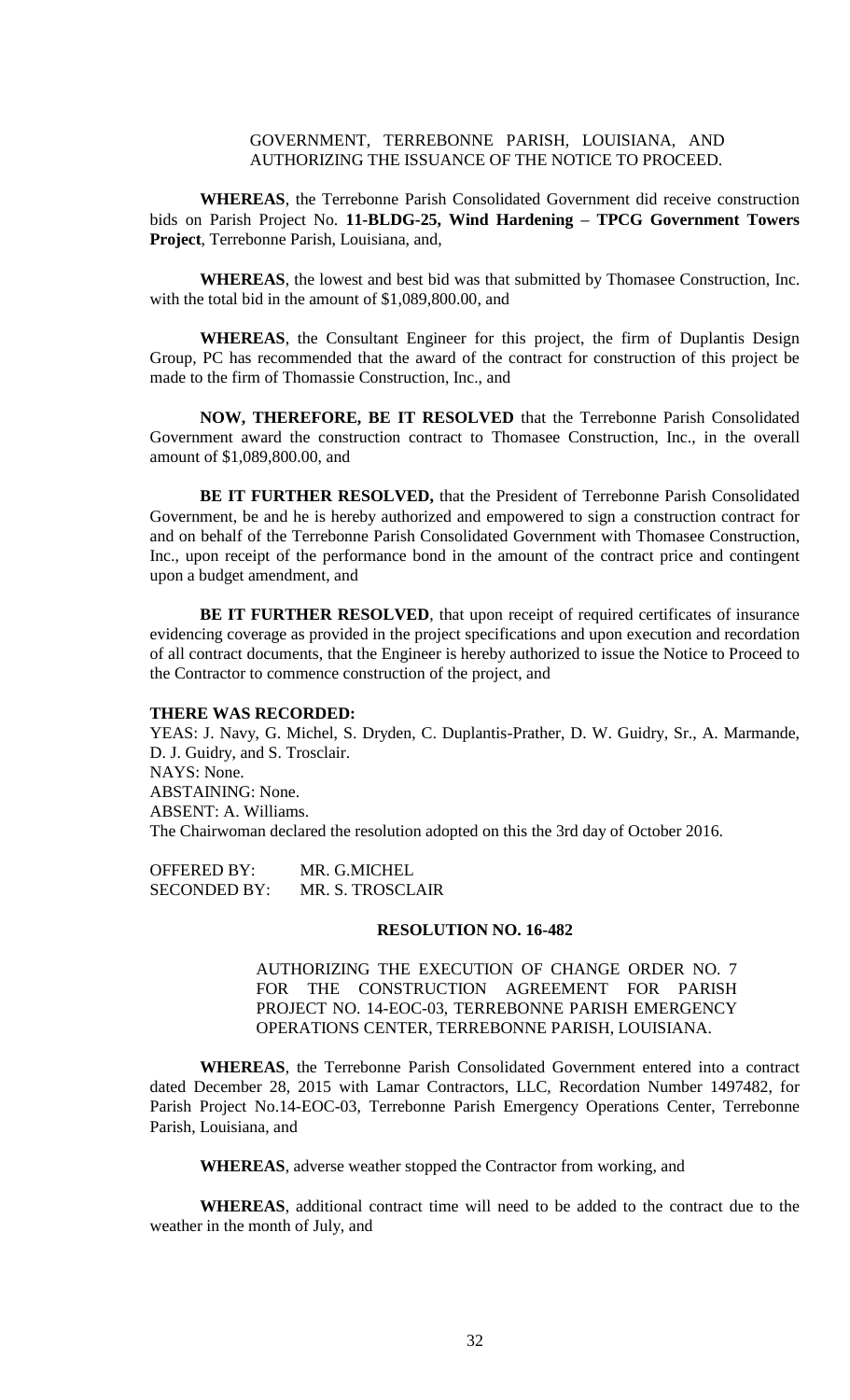**WHEREAS**, this change order will add sixteen (16) calendar days to the contract as a result of Change Order No. 7, and

**WHEREAS**, this Change Order No. 7 has been recommended by the Architect, Houston J. Lirette, Jr, APAC, for this project.

**NOW, THEREFORE, BE IT RESOLVED** that the Terrebonne Parish Council on behalf of the Terrebonne Parish Consolidated Government, does hereby approve and authorize the execution by Terrebonne Parish President Gordon E. Dove of Change Order No. 7 to the construction agreement with Lamar Contractors, LLC for Parish Project No. 14-EOC-03, Terrebonne Parish Emergency Operations Center, Terrebonne Parish, Louisiana, for an increase of Sixteen (16) calendar days to the construction contract, and

BE IT FURTHER RESOLVED, that a certified copy of the resolution be forwarded to Architect, Houston J. Lirette, Jr., APAC.

#### **THERE WAS RECORDED:**

YEAS: J. Navy, G. Michel, S. Dryden, C. Duplantis-Prather, D. W. Guidry, Sr., A. Marmande, and D. J. Guidry, and S. Trosclair. NAYS: None. ABSTAINING: None. ABSENT: A. Williams. The Chairwoman declared the resolution adopted on this the 3rd day of October 2016.

OFFERED BY: MR. A. MARMANDE SECONDED BY: MR. D. J GUIDRY AND MR. S. TROSCLAIR

## **RESOLUTION NO. 16-483**

AUTHORIZING THE EXECUTION OF CHANGE ORDER NO. 5 FOR THE CONSTRUCTION AGREEMENT FOR PARISH PROJECT NO. 12-CDBG-32, FALGOUT CANAL PONTOON BRIDGE REPLACEMENT (CDBG), TERREBONNE PARISH, LOUISIANA.

**WHEREAS**, the Terrebonne Parish Consolidated Government entered into a contract dated June 9, 2015 with Sealevel Construction, Inc., Recordation Number 1482070, for Parish Project No. 12-CDBG-32, Falgout Canal Pontoon Bridge Replacement (CDBG), Terrebonne Parish, Louisiana, and

**WHEREAS**, the Parish requested to extend the closure of the pontoon bridge during shrimp season, and

**WHEREAS**, the Contractor requested additional Builder's Risk Insurance to cover the cost of extending the closure of the pontoon bridge after shrimp season and other delays associated with the closure of the bridge, and

**WHEREAS**, the contractor installed a camera system for the control house as requested by TPCG, and

**WHEREAS**, this change order will increase the overall contract price by Twenty-Two Thousand, One Hundred and Seventy-Three Dollars and No Cents (\$22,173.00), and

**WHEREAS**, this change will add four (4) calendars days to the contract due to Change Order No. 5, and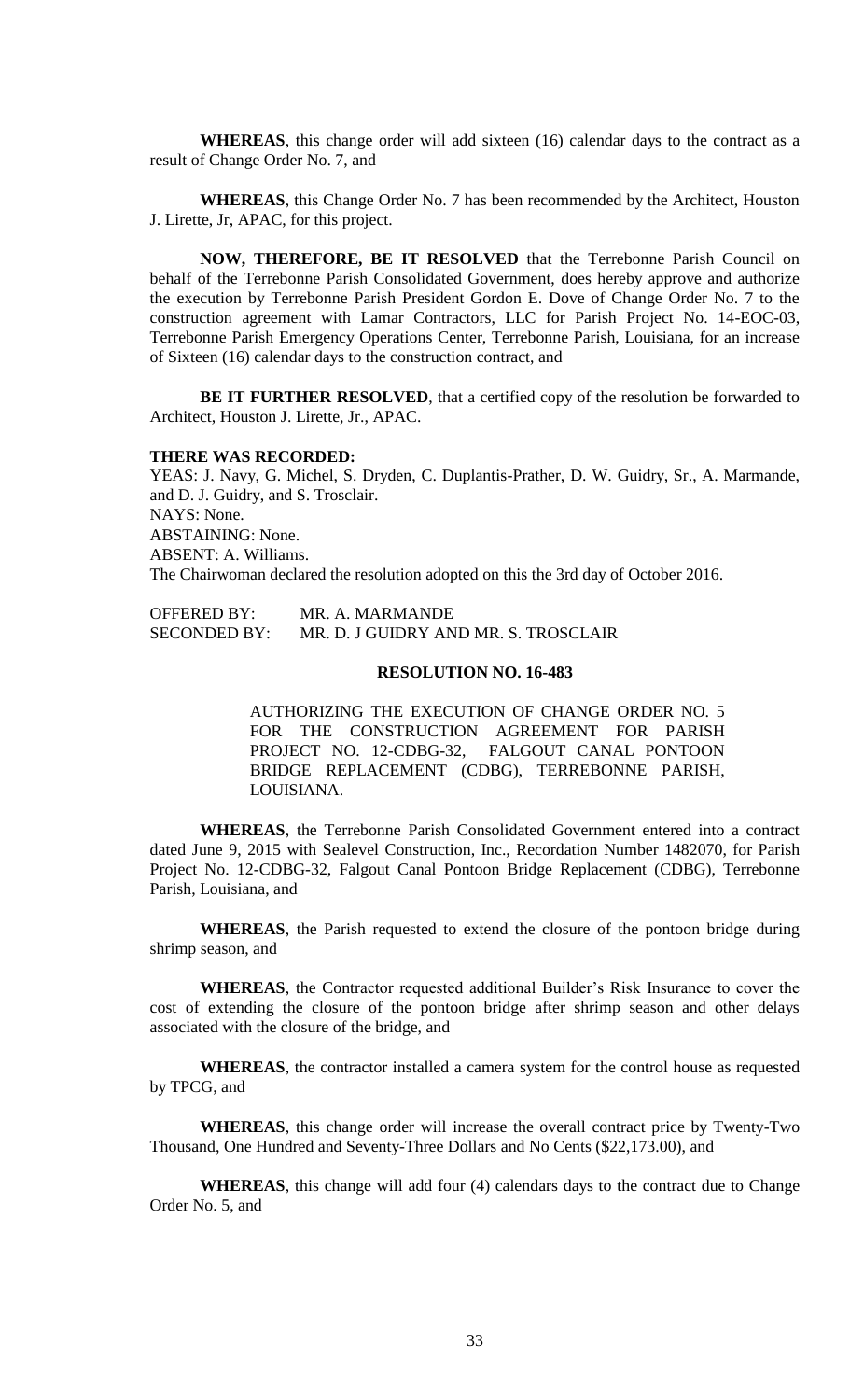**WHEREAS**, Change Order No. 5 have been reviewed and approved by OCD, and

**WHEREAS**, this Change Order No. 5 had been recommended by the Engineer, Providence/GSE Associates, LLC, for this project.

**NOW, THEREFORE BE IT RESOLVED** that the Terrebonne Parish Council on behalf of the Terrebonne Parish Consolidated Government, does hereby approve and authorize the execution by Terrebonne Parish President Gordon E. Dove of Change Order No. 5 to the construction agreement with Sealevel Construction, Inc. for Parish Project No. 12-CDBG-32, Falgout Canal Pontoon Bridge Replacement (CDBG), Terrebonne Parish, Louisiana, for an increase to the contract amount in the amount of Twenty-Two Thousand, One Hundred and Seventy-Three Dollars and No Cents (\$22,173.00), and

**BE IT FURTHER RESOLVED** that a certified copy of the resolution be forwarded to Engineer, Providence/GSE Associates, LLC.

#### **THERE WAS RECORDED:**

YEAS: J. Navy, G. Michel, S. Dryden, C. Duplantis-Prather, D. W. Guidry, Sr., A. Marmande, D. J. Guidry, and S. Trosclair. NAYS: None. ABSTAINING: None. ABSENT: A. Williams. The Chairwoman declared the resolution adopted on this the 3rd day of October 2016.

OFFERED BY: MR. D. W. GUIDRY, SR. SECONDED BY: MR. D. GUIDRY

## **RESOLUTION NO. 16-484**

AUTHORIZING THE EXECUTION OF AMENDMENT NO. 1 TO THE ENGINEERING AGREEMENT FOR THE CARRIAGE COVE LIFT STATION RENOVATION AND HELENA LIFT STATION REPLACEMENT, PARISH PROJECT NO. 15-SEW-47, TERREBONNE PARISH, LOUISIANA.

**WHEREAS,** the Terrebonne Parish Consolidated Government entered into an engineering agreement With T. Baker Smith, LLC dated November 25, 2015, to perform professional engineering services for the Carriage Cove Lift Station Renovation and Helena Lift Station Replacement, Parish Project No. 15-SEW-47, Terrebonne Parish, Louisiana, and

**WHEREAS,** the Terrebonne Parish Consolidated Government is desirous to relocate the Carriage Cove Lift Station rather than renovate the existing lift station, due to issues with access and right-of-way to the existing site, and

**WHEREAS,** the Terrebonne Parish Consolidated Government wishes to construct the Carriage Cove Lift Station Replacement and Helena Lift Station Replacement in two (2) separate phases, and

**WHEREAS,** the Engineer is requesting additional compensation for Basic Services and Additional Services for the additional scope of work related to the relocation of the Carriage Cove Lift Station and separating the construction into two (2) phases, and

**WHEREAS,** the Terrebonne Parish Consolidated Government is desirous of amending the original Engineering Agreement for Basic Services and Additional Services for a net increase of \$35,694.00.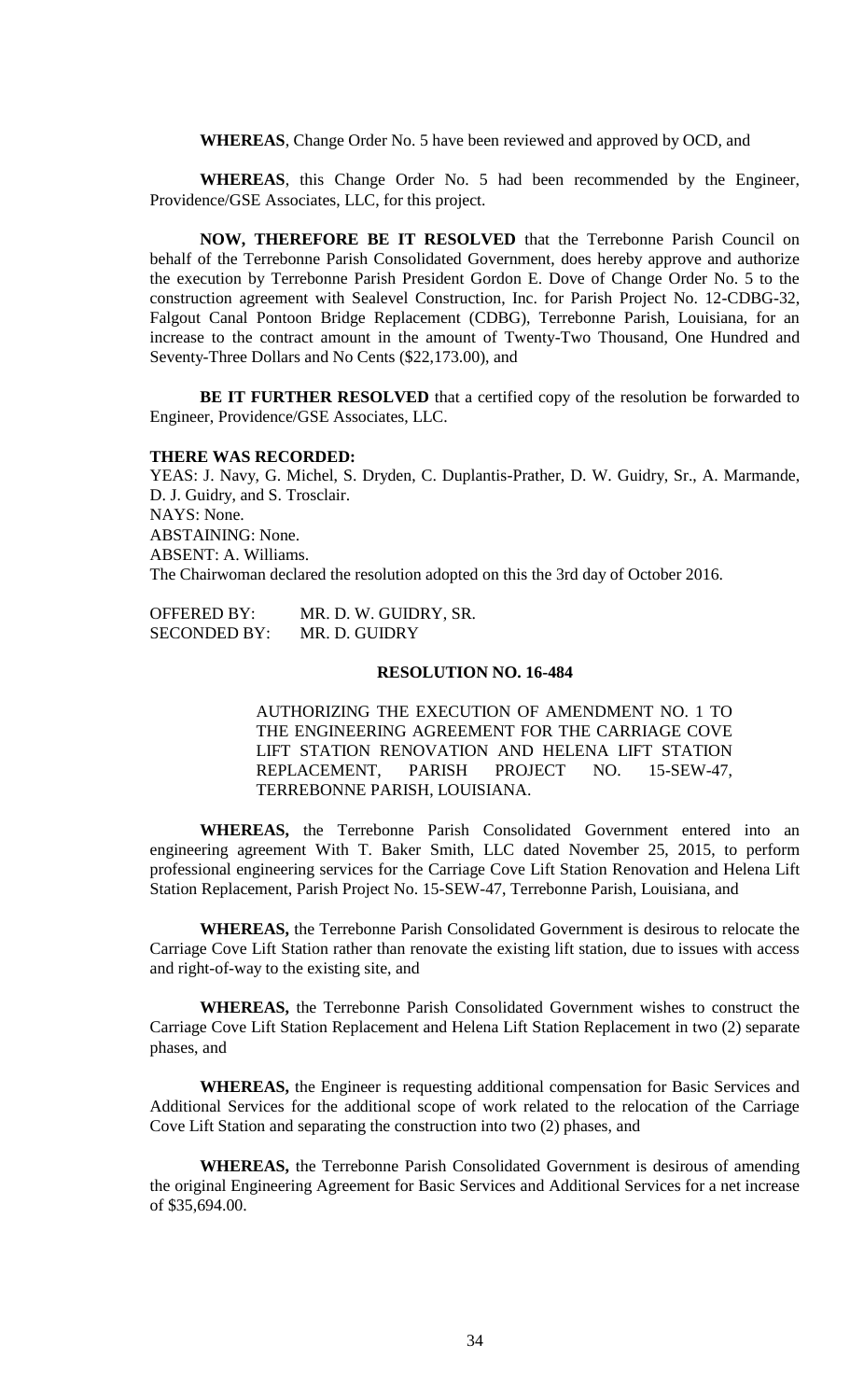**NOW, THEREFORE BE IT RESOLVED** by the Terrebonne Parish Council (Public Services Committee), on behalf of the Terrebonne Parish Consolidated Government, does hereby approve this Amendment No. 1 to the engineering agreement for a net increase of \$35,694.00, and authorizes Parish President Gordon E. Dove to execute this Amendment No. 1 to the engineering agreement for Parish Project No. 15-SEW-47, Carriage Cove Lift Station Renovation and Helena Lift Station Replacement, Terrebonne Parish, Louisiana, with T. Baker Smith, LLC.

#### **THERE WAS RECORDED:**

YEAS: J. Navy, G. Michel, S. Dryden, C. Duplantis-Prather, D. W. Guidry, Sr., A. Marmande, D. J. Guidry, and S. Trosclair. NAYS: None. ABSTAINING: None. ABSENT: A. Williams. The Chairwoman declared the resolution adopted on this the 3rd day of October 2016.

OFFERED BY: MR. G. MICHEL SECONDED BY: MR. S. DRYDEN

#### **RESOLUTION NO. 16-485**

AUTHORIZING THE EXECUTION OF CHANGE ORDER NO. 5 FOR PARISH PROJECT NO.12-ANSLT-CDBG-61, FP&C PROJECT NO. 50-J55-14-05, TERREBONNE PARISH ANIMAL SHELTER FACILITY PROJECT, TERREBONNE PARISH, LOUISIANA.

**WHEREAS,** the Terrebonne Parish Consolidated Government entered into a contract dated July 8, 2015, with B.E.T Construction, Inc., for Parish Project No. 12-ANSLT-CDBG-61, FP&C Project No. 50-J55-14-05, Terrebonne Parish Animal Shelter Facility Project, Terrebonne Parish, Louisiana, and

**WHEREAS,** it is necessary to cover costs associated with fire alarm devices and monitoring, change to GFCI outlets in wet areas, and a gate panic exit device, and

**WHEREAS**, it is necessary to increase construction time by 67 calendar days, and

**WHEREAS**, this change order will increase the contract by \$5,830.85, and

**WHEREAS**, this Change Order No. 5 has been recommended by the ARCHITECT for this project, Perez, APC and

**NOW, THEREFORE BE IT RESOLVED** that the Terrebonne Parish Council, on behalf of the Terrebonne Parish Consolidated Government, does hereby approve and authorize the execution by Terrebonne Parish President Gordon E. Dove of Change Order No. 5 to the construction agreement with B.E.T Construction, Inc., increases the construction time by Sixty-Seven (67) calendar days and increases the contract amount by Five Thousand, Eight Hundred Thirty Dollars and Eighty-Five Cents (\$5,830.85), and

**BE IT FURTHER RESOLVED**, that a certified copy of this resolution be forwarded to the Architect, Perez, APC.

#### **THERE WAS RECORDED:**

YEAS: J. Navy, G. Michel, S. Dryden, C. Duplantis-Prather, D. W. Guidry, Sr., A. Marmande, D. J. Guidry and S. Trosclair. NAYS: None.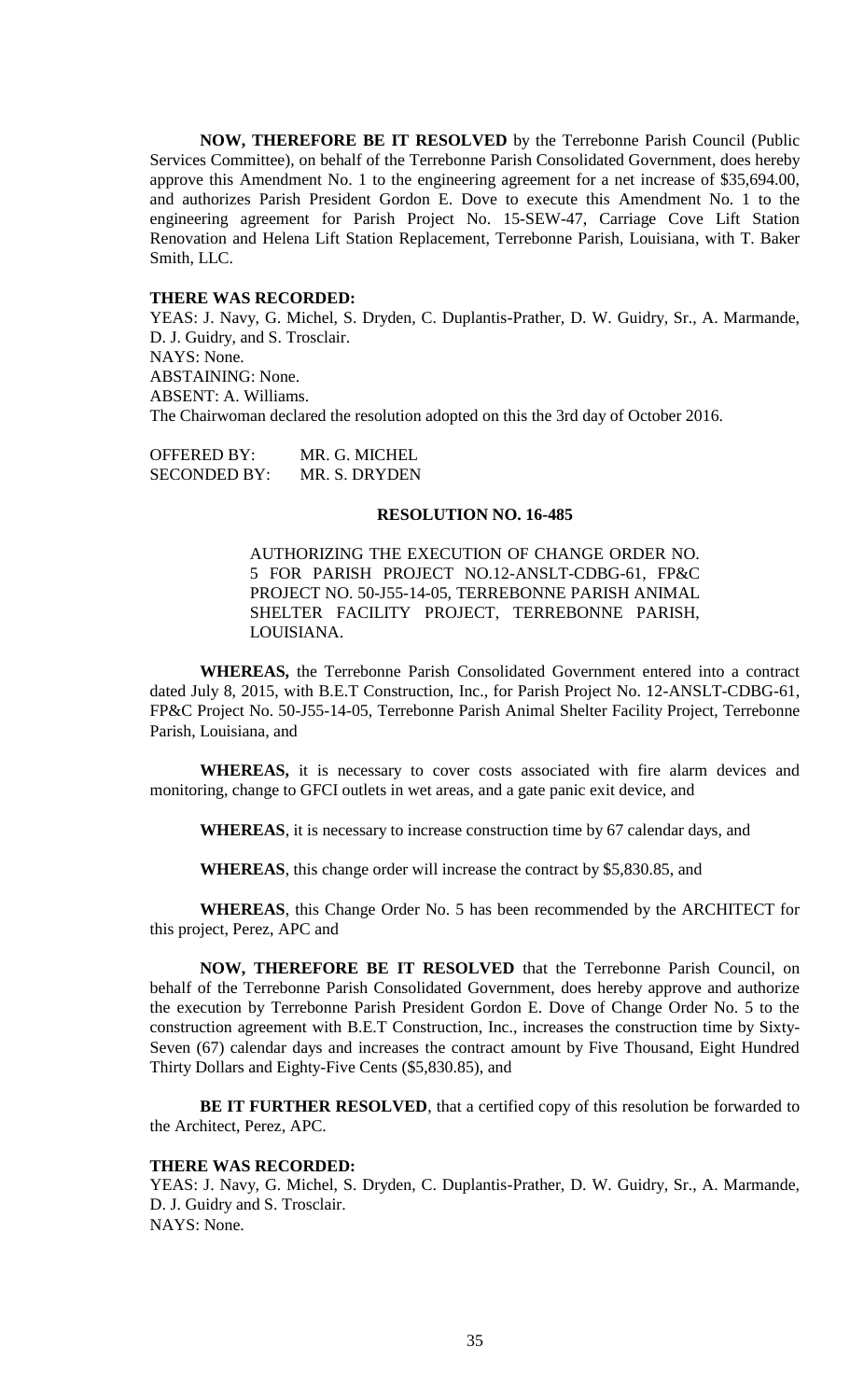ABSTAINING: None. ABSENT: A. Williams. The Chairwoman declared the resolution adopted on this the 3rd day of October 2016.

OFFERED BY: MR. D. J. GUIDRY SECONDED BY: MR. S. TROSCLAIR

# **RESOLUTION NO. 16-486**

RATIFYING THE APPOINTMENT OF THE FIRM OF DELTA COAST CONSULTANTS, LLC TO PROVIDE PROFESSIONAL SERVICES FOR THE **LOWER LITTLE CAILLOU DRAINAGE PUMP STATION REPLACEMENT (D-04)**; AND AUTHORIZING THE EXECUTION OF AN AGREEMENT FOR THESE SERVICES.

**WHEREAS**, Terrebonne Parish Consolidated Government is desirous of reconstructing the Little Lower Caillou Drainage Pump Station due to the deteriorated condition, and

**WHEREAS**, the Terrebonne Parish Consolidated Government is desirous of appointing a firm to provide professional services for the project entitled **Lower Little Caillou Drainage Pump Station Replacement (D-04)**, and

**WHEREAS**, the firm of Delta Coast Consultants, LLC has been selected by Terrebonne Parish President Gordon E. Dove to provide the professional services relative to said project, and

**NOW, THEREFORE BE IT RESOLVED** that the Terrebonne Parish Council does hereby ratify the appointment of the firm of Delta Coast Consultants, LLC by Terrebonne Parish President Gordon E. Dove for professional services for the Lower Little Caillou Drainage Pump Station Reconstruction (D-04), and

**BE IT FURTHER RESOLVED** that the Terrebonne Parish Council, on behalf of the Terrebonne Parish Consolidated Government, does hereby authorize the execution of an agreement with the firm of Delta Coast Consultants, LLC by Terrebonne Parish President Gordon E. Dove.

### **THERE WAS RECORDED:**

YEAS: J. Navy, G. Michel, S. Dryden, C. Duplantis-Prather, A. Marmande, D. J. Guidry, and S. Trosclair. NAYS: None. ABSTAINING: D. W. Guidry, Sr. ABSENT: A. Williams. The Chairwoman declared the resolution adopted on this the 3rd day of October 2016.

OFFERED BY: MR. D. W. GUIDRY, SR. SECONDED BY: MR. S. TROSCLAIR

#### **RESOLUTION NO. 16-487**

AUTHORIZING A CONTRACT WITH BLADE RUNNER TURBOMACHINERY SERVICES, LLC FOR THE HOUMA GENERATING STATION UNIT 14 TURBINE-GENERATOR DISMANTLED INSPECTION AND REPAIR PROJECT.

**WHEREAS,** the Terrebonne Parish Consolidated Government, Department of Utilities solicited proposals for the Houma Generating Station Unit 14 Turbine-Generator Dismantled Inspection and Repair project on August 15, 2016, and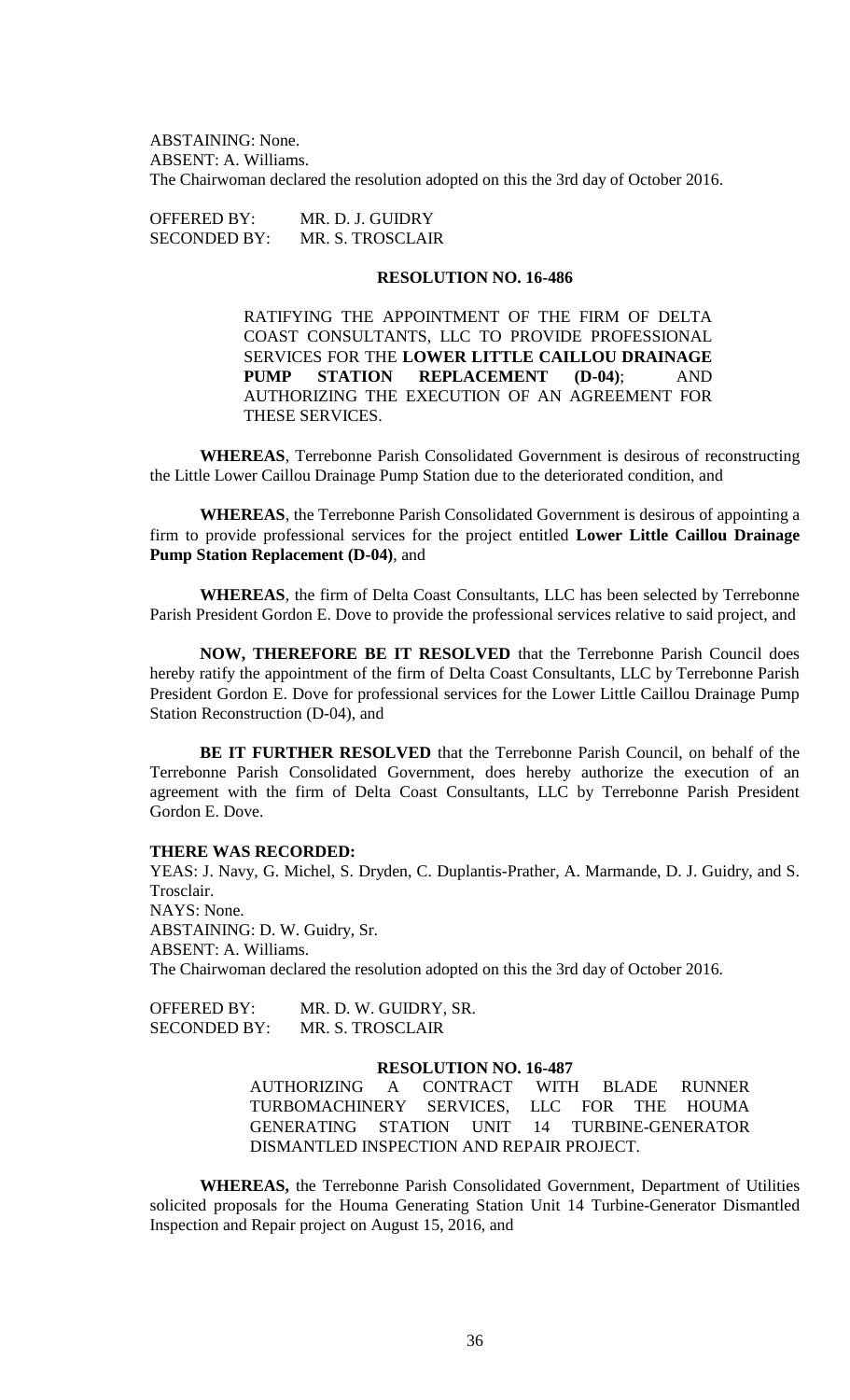**WHEREAS,** the Department of Utilities, Electric Generation Division has reviewed the proposals submitted and recommends the proposal of Blade Runner Turbomachinery Services, LLC as the lowest and best proposal offered.

**NOW THEREFORE BE IT RESOLVED**, by the Terrebonne Parish Council, on behalf of Terrebonne Parish Consolidated Government, that a contract with Blade Runner Turbomachinery Services, LLC for the Houma Generating Station Unit 14 Turbine-Generator Dismantled Inspection and Repair project be, and is hereby, approved, and

**BE IT FURTHER RESOLVED,** that the Parish President and all other appropriate parties be, and they are hereby, authorized to execute any and all contract documents associated therewith.

### **THERE WAS RECORDED:**

YEAS: J. Navy, G. Michel, S. Dryden, C. Duplantis-Prather, D. W. Guidry, Sr., A. Marmande, D. J. Guidry, and S. Trosclair. NAYS: None.

ABSTAINING: None.

ABSENT: A. Williams.

The Chairwoman declared the resolution adopted on this the 3rd day of October 2016.

Mr. G. Michel moved, seconded by Mr. S. Trosclair, "THAT, there being no further business to come before the Public Services Committee, the meeting be adjourned."

The Chairwoman called for the vote on the motion offered by Mr. G. Michel. **THERE WAS RECORDED:**

YEAS: J. Navy, G. Michel, S. Dryden, C. Duplantis-Prather, D.W. Guidry, Sr., A. Marmande, D. J. Guidry and S. Trosclair.

NAYS: None.

ABSENT: A. Williams.

The Chairwoman declared the motion adopted and the meeting was adjourned at 6:47 p.m.

Christa Duplantis-Prather, Chairwoman

Tammy E. Triggs, Minute Clerk

Ms. C. Duplantis-Prather moved, seconded by Mr. D. W. Guidry Sr., "THAT, the Council accept and ratify the minutes of the Public Services Committee meeting held on 10/03/16."

The Chairman called for a vote on the motion offered by Ms. C. Duplantis-Prather. **THERE WAS RECORDED:**

YEAS: J. Navy, A. Williams, G. Michel, S. Dryden, C. Duplantis-Prather, D. W. Guidry Sr., A. Marmande, D. J. Guidry and S. Trosclair. NAYS: None. ABSENT: None. The Chairman declared the motion adopted.

The Chairman called for a report on the Community Development and Planning Committee meeting held on 10/03/16, whereupon the Committee Chairman noting ratification of minutes calls condemnation hearings on October 17, 2016 at 5:30 p.m., rendered the following: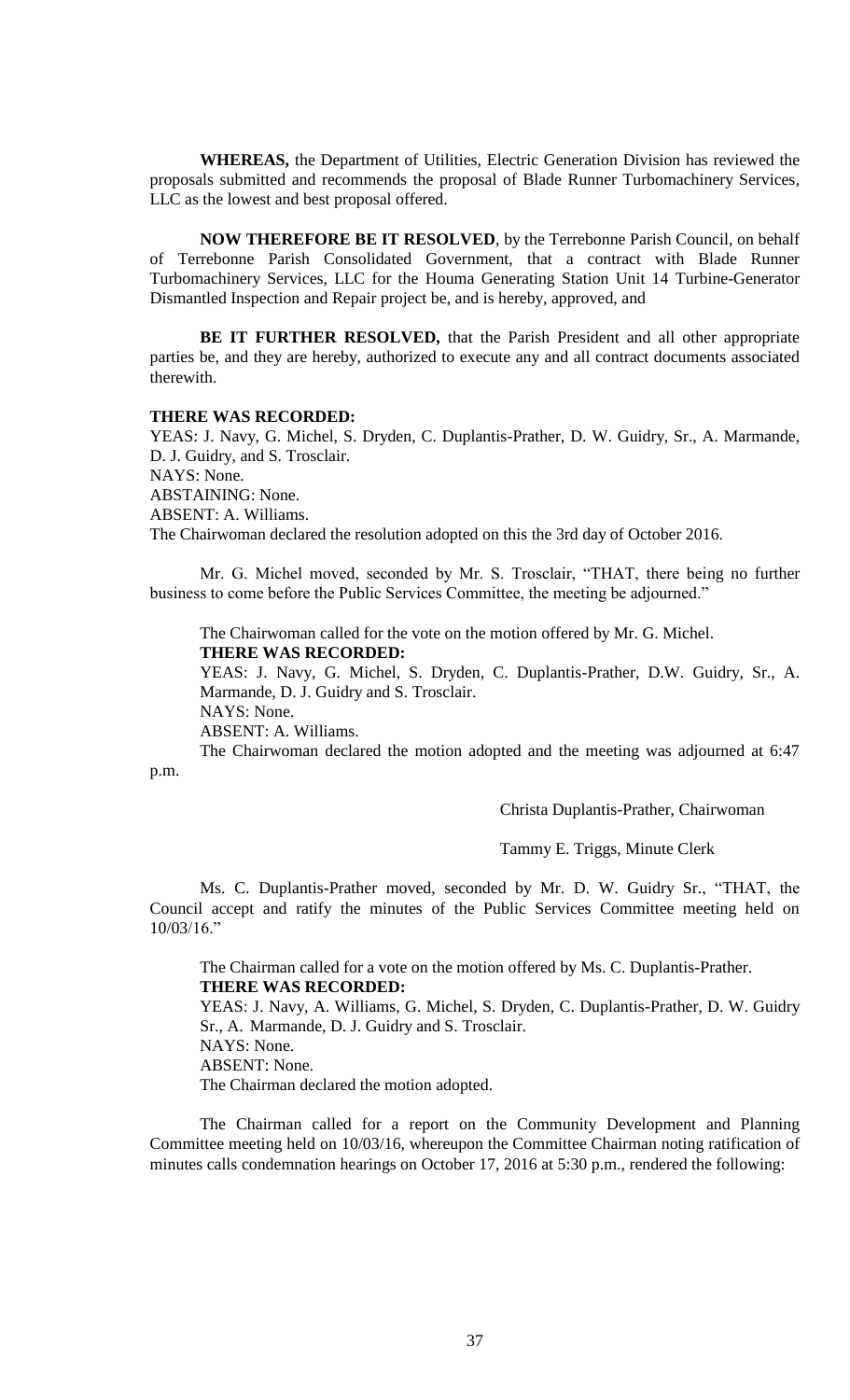### **COMMUNITY DEVELOPMENT & PLANNING COMMITTEE**

### **OCTOBER 3, 2016**

The Chairman, Dirk Guidry, called the Community Development & Planning Committee meeting to order at 6:49 p. m. in the Terrebonne Parish Council Meeting Room with an Invocation offered by Committee member J. Navy and the Pledge of Allegiance by Committee member S. Dryden. Upon roll call, Committee Members recorded as present were: J. Navy, G. Michel, S. Dryden, C. Duplantis-Prather, D. W. Guidry, Sr., A. Marmande, D. J. Guidry and S. Trosclair. Committee member A. Williams was recorded as absent. A quorum was declared present.

OFFERED BY: MS. C. DUPLANTIS-PRATHER SECONDED BY: MR. S. TROSCLAIR

## **RESOLUTION NO. 16-488**

CALLING A CONDEMNATION HEARING ON RESIDENTIAL STRUCTURE SITUATED AT 1231 WALLIS STREET, LOT 4, BLOCK 12 - DEWEYVILLE, FOR MONDAY, OCTOBER 17, 2016, AT 5:30 P.M. AND ADDRESSING OTHER MATTERS RELATIVE THERETO.

**WHEREAS**, on November 30, 2015, the Department of Planning and Zoning was notified of extensive violations to the Terrebonne Parish Nuisance Abatement Ordinance occurring at 1231 Wallis Street, Houma, LA; and

**WHEREAS,** from an inspection of the property conducted by the Department of Planning and Zoning on December 7, 2015, it was found that the structure located at **1231 Wallis Street** was, in fact, in such condition that it has been formally declared a dilapidated and dangerous structure, as defined under Section 14-26 of the Terrebonne Parish Code of Ordinances and, therefore, constitutes a nuisance; and

**WHEREAS,** the owner of record has been issued the required warning via certified mail by the Department of Planning and Zoning, of the violations occurring on the property; and

**WHEREAS,** subsequent to the required notifications and inspections of the property, the last of which occurring on August 31, 2016, no work to remedy the violations has occurred;

**NOW, THEREFORE, BE IT RESOLVED** by the Terrebonne Parish Council that a condemnation hearing on the residential structure located at 1231 Wallis Street, be called for Monday, October 17, 2016 at 5:30 p. m.; and

**BE IT FURTHER RESOLVED** that the appropriate notice be sent to the property owner(s) requiring him/her to show just cause at the hearing as to why the structure should not be condemned; and

**BE IT FURTHER RESOLVED** that the Parish President is hereby authorized to appoint an attorney ad hoc to ensure that the property owner(s) are given proper notice and representation, if needed.

#### **THERE WAS RECORDED:**

YEAS: J. Navy, G. Michel, S. Dryden, C. Duplantis-Prather, A. Marmande, D. J. Guidry, and S. Trosclair. NAYS: None. ABSTAINING: None. ABSENT: A. Williams and D. W. Guidry, Sr.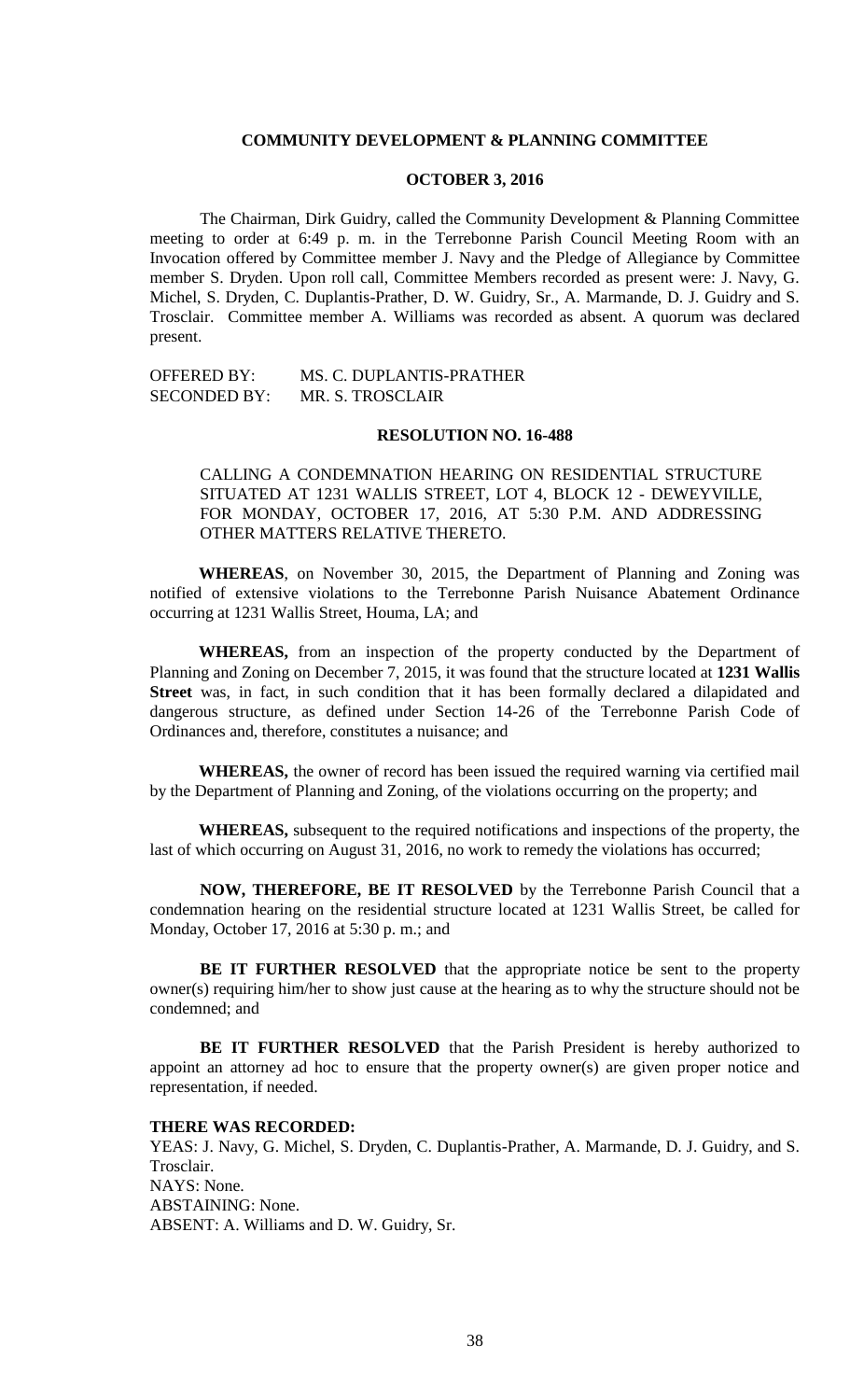The Chairman declared the resolution adopted on this the 3rd day of October 2016.

| <b>OFFERED BY:</b>  | MS. C. DUPLANTIS-PRATHER |
|---------------------|--------------------------|
| <b>SECONDED BY:</b> | <b>MR. S. TROSCLAIR</b>  |

### **RESOLUTION NO. 16-489**

CALLING A CONDEMNATION HEARING ON RESIDENTIAL ACCESSORY STRUCTURE SITUATED AT 206 GLYNN AVENUE, HOUMA, LA, LOT 4, BLOCK 2 – HOUMA EAST SUBD.;ALSO TRACTS 6, 7, & 8 – THE EDGAR AUTHEMENT TRACT, FOR MONDAY, OCTOBER 17, 2016, AT 5:30 P.M. AND ADDRESSING OTHER MATTERS RELATIVE THERETO.

**WHEREAS**, on March 29, 2016, the Department of Planning and Zoning was notified of extensive violations to the Terrebonne Parish Nuisance Abatement Ordinance occurring at 206 Glynn Avenue; and

**WHEREAS,** from an inspection of the property conducted by the Department of Planning and Zoning on April 1, 2016, it was found that the structure located at **206 Glynn Avenue** was, in fact, in such condition that it has been formally declared a dilapidated and dangerous structure, as defined under Section 14-26 of the Terrebonne Parish Code of Ordinances and, therefore, constitutes a nuisance; and

**WHEREAS,** the owner of record has been issued the required warning via certified mail by the Department of Planning and Zoning, of the violations occurring on the property; and

**WHEREAS,** subsequent to the required notifications and inspections of the property, the last of which occurring on August 31, 2016, no work to remedy the violations has occurred;

**NOW, THEREFORE, BE IT RESOLVED** by the Terrebonne Parish Council that a condemnation hearing on the residential accessory structure located at 206 Glynn Avenue, be called for Monday, October 17, 2016 at 5:30 p. m.; and

**BE IT FURTHER RESOLVED** that the appropriate notice be sent to the property owner(s) requiring him/her to show just cause at the hearing as to why the structure should not be condemned; and

**BE IT FURTHER RESOLVED** that the Parish President is hereby authorized to appoint an attorney ad hoc to ensure that the property owner(s) are given proper notice and representation, if needed.

### **THERE WAS RECORDED:**

YEAS: J. Navy, G. Michel, S. Dryden, C. Duplantis-Prather, A. Marmande, D. J. Guidry, and S. Trosclair. NAYS: None. ABSTAINING: None. ABSENT: A. Williams and D. W. Guidry, Sr. The Chairman declared the resolution adopted on this the 3rd day of October 2016.

OFFERED BY: MS. C. DUPLANTIS-PRATHER SECONDED BY: MR. S. TROSCLAIR

### **RESOLUTION NO. 16-490**

CALLING A CONDEMNATION HEARING ON RESIDENTIAL STRUCTURE SITUATED AT 221 PRINCE COLLINS STREET,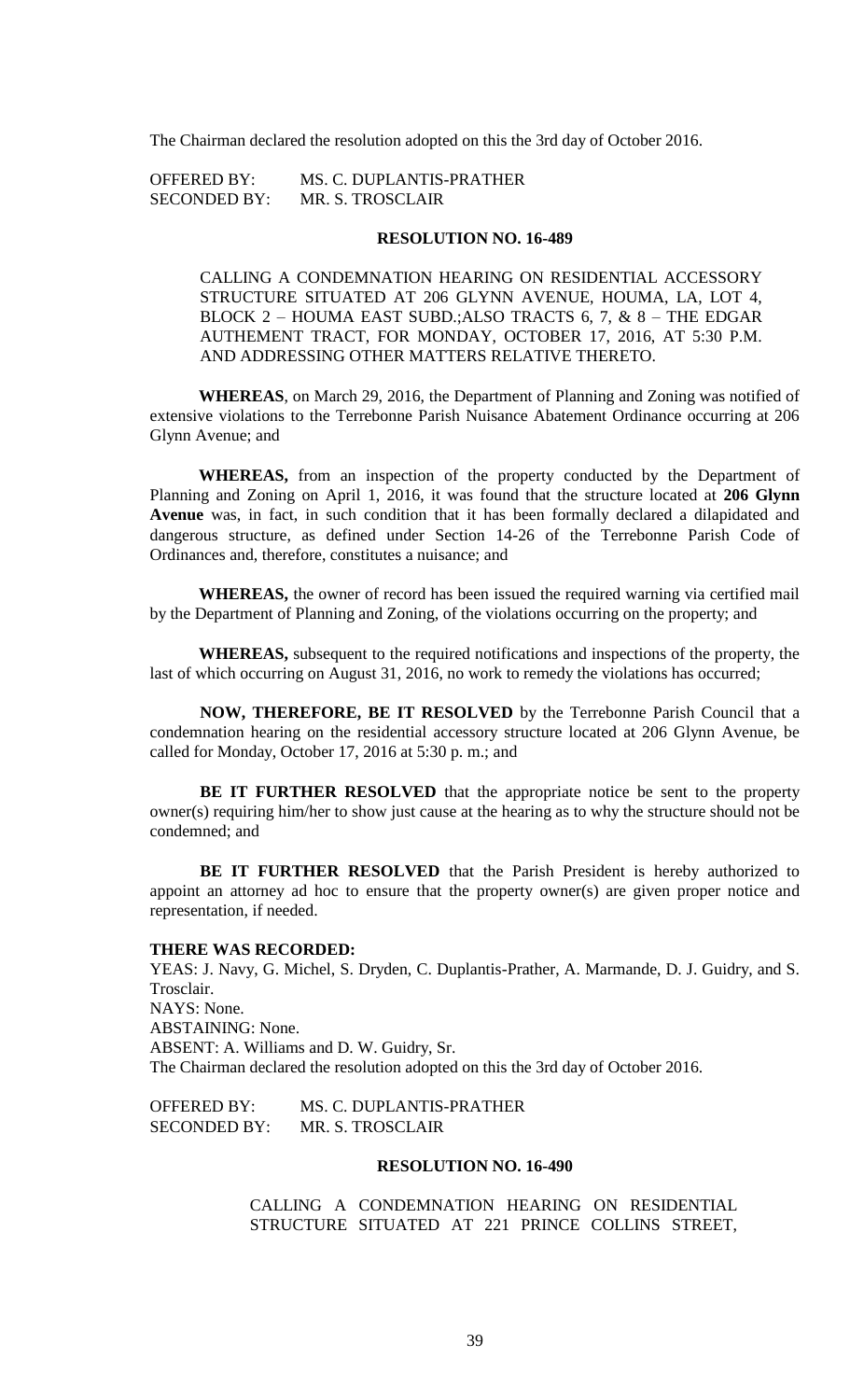# LOTS 19 & 20, BLOCK 2, ADDENDUM 2 – PRINCE COLLINS SUBD., FOR TUESDAY, JULY 26, 2016, AT 5:30 P.M. AND ADDRESSING OTHER MATTERS RELATIVE THERETO.

**WHEREAS**, on January 25, 2016, the Department of Planning and Zoning was notified of extensive violations to the Terrebonne Parish Nuisance Abatement Ordinance occurring at 221 Prince Collins Street; and

**WHEREAS,** from an inspection of the property conducted by the Department of Planning and Zoning on February 1, 2016, it was found that the structure located at **221 Prince Collins Street** was, in fact, in such condition that it has been formally declared a dilapidated and dangerous structure, as defined under Section 14-26 of the Terrebonne Parish Code of Ordinances and, therefore, constitutes a nuisance; and

**WHEREAS,** the owner of record has been issued the required warning via certified mail by the Department of Planning and Zoning, of the violations occurring on the property; and

**WHEREAS,** subsequent to the required notifications and inspections of the property, the last of which occurring on August 31, 2016, no work to remedy the violations has occurred;

**NOW, THEREFORE, BE IT RESOLVED** by the Terrebonne Parish Council that a condemnation hearing on the residential structure located at 221 Prince Collins Street, be called for Monday, October 17, 2016 at 5:30 p. m.; and

**BE IT FURTHER RESOLVED** that the appropriate notice be sent to the property owner(s) requiring him/her to show just cause at the hearing as to why the structure should not be condemned; and

**BE IT FURTHER RESOLVED** that the Parish President is hereby authorized to appoint an attorney ad hoc to ensure that the property owner(s) are given proper notice and representation, if needed.

#### **THERE WAS RECORDED:**

YEAS: J. Navy, G. Michel, S. Dryden, C. Duplantis-Prather, A. Marmande, D. J. Guidry, and S. Trosclair. NAYS: None. ABSTAINING: None. ABSENT: A. Williams and D. W. Guidry, Sr. The Chairman declared the resolution adopted on this the 3rd day of October 2016.

OFFERED BY: MS. C. DUPLANTIS-PRATHER SECONDED BY: MR. S. TROSCLAIR

# **RESOLUTION NO. 16-491**

CALLING A CONDEMNATION HEARING ON RESIDENTIAL STRUCTURE SITUATED AT 315 STOVALL STREET, HOUMA, LA, LOT 43, BLOCK 1 – GUS WALKER SUBD., FOR MONDAY, OCTOBER 17, 2016, AT 5:30 P.M. AND ADDRESSING OTHER MATTERS RELATIVE THERETO.

**WHEREAS**, on June 2, 2016, the Department of Planning and Zoning was notified of extensive violations to the Terrebonne Parish Nuisance Abatement Ordinance occurring at 315 Stovall Street; and

**WHEREAS,** from an inspection of the property conducted by the Department of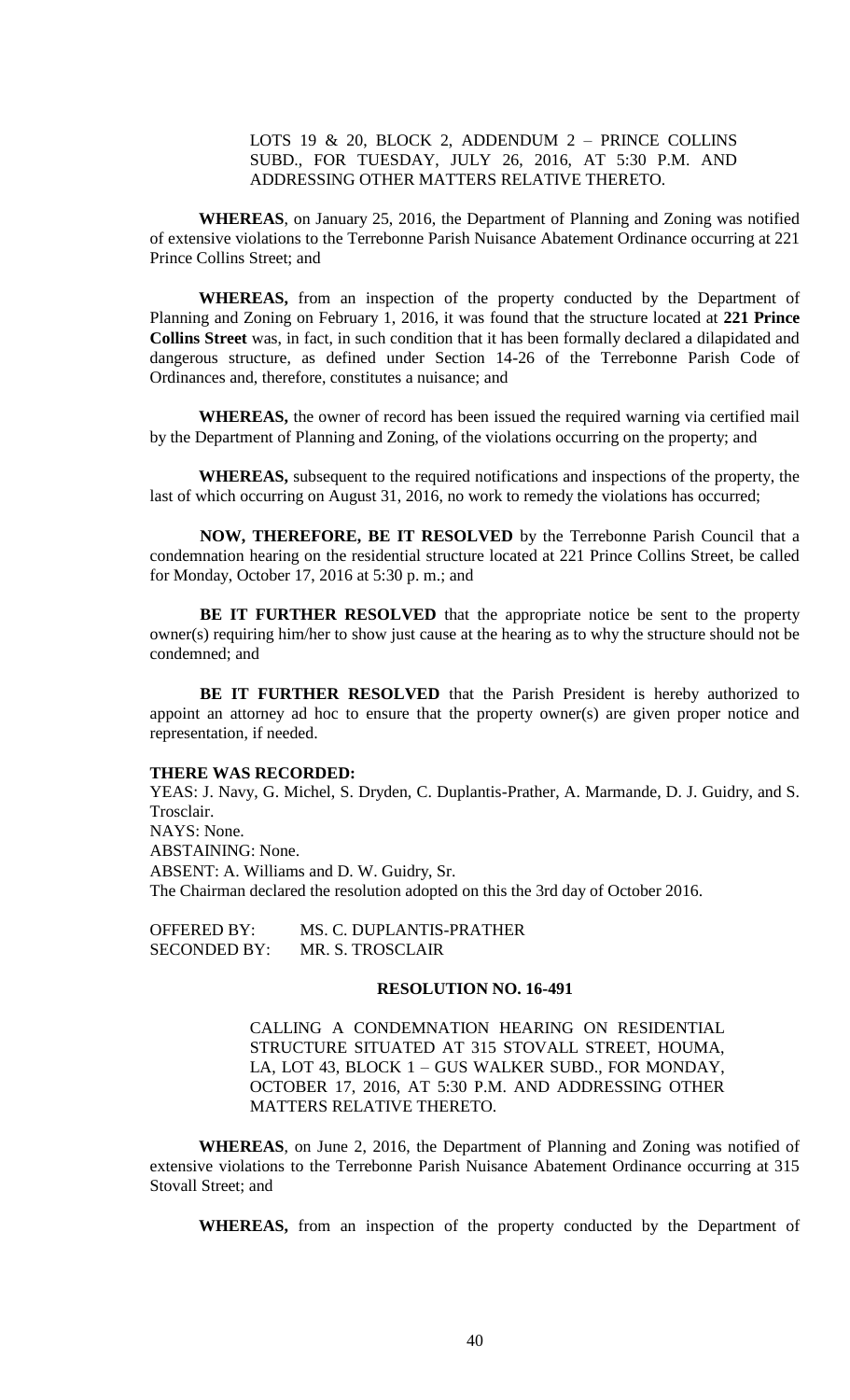Planning and Zoning on June 7, 2016, it was found that the structure located at **315 Stovall Street** was, in fact, in such condition that it has been formally declared a dilapidated and dangerous structure, as defined under Section 14-26 of the Terrebonne Parish Code of Ordinances and, therefore, constitutes a nuisance; and

**WHEREAS,** the owner of record has been issued the required warning via certified mail by the Department of Planning and Zoning, of the violations occurring on the property; and

**WHEREAS,** subsequent to the required notifications and inspections of the property, the last of which occurring on August 17, 2016, no work to remedy the violations has occurred;

**NOW, THEREFORE, BE IT RESOLVED** by the Terrebonne Parish Council that a condemnation hearing on the residential structure located at 315 Stovall Street, be called for Monday, October 17, 2016 at 5:30 p. m.; and

**BE IT FURTHER RESOLVED** that the appropriate notice be sent to the property owner(s) requiring him/her to show just cause at the hearing as to why the structure should not be condemned; and

**BE IT FURTHER RESOLVED** that the Parish President is hereby authorized to appoint an attorney ad hoc to ensure that the property owner(s) are given proper notice and representation, if needed.

### **THERE WAS RECORDED:**

YEAS: J. Navy, G. Michel, S. Dryden, C. Duplantis-Prather, A. Marmande, D. J. Guidry, and S. Trosclair. NAYS: None. ABSTAINING: None. ABSENT: A. Williams and D. W. Guidry, Sr. The Chairman declared the resolution adopted on this the 3rd day of October 2016.

OFFERED BY: MS. C. DUPLANTIS-PRATHER SECONDED BY: MR. S. TROSCLAIR

### **RESOLUTION NO. 16-492**

CALLING A CONDEMNATION HEARING ON RESIDENTIAL STRUCTURE SITUATED AT 114 ALEX WILLIAMS LANE, HOUMA, LA, LOT 21FT X 82FT ON WEST SIDE OF ALEX LANE, FOR MONDAY, OCTOBER 17, 2016, AT 5:30 P.M. AND ADDRESSING OTHER MATTERS RELATIVE THERETO.

**WHEREAS**, on May 20, 2016, the Department of Planning and Zoning was notified of extensive violations to the Terrebonne Parish Nuisance Abatement Ordinance occurring at 114 Alex Williams Lane; and

**WHEREAS,** from an inspection of the property conducted by the Department of Planning and Zoning on May 24, 2016, it was found that the structure located at **114 Alex Williams Lane** was, in fact, in such condition that it has been formally declared a dilapidated and dangerous structure, as defined under Section 14-26 of the Terrebonne Parish Code of Ordinances and, therefore, constitutes a nuisance; and

**WHEREAS,** the owner of record has been issued the required warning via certified mail by the Department of Planning and Zoning, of the violations occurring on the property; and

**WHEREAS,** subsequent to the required notifications and inspections of the property, the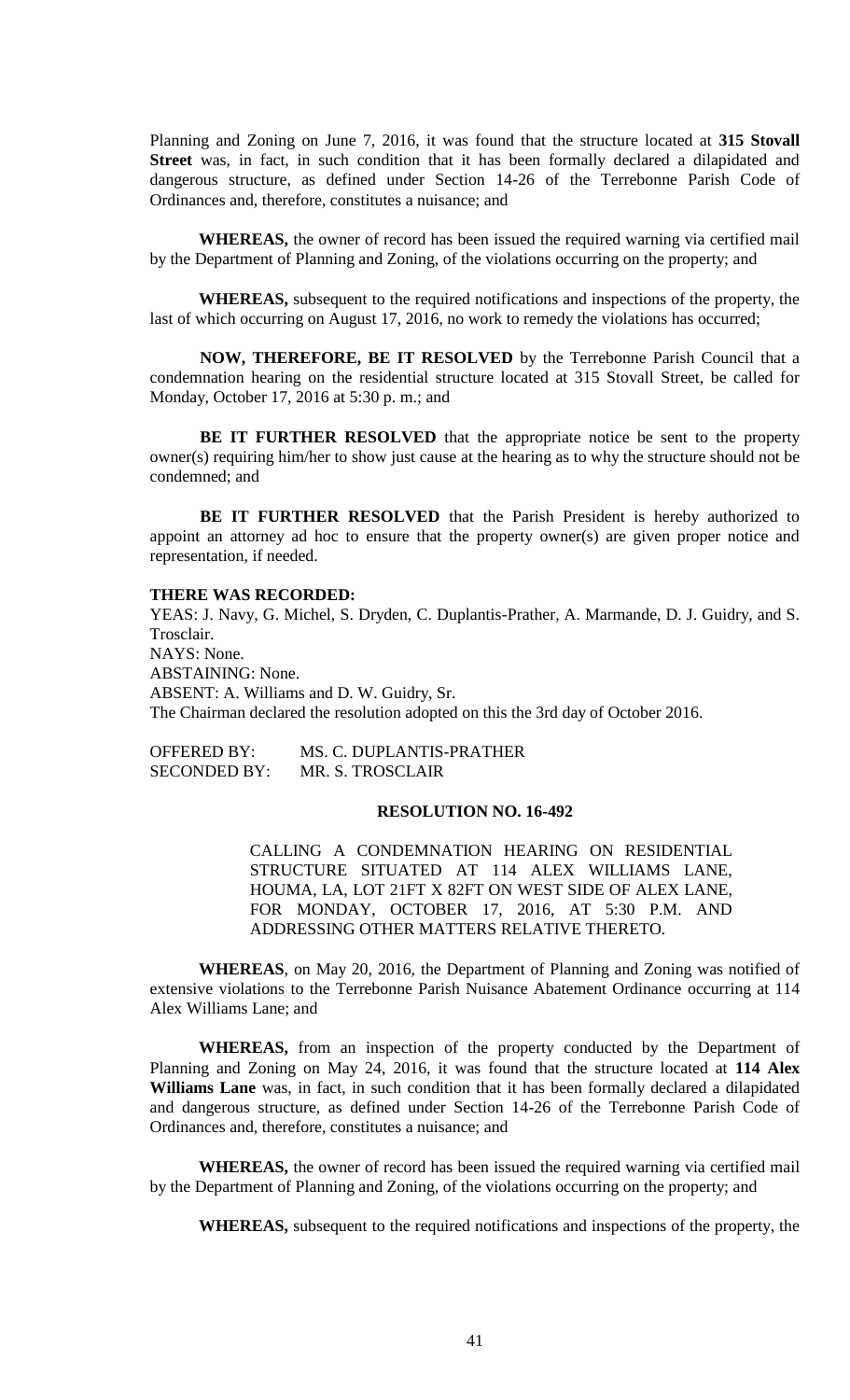last of which occurring on August 31, 2016, no work to remedy the violations has occurred;

**NOW, THEREFORE, BE IT RESOLVED** by the Terrebonne Parish Council that a condemnation hearing on the residential structure located at 114 Alex Williams Lane, be called for Monday, October 17, 2016 at 5:30 p. m.; and

**BE IT FURTHER RESOLVED** that the appropriate notice be sent to the property owner(s) requiring him/her to show just cause at the hearing as to why the structure should not be condemned; and

**BE IT FURTHER RESOLVED** that the Parish President is hereby authorized to appoint an attorney ad hoc to ensure that the property owner(s) are given proper notice and representation, if needed.

#### **THERE WAS RECORDED:**

YEAS: J. Navy, G. Michel, S. Dryden, C. Duplantis-Prather, A. Marmande, D. J. Guidry, and S. Trosclair. NAYS: None. ABSTAINING: None. ABSENT: A. Williams and D. W. Guidry, Sr. The Chairman declared the resolution adopted on this the 3rd day of October 2016.

| <b>OFFERED BY:</b>  | MS. C. DUPLANTIS-PRATHER |
|---------------------|--------------------------|
| <b>SECONDED BY:</b> | MR. S. TROSCLAIR         |

### **RESOLUTION NO.16-493**

CALLING A CONDEMNATION HEARING ON THE ACCESSORY STRUCTURE SITUATED AT 112-A ROME COMMERCIAL PLACE, LOT 4, BLOCK 2, - ROME COMMERCIAL PARK, FOR MONDAY, OCTOBER 17, 2016, AT 5:30 P.M. AND ADDRESSING OTHER MATTERS RELATIVE THERETO.

**WHEREAS**, on May 9, 2016, the Department of Planning and Zoning was notified of extensive violations to the Terrebonne Parish Nuisance Abatement Ordinance occurring at 112-A Rome Commercial Place; and

**WHEREAS,** from an inspection of the property conducted by the Department of Planning and Zoning on May 13, 2016, it was found that the structure located at **112-A Rome Commercial Place** was, in fact, in such condition that it has been formally declared a dilapidated and dangerous structure, as defined under Section 14-26 of the Terrebonne Parish Code of Ordinances and, therefore, constitutes a nuisance; and

**WHEREAS,** the owner of record has been issued the required warning via certified mail by the Department of Planning and Zoning, of the violations occurring on the property; and

**WHEREAS,** subsequent to the required notifications and inspections of the property, the last of which occurring on August 31, 2016, no work to remedy the violations has occurred;

**NOW, THEREFORE, BE IT RESOLVED** by the Terrebonne Parish Council that a condemnation hearing on the accessory structure located at 112-A Rome Commercial Place, be called for Monday, October 17, 2016 at 5:30 p. m.; and

**BE IT FURTHER RESOLVED** that the appropriate notice be sent to the property owner(s) requiring him/her to show just cause at the hearing as to why the structure should not be condemned; and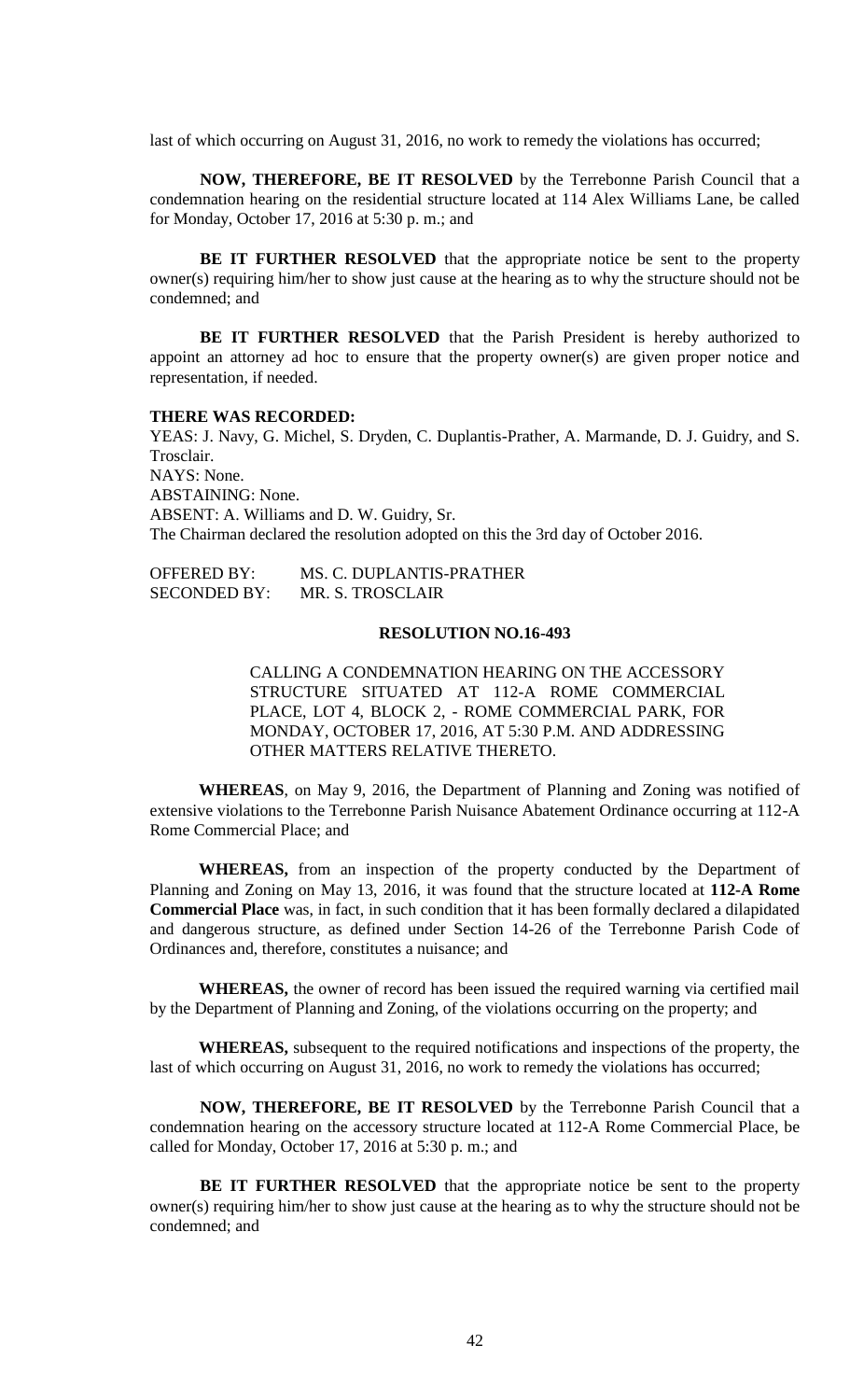**BE IT FURTHER RESOLVED** that the Parish President is hereby authorized to appoint an attorney ad hoc to ensure that the property owner(s) are given proper notice and representation, if needed.

## **THERE WAS RECORDED:**

YEAS: J. Navy, G. Michel, S. Dryden, C. Duplantis-Prather, A. Marmande, D. J. Guidry, and S. Trosclair. NAYS: None. ABSTAINING: None. ABSENT: A. Williams and D. W. Guidry, Sr. The Chairman declared the resolution adopted on this the 3rd day of October 2016.

OFFERED BY: MS. C. DUPLANTIS-PRATHER SECONDED BY: MR. S. TROSCLAIR

#### **RESOLUTION NO. 16-494**

CALLING A CONDEMNATION HEARING ON RESIDENTIAL MOBILE HOME STRUCTURE SITUATED AT 5415 BAYOUSIDE DRIVE, CHAUVIN, LA TRACT 95' X 2304'; ALSO 95' X 115' LESS & EXCEPTED LOT 73.85' X 185.43', FOR MONDAY, OCTOBER 17, 2016, AT 5:30 P.M. AND ADDRESSING OTHER MATTERS RELATIVE THERETO.

**WHEREAS**, on November 3, 2015, the Department of Planning and Zoning was notified of extensive violations to the Terrebonne Parish Nuisance Abatement Ordinance occurring at 5415 Bayouside Drive; and

**WHEREAS,** from an inspection of the property conducted by the Department of Planning and Zoning on November 9, 2015, it was found that the structure located at **5415 Bayouside Drive** was, in fact, in such condition that it has been formally declared a dilapidated and dangerous structure, as defined under Section 14-26 of the Terrebonne Parish Code of Ordinances and, therefore, constitutes a nuisance; and

**WHEREAS,** the owner of record has been issued the required warning via certified mail by the Department of Planning and Zoning, of the violations occurring on the property; and

**WHEREAS,** subsequent to the required notifications and inspections of the property, the last of which occurring on August 31, 2016, no work to remedy the violations has occurred;

**NOW, THEREFORE, BE IT RESOLVED** by the Terrebonne Parish Council that a condemnation hearing on the residential mobile home structure located at 5415 Bayouside Drive, be called for Monday, October 17, 2016 at 5:30 p. m.; and

**BE IT FURTHER RESOLVED** that the appropriate notice be sent to the property owner(s) requiring him/her to show just cause at the hearing as to why the structure should not be condemned; and

**BE IT FURTHER RESOLVED** that the Parish President is hereby authorized to appoint an attorney ad hoc to ensure that the property owner(s) are given proper notice and representation, if needed.

# **THERE WAS RECORDED:**

YEAS: J. Navy, G. Michel, S. Dryden, C. Duplantis-Prather, A. Marmande, D. J. Guidry, and S. Trosclair.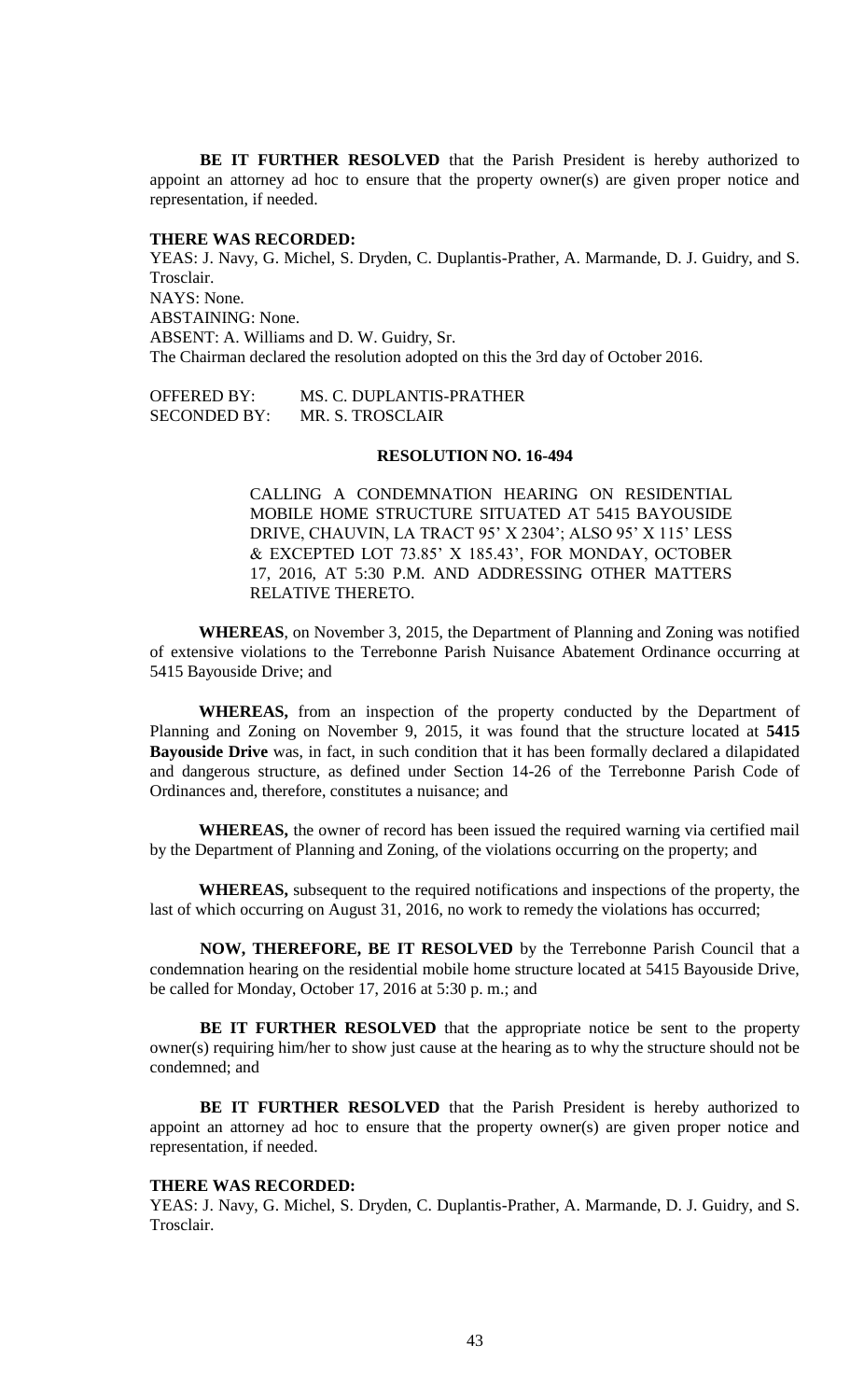NAYS: None. ABSTAINING: None. ABSENT: A. Williams and D. W. Guidry, Sr. The Chairman declared the resolution adopted on this the 3rd day of October 2016.

| <b>OFFERED BY:</b>  | MS. C. DUPLANTIS-PRATHER |
|---------------------|--------------------------|
| <b>SECONDED BY:</b> | MR. S. TROSCLAIR         |

#### **RESOLUTION NO. 16-495**

CALLING A CONDEMNATION HEARING ON RESIDENTIAL STRUCTURE SITUATED AT 957 HIGHWAY 55, LOT 150' X 248' ON LEFT DESCENDING BANK OF BAYOU TERREBONNE, FOR MONDAY, OCTOBER 17, 2016, AT 5:30 P.M. AND ADDRESSING OTHER MATTERS RELATIVE THERETO.

**WHEREAS**, on July 30, 2015, the Department of Planning and Zoning was notified of extensive violations to the Terrebonne Parish Nuisance Abatement Ordinance occurring at 957 Highway 55; and

**WHEREAS,** from an inspection of the property conducted by the Department of Planning and Zoning on August 6, 2015, it was found that the structure located at **957 Highway 55** was, in fact, in such condition that it has been formally declared a dilapidated and dangerous structure, as defined under Section 14-26 of the Terrebonne Parish Code of Ordinances and, therefore, constitutes a nuisance; and

**WHEREAS,** after attempts to contact the owner of record via certified mail, the Department of Planning and Zoning published the required warning giving the owner notice of the violations; and

**WHEREAS,** subsequent to the required publication of the nuisance warning and numerous inspections of the property, the last of which occurring on August 31, 2016, no work to remedy the violations has occurred.

**NOW, THEREFORE, BE IT RESOLVED** by the Terrebonne Parish Council that a condemnation hearing on the residential structure located at 957 Highway 55 be called for Monday, October 17, 2016, at 5:30 p. m.; and

**BE IT FURTHER RESOLVED** that the appropriate notice be sent to the property owner(s) requiring him/her to show just cause at the hearing as to why the structure should not be condemned; and

**BE IT FURTHER RESOLVED** that the Parish President is hereby authorized to appoint an attorney ad hoc to ensure that the property owner(s) are given proper notice and representation, if needed.

# **THERE WAS RECORDED:**

YEAS: J. Navy, G. Michel, S. Dryden, C. Duplantis-Prather, A. Marmande, D. J. Guidry, and S. Trosclair. NAYS: None. ABSTAINING: None. ABSENT: A. Williams and D. W. Guidry, Sr. The Chairman declared the resolution adopted on this the 3rd day of October 2016.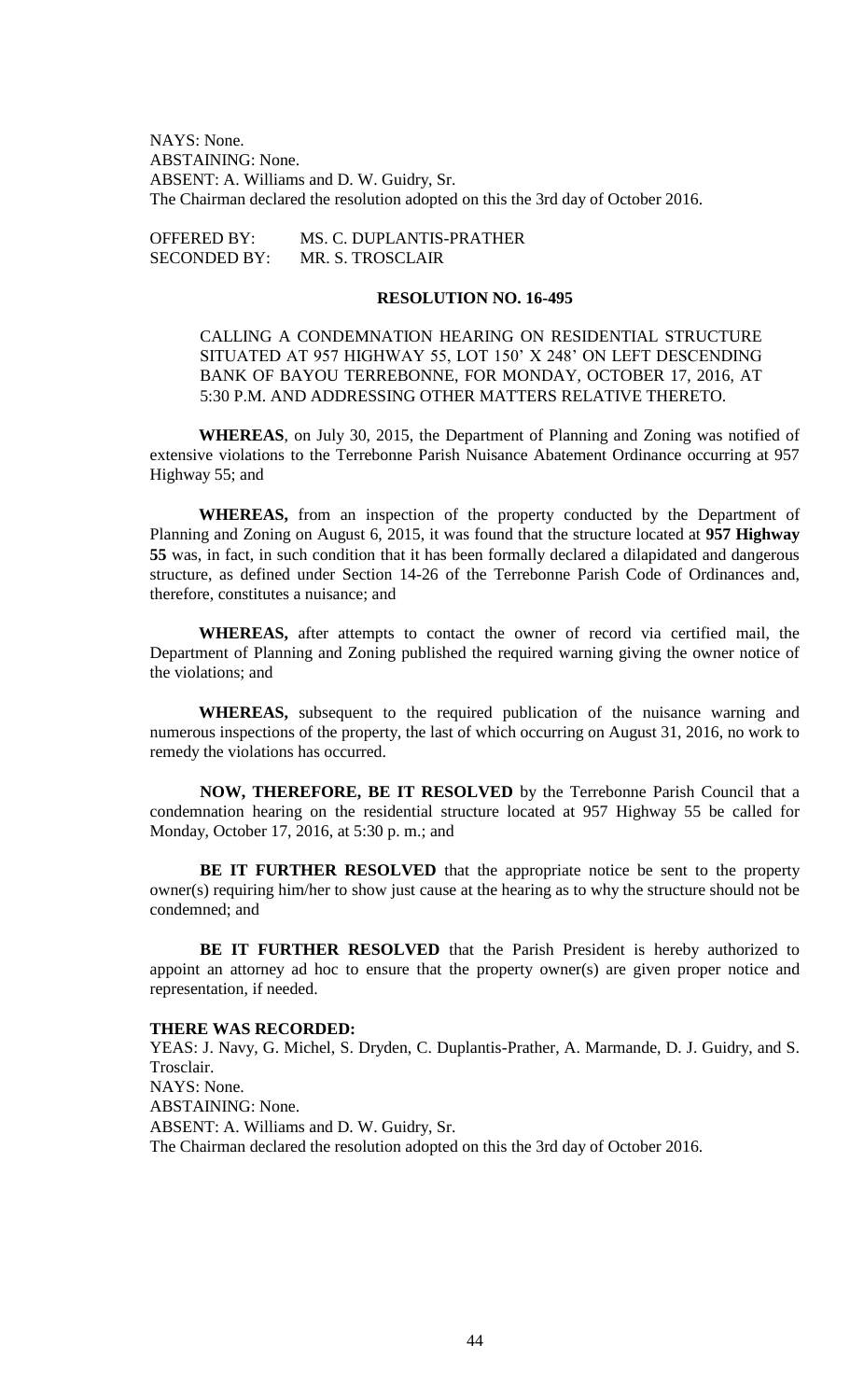# OFFERED BY: MS. C. DUPLANTIS-PRATHER SECONDED BY: MR. S.TROSCLAIR

#### **RESOLUTION NO. 16-496**

CALLING A CONDEMNATION HEARING ON RESIDENTIAL & ACCESSORY STRUCTURE SITUATED AT 211 HENDERSON STREET, LOTS 20, 21, & 22, BLOCK 2 – HENDERSON PARK, FOR MONDAY, OCTOBER 17, 2016, AT 5:30 P.M. AND ADDRESSING OTHER MATTERS RELATIVE THERETO.

**WHEREAS**, on October 2, 2015, the Department of Planning and Zoning was notified of extensive violations to the Terrebonne Parish Nuisance Abatement Ordinance occurring at 211 Henderson Street; and

**WHEREAS,** from an inspection of the property conducted by the Department of Planning and Zoning on October 13, 2015, it was found that the structure located at **211 Henderson Street** was, in fact, in such condition that it has been formally declared a dilapidated and dangerous structure, as defined under Section 14-26 of the Terrebonne Parish Code of Ordinances and, therefore, constitutes a nuisance; and

**WHEREAS,** the owner of record has been issued the required warning via certified mail by the Department of Planning and Zoning, of the violations occurring on the property; and

**WHEREAS,** subsequent to the required notifications and inspections of the property, the last of which occurring on August 31, 2016, no work to remedy the violations has occurred;

**NOW, THEREFORE, BE IT RESOLVED** by the Terrebonne Parish Council that a condemnation hearing on the residential & accessory structure located at 211 Henderson Street, be called for Monday, October 17, 2016 at 5:30 p. m.; and

**BE IT FURTHER RESOLVED** that the appropriate notice be sent to the property owner(s) requiring him/her to show just cause at the hearing as to why the structure should not be condemned; and

**BE IT FURTHER RESOLVED** that the Parish President is hereby authorized to appoint an attorney ad hoc to ensure that the property owner(s) are given proper notice and representation, if needed.

#### **THERE WAS RECORDED:**

YEAS: J. Navy, G. Michel, S. Dryden, C. Duplantis-Prather, A. Marmande, D. J. Guidry, and S. Trosclair. NAYS: None. ABSTAINING: None. ABSENT: A. Williams and D. W. Guidry, Sr. The Chairman declared the resolution adopted on this the 3rd day of October 2016.

OFFERED BY: MS. C. DUPLANTIS-PRATHER SECONDED BY: MR. S. TROSCLAIR

## **RESOLUTION NO. 16-497**

CALLING A CONDEMNATION HEARING ON RESIDENTIAL ACCESSORY STRUCTURE SITUATED AT 104 ODELIA CIRCLE, HOUMA, LA, LOT 5, BLOCK 5, ADDENDUM 1 – VILLAGE EAST SUBD.., FOR MONDAY, OCTOBER 17, 2016, AT 5:30 P.M. AND ADDRESSING OTHER MATTERS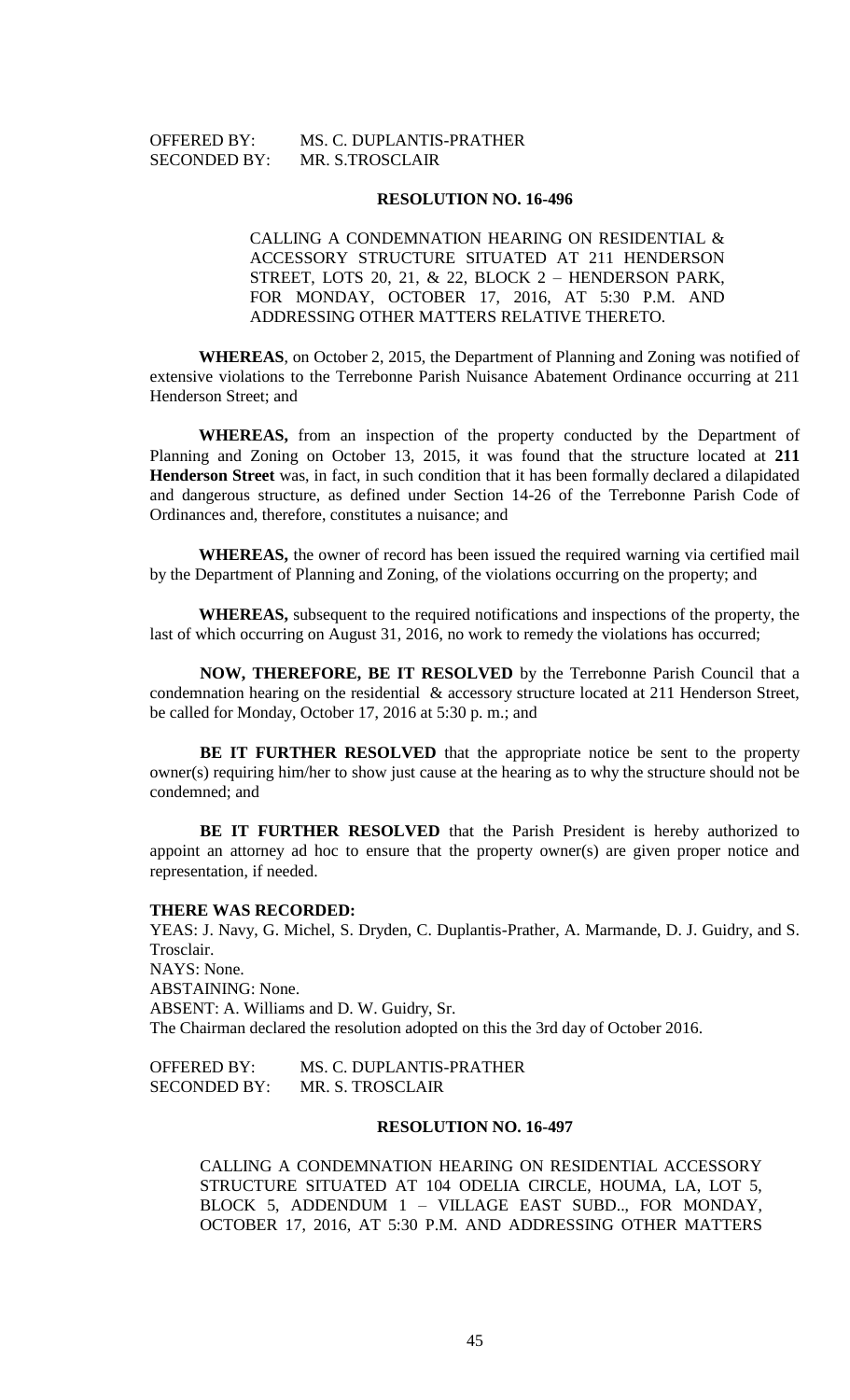#### RELATIVE THERETO.

**WHEREAS**, on March 16, 2016, the Department of Planning and Zoning was notified of extensive violations to the Terrebonne Parish Nuisance Abatement Ordinance occurring 104 Odelia Circle; and

**WHEREAS,** from an inspection of the property conducted by the Department of Planning and Zoning on March 23, 2016, it was found that the structure located at **104 Odelia Circle** was, in fact, in such condition that it has been formally declared a dilapidated and dangerous structure, as defined under Section 14-26 of the Terrebonne Parish Code of Ordinances and, therefore, constitutes a nuisance; and

**WHEREAS,** after attempts to contact the owner of record via certified mail, the Department of Planning and Zoning published the required warning giving the owner notice of the violations; and

**WHEREAS,** subsequent to the required publication of the nuisance warning and numerous inspections of the property, the last of which occurring on August 31, 2016, no work to remedy the violations has occurred.

**NOW, THEREFORE, BE IT RESOLVED** by the Terrebonne Parish Council that a condemnation hearing on the residential accessory structure located at 104 Odelia Circle be called for Monday, October 17, 2016, at 5:30 p. m.; and

**BE IT FURTHER RESOLVED** that the appropriate notice be sent to the property owner(s) requiring him/her to show just cause at the hearing as to why the structure should not be condemned; and

**BE IT FURTHER RESOLVED** that the Parish President is hereby authorized to appoint an attorney ad hoc to ensure that the property owner(s) are given proper notice and representation, if needed.

#### **THERE WAS RECORDED:**

YEAS: J. Navy, G. Michel, S. Dryden, C. Duplantis-Prather, A. Marmande, D. J. Guidry, and S. Trosclair. NAYS: None. ABSTAINING: None. ABSENT: A. Williams and D. W. Guidry, Sr. The Chairman declared the resolution adopted on this the 3rd day of October 2016.

OFFERED BY: MS. C. DUPLANTIS-PRATHER SECONDED BY: MR. S. TROSCLAIR

### **RESOLUTION NO. 16-498**

CALLING A CONDEMNATION HEARING ON ACCESSORY STRUCTURE SITUATED AT 303 MIKE STREET, LOT 22, BLOCK 2, ADDENDUM 3 – ROBERT DAIGLE SUBD. FOR MONDAY, OCTOBER 17, 2016, AT 5:30 P.M. AND ADDRESSING OTHER MATTERS RELATIVE THERETO.

**WHEREAS**, on March 16, 2016, the Department of Planning and Zoning was notified of extensive violations to the Terrebonne Parish Nuisance Abatement Ordinance occurring 303 Mike Street; and

**WHEREAS,** from an inspection of the property conducted by the Department of Planning and Zoning on March 21, 2016, it was found that the structure located at **303 Mike**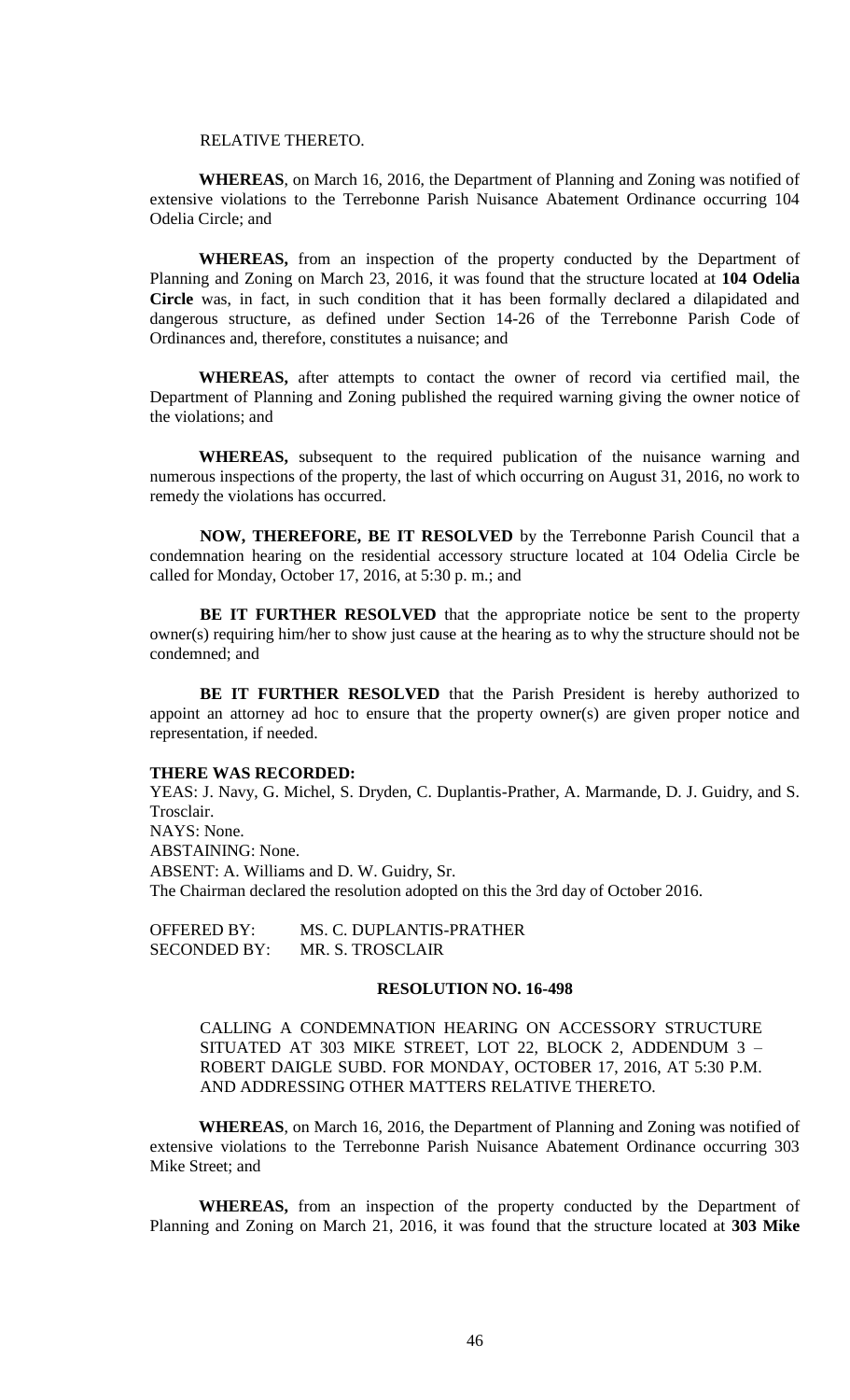**Street** was, in fact, in such condition that it has been formally declared a dilapidated and dangerous structure, as defined under Section 14-26 of the Terrebonne Parish Code of Ordinances and, therefore, constitutes a nuisance; and

**WHEREAS,** after attempts to contact the owner of record via certified mail, the Department of Planning and Zoning published the required warning giving the owner notice of the violations; and

**WHEREAS,** subsequent to the required publication of the nuisance warning and numerous inspections of the property, the last of which occurring on August 31, 2016, no work to remedy the violations has occurred.

**NOW, THEREFORE, BE IT RESOLVED** by the Terrebonne Parish Council that a condemnation hearing on the accessory structure located at 303 Mike Street be called for Monday, October 17, 2016, at 5:30 p. m.; and

**BE IT FURTHER RESOLVED** that the appropriate notice be sent to the property owner(s) requiring him/her to show just cause at the hearing as to why the structure should not be condemned; and

**BE IT FURTHER RESOLVED** that the Parish President is hereby authorized to appoint an attorney ad hoc to ensure that the property owner(s) are given proper notice and representation, if needed.

## **THERE WAS RECORDED:**

YEAS: J. Navy, G. Michel, S. Dryden, C. Duplantis-Prather, A. Marmande, D. J. Guidry, and S. Trosclair. NAYS: None. ABSTAINING: None. ABSENT: A. Williams and D. W. Guidry, Sr. The Chairman declared the resolution adopted on this the 3rd day of October 2016.

OFFERED BY: MS. C. DUPLANTIS-PRATHER SECONDED BY: MR. S. TROSCLAIR

### **RESOLUTION NO. 16-499**

CALLING A CONDEMNATION HEARING ON RESIDENTIAL STRUCTURE SITUATED AT 617 DUPONT STREET, LOT 4, BLOCK 6 - DEWEYVILLE, FOR MONDAY, OCTOBER 17, 2016, AT 5:30 P.M. AND ADDRESSING OTHER MATTERS RELATIVE THERETO.

**WHEREAS**, on June 3, 2016, the Department of Planning and Zoning was notified of extensive violations to the Terrebonne Parish Nuisance Abatement Ordinance occurring 617 Dupont Street; and

**WHEREAS,** from an inspection of the property conducted by the Department of Planning and Zoning on June 7, 2016, it was found that the structure located at **617 Dupont Street** was, in fact, in such condition that it has been formally declared a dilapidated and dangerous structure, as defined under Section 14-26 of the Terrebonne Parish Code of Ordinances and, therefore, constitutes a nuisance; and

**WHEREAS,** after attempts to contact the owner of record via certified mail, the Department of Planning and Zoning published the required warning giving the owner notice of the violations; and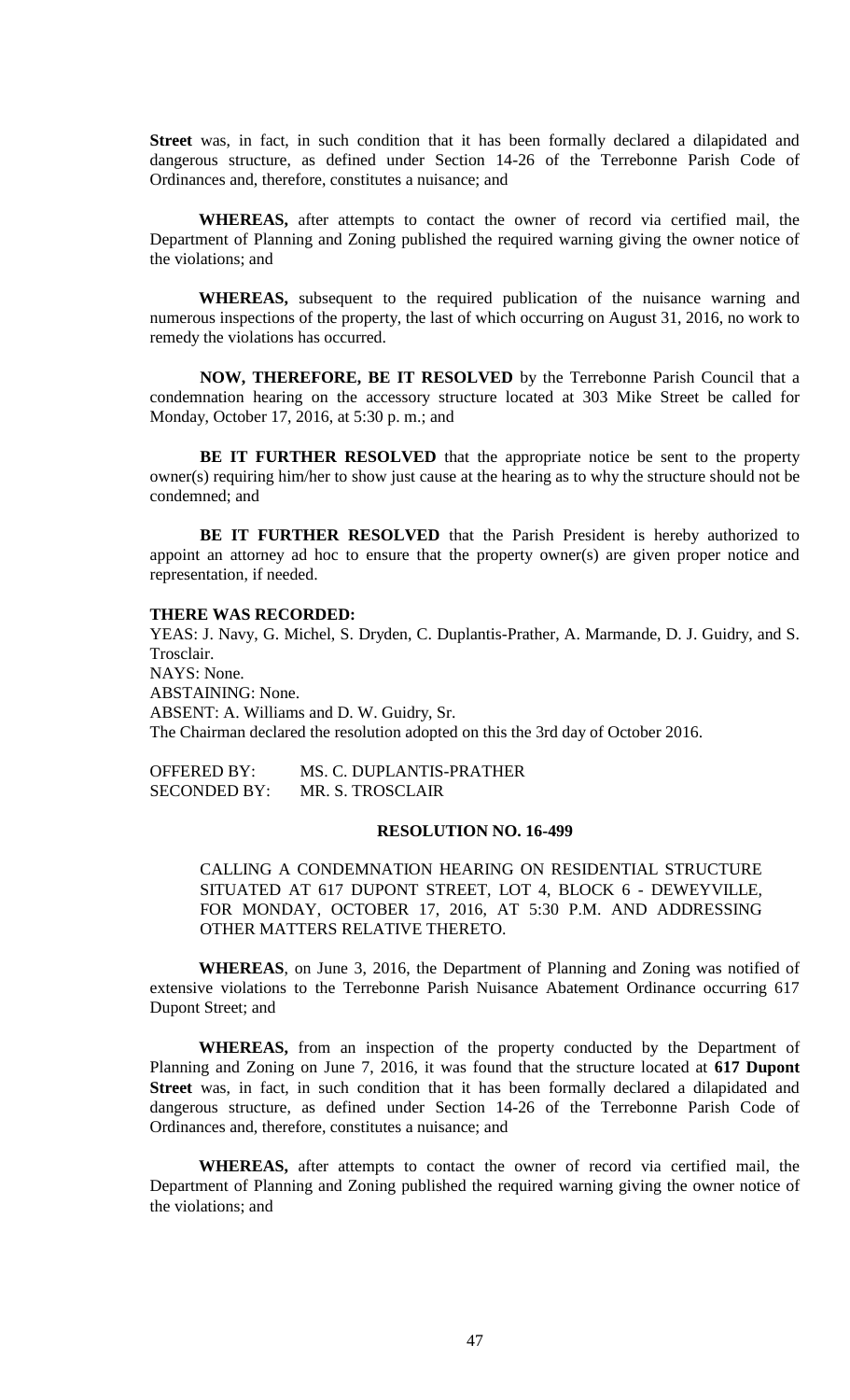**WHEREAS,** subsequent to the required publication of the nuisance warning and numerous inspections of the property, the last of which occurring on August 17, 2016, no work to remedy the violations has occurred.

**NOW, THEREFORE, BE IT RESOLVED** by the Terrebonne Parish Council that a condemnation hearing on the residential structure located at 617 Dupont Street be called for Monday, October 17, 2016, at 5:30 p. m.; and

**BE IT FURTHER RESOLVED** that the appropriate notice be sent to the property owner(s) requiring him/her to show just cause at the hearing as to why the structure should not be condemned; and

**BE IT FURTHER RESOLVED** that the Parish President is hereby authorized to appoint an attorney ad hoc to ensure that the property owner(s) are given proper notice and representation, if needed.

#### **THERE WAS RECORDED:**

YEAS: J. Navy, G. Michel, S. Dryden, C. Duplantis-Prather, A. Marmande, D. J. Guidry, and S. Trosclair. NAYS: None. ABSTAINING: None. ABSENT: A. Williams and D. W. Guidry, Sr. The Chairman declared the resolution adopted on this the 3rd day of October 2016.

OFFERED BY: MS. C. DUPLANTIS-PRATHER SECONDED BY: MR. S. TROSCLAIR

## **RESOLUTION NO. 16-500**

CALLING A CONDEMNATION HEARING ON RESIDENTIAL ACCESSORY STRUCTURE SITUATED AT 218 EVELYN AVENUE, LOT 9, BLOCK 1, ADDENDUM 2 – MAGNOLIA PARK SUBD., FOR MONDAY, OCTOBER 17, 2016, AT 5:30 P.M. AND ADDRESSING OTHER MATTERS RELATIVE THERETO.

**WHEREAS**, on March 29, 2016, the Department of Planning and Zoning was notified of extensive violations to the Terrebonne Parish Nuisance Abatement Ordinance occurring at 218 Evelyn Avenue; and

**WHEREAS,** from an inspection of the property conducted by the Department of Planning and Zoning on March 31, 2016, it was found that the structure located at **218 Evelyn Avenue** was, in fact, in such condition that it has been formally declared a dilapidated and dangerous structure, as defined under Section 14-26 of the Terrebonne Parish Code of Ordinances and, therefore, constitutes a nuisance; and

**WHEREAS,** after attempts to contact the owner of record via certified mail, the Department of Planning and Zoning published the required warning giving the owner notice of the violations; and

**WHEREAS,** subsequent to the required publication of the nuisance warning and numerous inspections of the property, the last of which occurring on August 31, 2016, no work to remedy the violations has occurred.

**NOW, THEREFORE, BE IT RESOLVED** by the Terrebonne Parish Council that a condemnation hearing on the residential structure located at 218 Evelyn Avenue be called for Monday, October 17, 2016, at 5:30 p. m.; and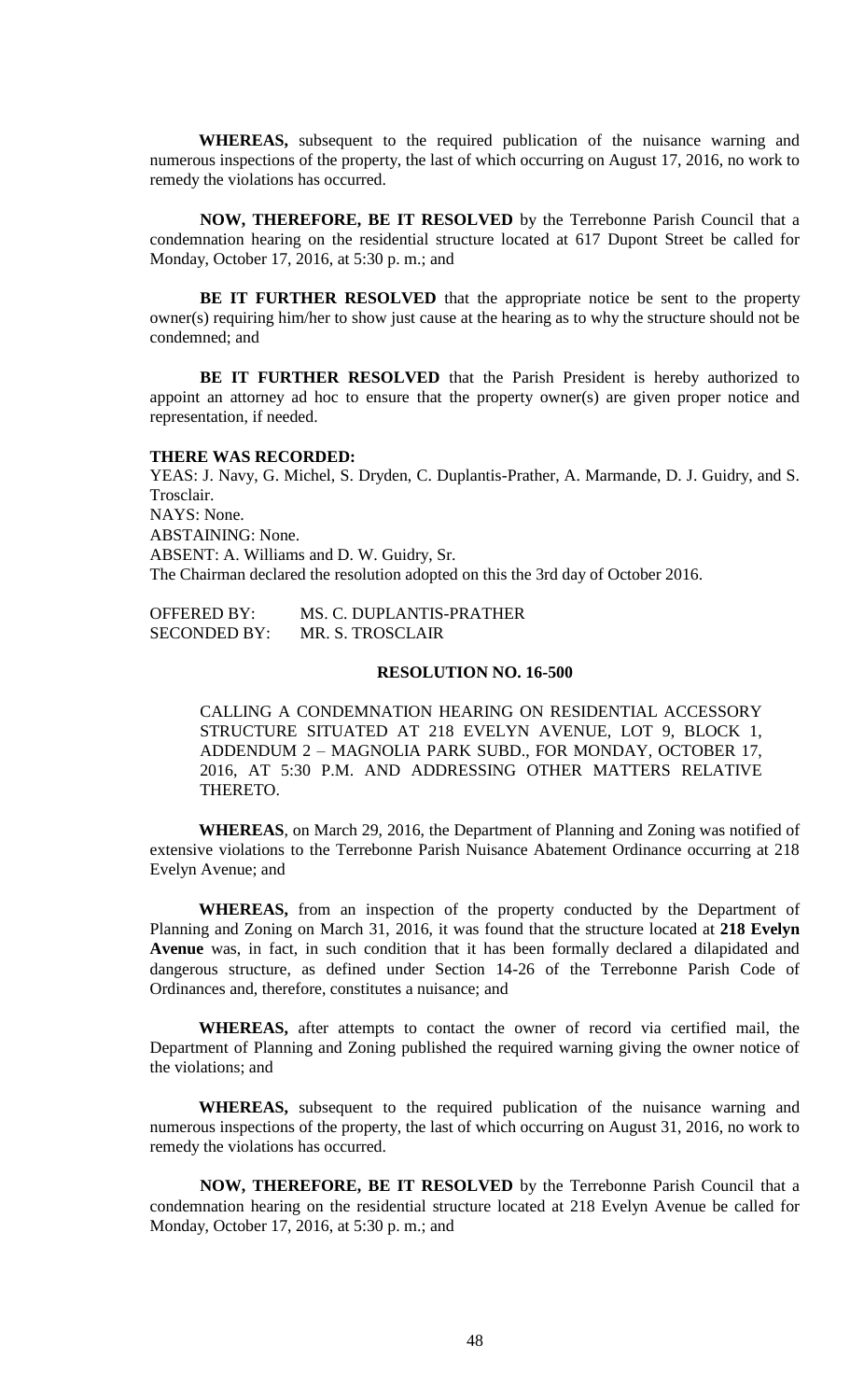**BE IT FURTHER RESOLVED** that the appropriate notice be sent to the property owner(s) requiring him/her to show just cause at the hearing as to why the structure should not be condemned; and

**BE IT FURTHER RESOLVED** that the Parish President is hereby authorized to appoint an attorney ad hoc to ensure that the property owner(s) are given proper notice and representation, if needed.

### **THERE WAS RECORDED:**

YEAS: J. Navy, G. Michel, S. Dryden, C. Duplantis-Prather, A. Marmande, D. J. Guidry, and S. Trosclair. NAYS: None. ABSTAINING: None. ABSENT: A. Williams and D. W. Guidry, Sr. The Chairman declared the resolution adopted on this the 3rd day of October 2016.

OFFERED BY: MS. C. DUPLANTIS-PRATHER SECONDED BY: MR. S. TROSCLAIR

### **RESOLUTION NO. 16-501**

CALLING A CONDEMNATION HEARING ON THE RESIDENTIAL STRUCTURE SITUATED AT 409 PRISCILLA STREET, LOT 7, BLOCK 11 – ADDENDUM 1 – BOYKIN SUBD., FOR MONDAY, OCTOBER 17, 2016, AT 5:30 P.M. AND ADDRESSING OTHER MATTERS RELATIVE THERETO.

**WHEREAS**, on March 20, 2015, the Department of Planning and Zoning was notified of extensive violations to the Terrebonne Parish Nuisance Abatement Ordinance occurring at 409 Priscilla Street; and

**WHEREAS,** from an inspection of the property conducted by the Department of Planning and Zoning on March 25, 2015, it was found that the structure located at **409 Priscilla Street** was, in fact, in such condition that it has been formally declared a dilapidated and dangerous structure, as defined under Section 14-26 of the Terrebonne Parish Code of Ordinances and, therefore, constitutes a nuisance; and

**WHEREAS,** after attempts to contact the owner of record via certified mail, the Department of Planning and Zoning published the required warning giving the owner notice of the violations; and

**WHEREAS,** subsequent to the required publication of the nuisance warning and numerous inspections of the property, the last of which occurring on August 31, 2016, no work to remedy the violations has occurred.

**NOW, THEREFORE, BE IT RESOLVED** by the Terrebonne Parish Council that a condemnation hearing on the residential structure located at 409 Priscilla Street be called for Monday, October 17, 2016, at 5:30 p. m.; and

**BE IT FURTHER RESOLVED** that the appropriate notice be sent to the property owner(s) requiring him/her to show just cause at the hearing as to why the structure should not be condemned; and

**BE IT FURTHER RESOLVED** that the Parish President is hereby authorized to appoint an attorney ad hoc to ensure that the property owner(s) are given proper notice and representation, if needed.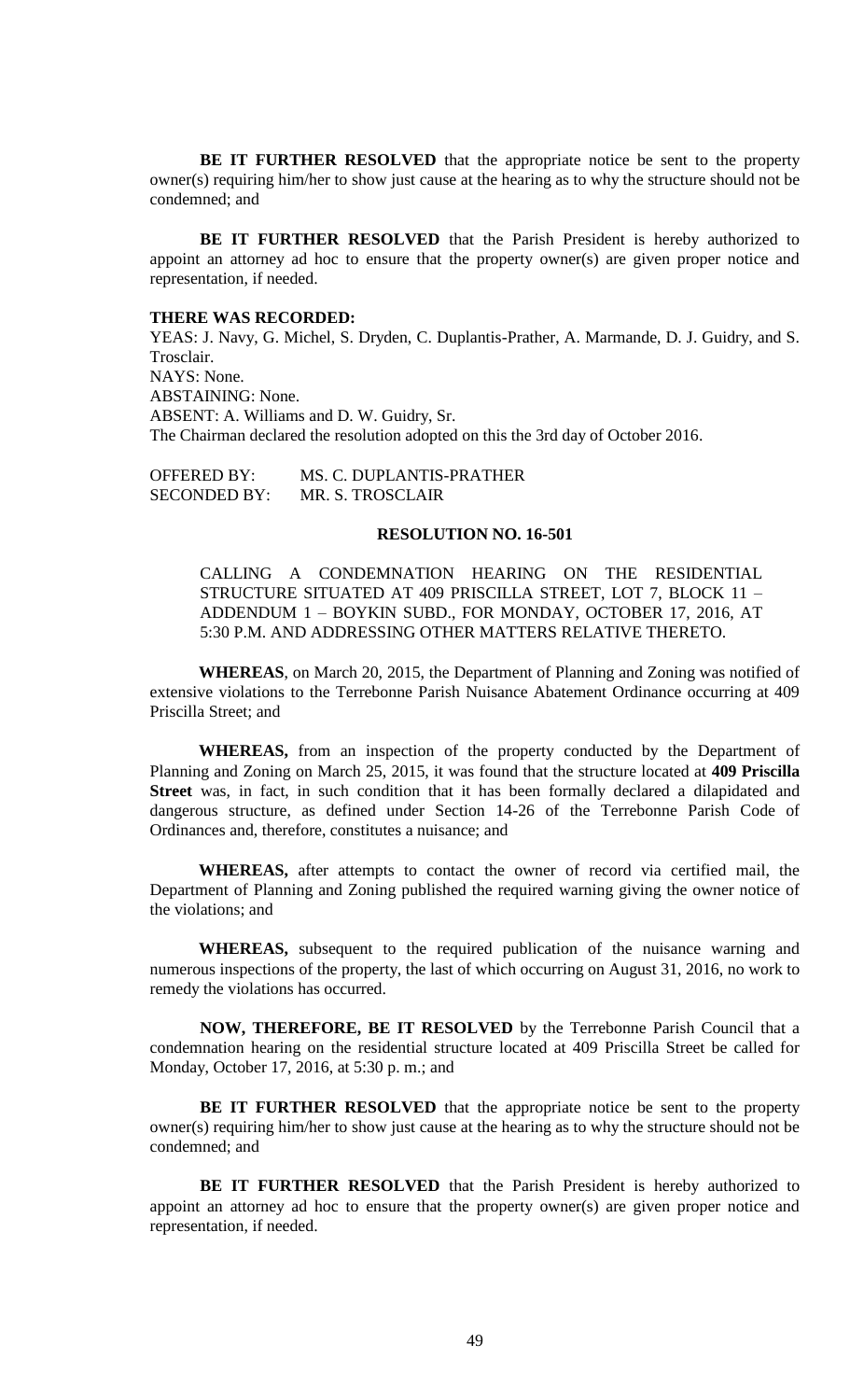### **THERE WAS RECORDED:**

YEAS: J. Navy, G. Michel, S. Dryden, C. Duplantis-Prather, A. Marmande, D. J. Guidry, and S. Trosclair. NAYS: None. ABSTAINING: None. ABSENT: A. Williams and D. W. Guidry, Sr. The Chairman declared the resolution adopted on this the 3rd day of October 2016.

Ms. C. Duplantis-Prather moved, seconded by Mr. S. Trosclair, "THAT, there being no further business to come before the Community Development & Planning Committee, the meeting be adjourned."

The Chairman called for the vote on the motion offered by Ms. C. Duplantis-Prather. **THERE WAS RECORDED:**

YEAS: J. Navy, G. Michel, S. Dryden, C. Duplantis-Prather, A. Marmande, D. J. Guidry and S. Trosclair.

NAYS: None.

ABSENT: A. Williams and D. W. Guidry, Sr.

The Chairman declared the motion adopted and the meeting was adjourned at 6:52 p. m.

Dirk J. Guidry, Chairman

Tammy E. Triggs, Minute Clerk

Mr. D. J. Guidry moved, seconded by Mr. S. Trosclair, "THAT, the Council accept and ratify the minutes of the Community Development and Planning Committee meeting held on 10/03/16."

The Chairman called for a vote on the motion offered by Mr. D. J. Guidry. **THERE WAS RECORDED:**

YEAS: J. Navy, A. Williams, G. Michel, S. Dryden, C. Duplantis-Prather, D. W. Guidry Sr., A. Marmande, D. J. Guidry and S. Trosclair. NAYS: None. ABSENT: None.

The Chairman declared the motion adopted.

Ms. A. Williams moved, seconded by Ms. C. Duplantis-Prather, "THAT, the Council approve the following street light list:

INSTALL 2 STREET LIGHTS ON NEWLY ACCEPTED ADD#1 OF "DEROCHES ESTATES" (Ord. #8769); RLD #3A: ENTERGY; CHRISTA DUPLANTIS-PRATHER; DISTRICT 5"

The Chairman called for a vote on the motion offered by Ms. A. Williams. THERE WAS RECORDED: YEAS: J. Navy, A. Williams, G. Michel, S. Dryden, C. Duplantis-Prather, D. W. Guidry Sr., A. Marmande, D. J. Guidry and S. Trosclair. NAYS: None. ABSENT: None. The Chairman declared the motion adopted.

Ms. A. Williams moved, seconded by Mr. D. W. Guidry Sr., "THAT, the Council approve the attendance to the Police Jury Association of Louisiana 93rd Annual Convention, February 15-17, 2017, in Lake Charles, La., per the current Travel Policy."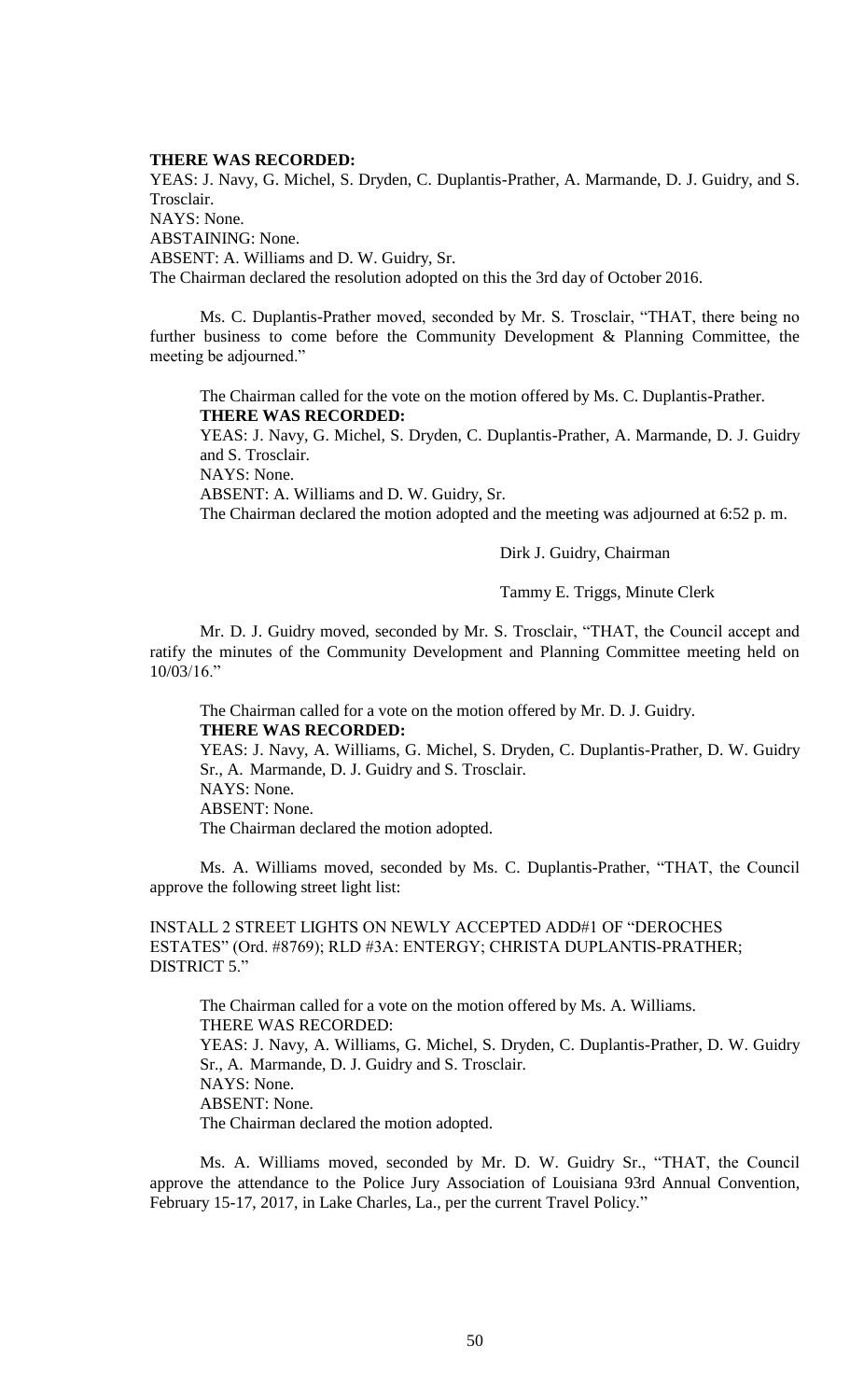The Chairman called for a vote on the motion offered by Ms. A. Williams. **THERE WAS RECORDED:** YEAS: J. Navy, A. Williams, G. Michel, S. Dryden, C. Duplantis-Prather, D. W. Guidry Sr., A. Marmande, D. J. Guidry and S. Trosclair. NAYS: None. ABSENT: None. The Chairman declared the motion adopted.

Ms. A. Williams moved, seconded by Ms. C. Duplantis-Prather, "THAT, the Council hold nominations open for the one vacancy on the Fire District No. 8 Board until the next Council meeting."

The Chairman called for a vote on the motion offered by Ms. A. Williams. **THERE WAS RECORDED:** YEAS: J. Navy, A. Williams, G. Michel, S. Dryden, C. Duplantis-Prather, D. W. Guidry Sr., A. Marmande, D. J. Guidry and S. Trosclair.

NAYS: None. ABSENT: None. The Chairman declared the motion adopted.

Ms. A. Williams moved, seconded by Ms. C. Duplantis-Prather, "THAT, the Council hold nominations open for the one expiring term appointed by the Council (African American) on the Terrebonne Economic Development Authority Board until the next Council meeting."

The Chairman called for a vote on the motion offered by Ms. A. Williams. **THERE WAS RECORDED:** YEAS: J. Navy, A. Williams, G. Michel, S. Dryden, C. Duplantis-Prather, D. W. Guidry Sr., A. Marmande, D. J. Guidry and S. Trosclair. NAYS: None. ABSENT: None. The Chairman declared the motion adopted.

Mr. S. Trosclair moved, seconded by Mr. D. J. Guidry, "THAT, the Council hold nominations open for the one vacancy on the Recreation District No. 6 Board until the next Council meeting."

The Chairman called for a vote on the motion offered by Mr. S. Trosclair.

**THERE WAS RECORDED:**

YEAS: J. Navy, A. Williams, G. Michel, S. Dryden, C. Duplantis-Prather, D. W. Guidry Sr., A. Marmande, D. J. Guidry and S. Trosclair.

NAYS: None.

ABSENT: None.

The Chairman declared the motion adopted.

The Chairman announced the following vacancies, which he noted will be handled as per usual procedure:

- Houma Area Convention & Visitors' Bureau: Three expiring terms on 12/21/16.
- Coastal Zone Management & Restoration Committee: Two expiring terms on 10/31/16, representing Marine Navigation and the Oil Industry.
- Downtown Development Corporation: Five terms expiring on 11/01/16.
- Houma-Terrebonne Regional Planning Commission: One expiring term on 11/1/16.
- Municipal Civil Service Board: Two expiring terms on 11/29/16.

Under Agenda Item 8A - Announcements, Council Members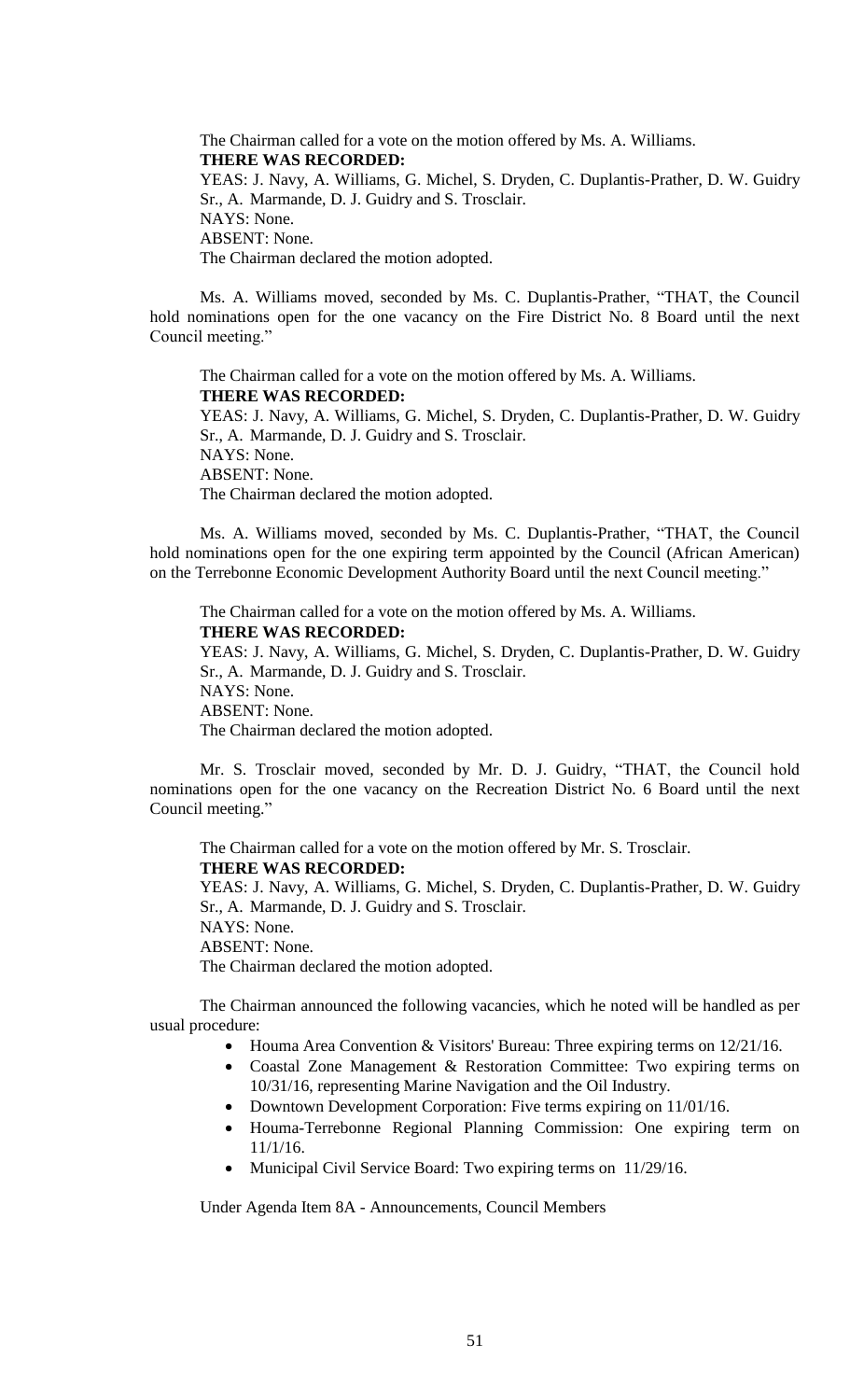- Councilwoman C. Duplantis-Prather recognized the nursing students who were in attendance at tonight's proceedings.
- Councilwoman C. Duplantis-Prather, encouraged every pet owner to have their pets spayed or neutered to help control the pet population and asked that if a stray animal is found, please contact the Animal Shelter at (985) 873-6709.
- Councilwoman C. Duplantis-Prather announced that the new Animal Shelter Facility will be opening on November 12th.
- Councilman D. W. Guidry Sr. explained that he has been made aware of phone calls and post cards that are circulating regarding the Parish suing the oil industry. He stated for the record, that there is an active resolution, passed by the previous Parish Council, stating that the Parish will not sue the oil industry over legacy issues; and noted that he has no intention of suing the oil industry.
- Councilman A. Marmande concurred with Councilman D. W. Guidry Sr. and stated that he is in opposition of suing any oil companies.
- Councilman A. Marmande announced that the Buquet bridge in Dulac was fixed this morning; and noted that Mike Toups, Public Works and Roads and Bridges Department saved the Parish a lot of monies by having the motors rebuilt instead of buying new ones.
- Councilman A. Marmande announced and invited everyone to attend the CPRA meeting to discuss coastal erosion, on Coast Guard Road in Dulac tomorrow evening.
- Councilwoman C. Duplantis-Prather thanked everyone who was involved and attended National Night Out Against Crime.
- Councilman J. Navy thanked everyone who took part in the National Night Out Against Crime.
- Councilman J. Navy explained that he does not believe in suing oil field companies, however, if Terrebonne Parish is forced to be in a situation regarding these matters, they may have to consider a plan of action.

Under Agenda Item 8A - Announcements, Parish President

- Congratulated his daughter Angele and her husband, on the birth of his granddaughter, who was born this morning.
- Hollywood Road is near completion; and noted that there is only two or three drains, a sidewalk and a few driveways left to complete.
- The traffic lights are in place on Westside Blvd and should be opening soon.
- Sending prayers to Florida, due to a category 3 to 4 hurricane that is currently hitting the Florida coast.

Ms. C. Duplantis-Prather moved, seconded by Mr. D. J. Guidry, "THAT, the Council approve the following Monthly Engineering Reports:

A. Milford & Associates, Inc.

B. T. Baker Smith, LLC

C. Duplantis Design Group, PC."

The Chairman called for a vote on the motion offered by Ms. C. Duplantis-Prather. **THERE WAS RECORDED:**

YEAS: J. Navy, A. Williams, G. Michel, S. Dryden, C. Duplantis-Prather, D. W. Guidry Sr., A. Marmande, D. J. Guidry and S. Trosclair.

NAYS: None.

ABSENT: None.

The Chairman declared the motion adopted.

Mr. D. J. Guidry moved, seconded by Mr. S. Trosclair, "THAT, there being no further business to come before the Council the meeting be adjourned."